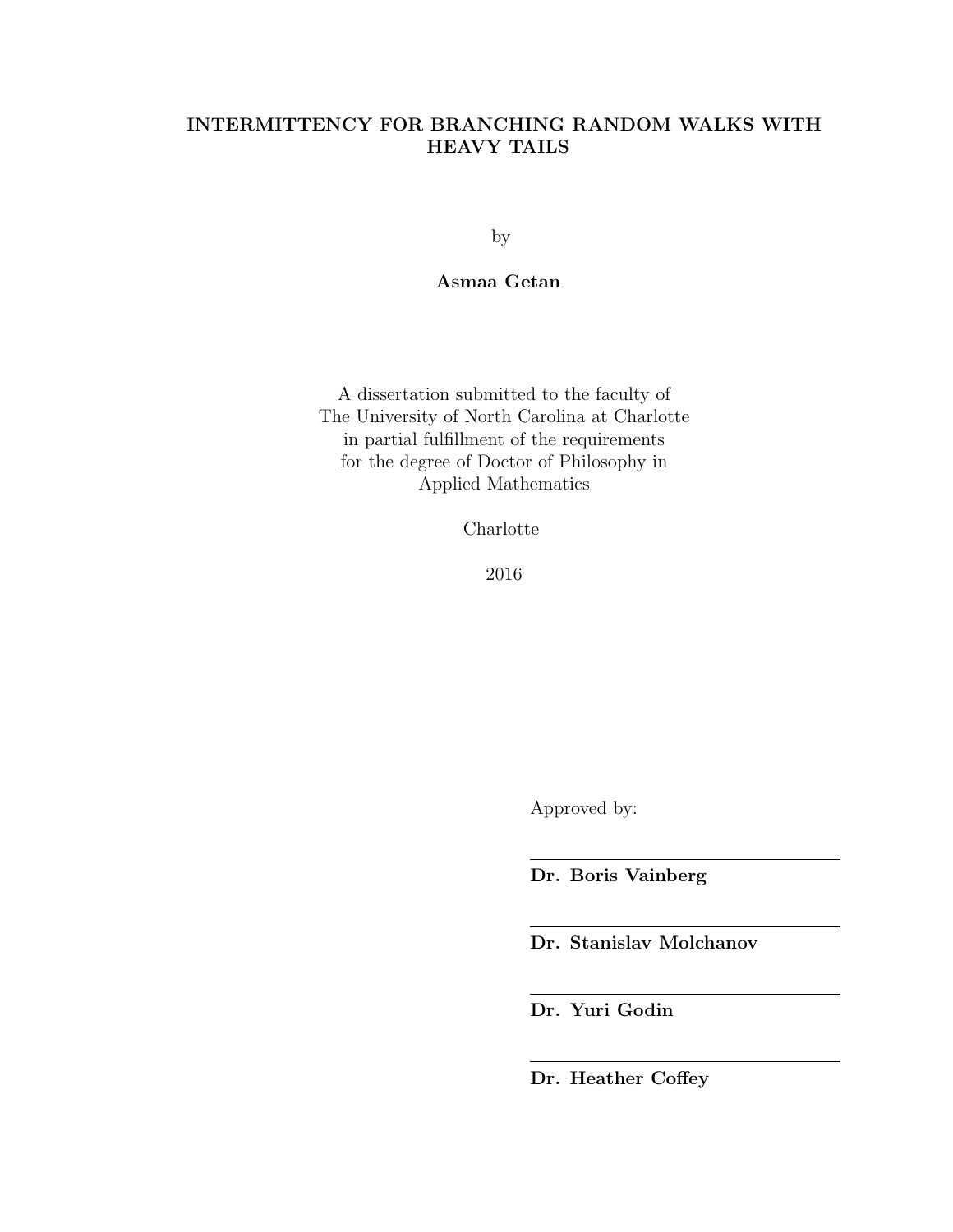$\bigcirc$ 2016 Asmaa Getan ALL RIGHTS RESERVED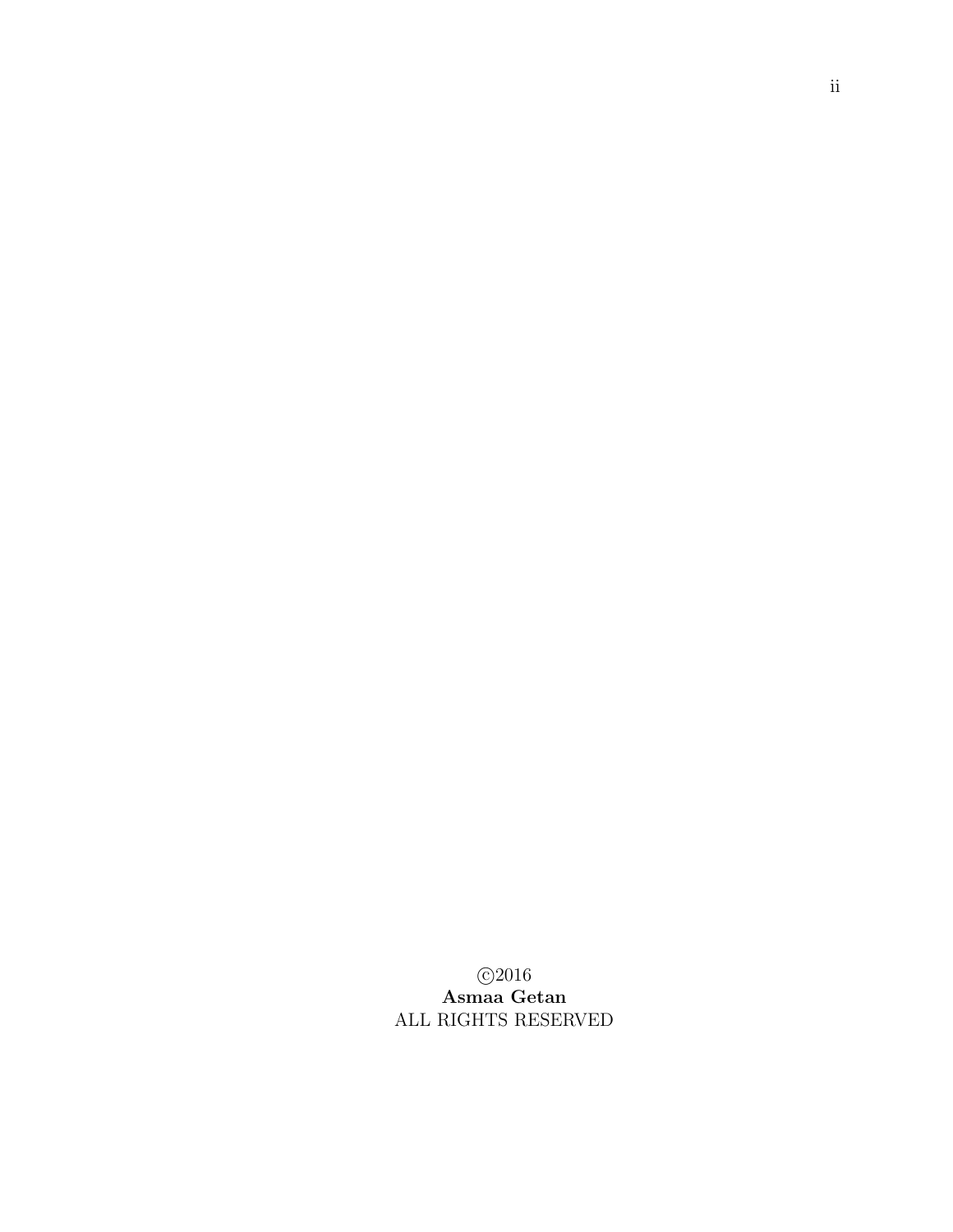#### ABSTRACT

# ASMAA GETAN. Intermittency for Branching Random Walks with Heavy Tails. (Under the direction of DR. BORIS VAINBERG)

Branching Markov process models populations in which each individual in generation *n* produces some random number of individuals in the next generation,  $n + 1$ , according to a certain probability distribution.

Branching processes play important role in the study of the evolution of various population plants, where members of the population may die or produce offspring independently of the rest. They can be used to model reproduction of bacteria where each bacteria generates several offspring with some probability in a single time unit. And they can be used to model other systems with similar dynamics, e.g., the spread of surnames in genealogy or the propagation of neutrons in a nuclear reactor.

In our dissertation, we consider a long time behavior for a model of branching random walk problem of a population of particles on the d- dimensional lattice  $Z<sup>d</sup>$ .

In this model, the number of particles increases exponentially by duplicating, with a constant rate of birth, (each particle can split into two particles), and the particles spread everywhere by jumping to not necessary a neighbor place, (it could be a faraway distance), under probability of jumps that is described to be, a heavy tailed probability. Branching or jumping of each particle occurs independently of the other particles.

Under these two conditions, (constant rate of birth and heavy tailed probability of jumps), the front of propagation (where local growth occurs) has been found to be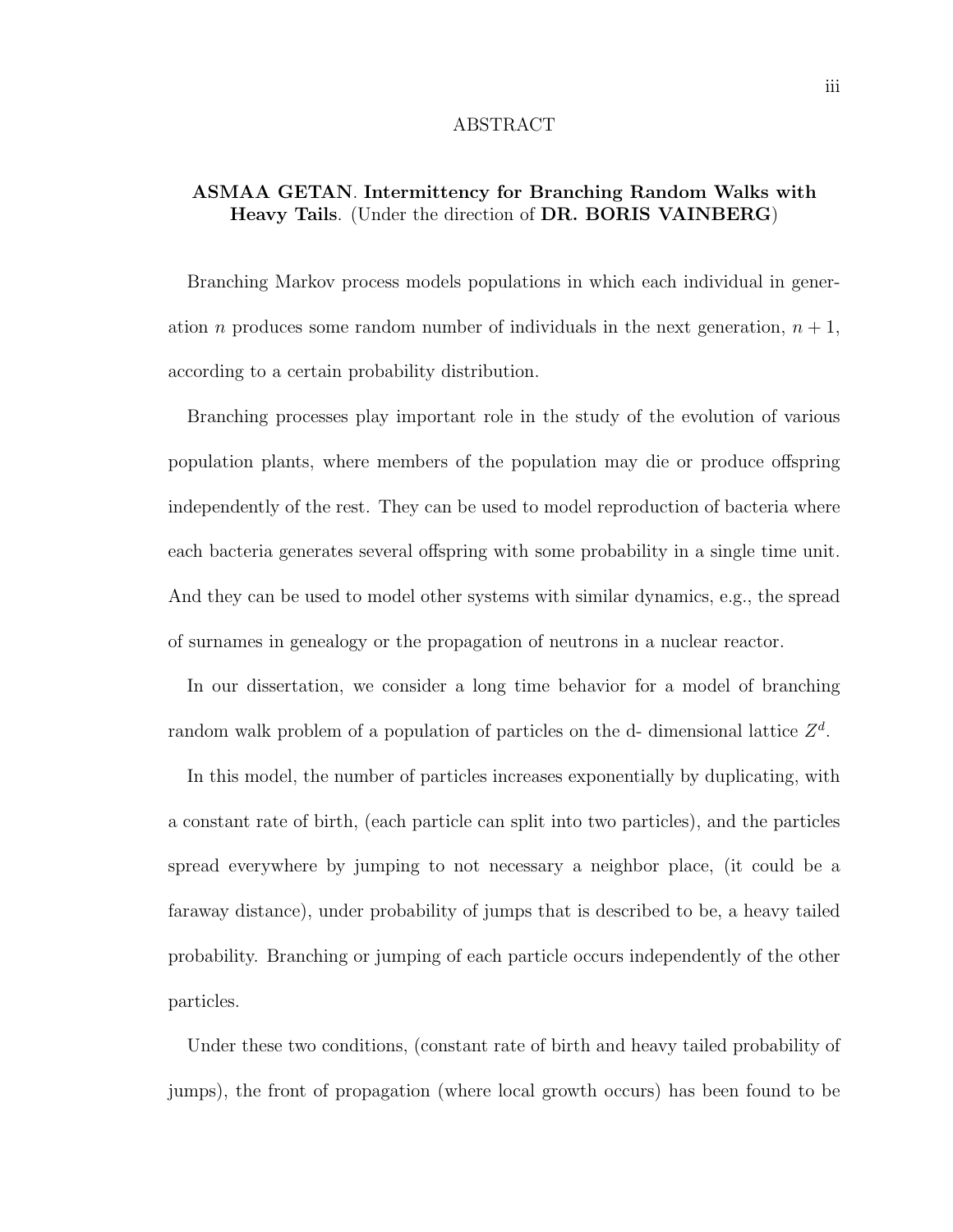moving exponentially fast.

A well developed non-uniformity concept called intermittency, is used to investigate the uniformity of the distribution of the particles, on, inside and outside of the front. A random field is called intermittent, if it is distributed very non-uniformly, where huge values can appear with a very small probability. For instance, the magnetic field of the sun is highly intermittent, as almost all of its energy is concentrated in black spots which covers only small parts of the surface of the sun.

In our work, we found that particles on, and outside the front exhibit intermittent behavior. We proved that, the same is true for some region inside the front. Despite that the front of propagation itself moves exponentially fast, the front of intermittency moves with a small power rate,  $|x| > t^{\gamma}$ , inside the first front. In the area between those two fronts, the particles are concentrated in very sparse spots with clustered density. This means that, the zone of non-intermittency extends with that rate too. This rate has been found exactly.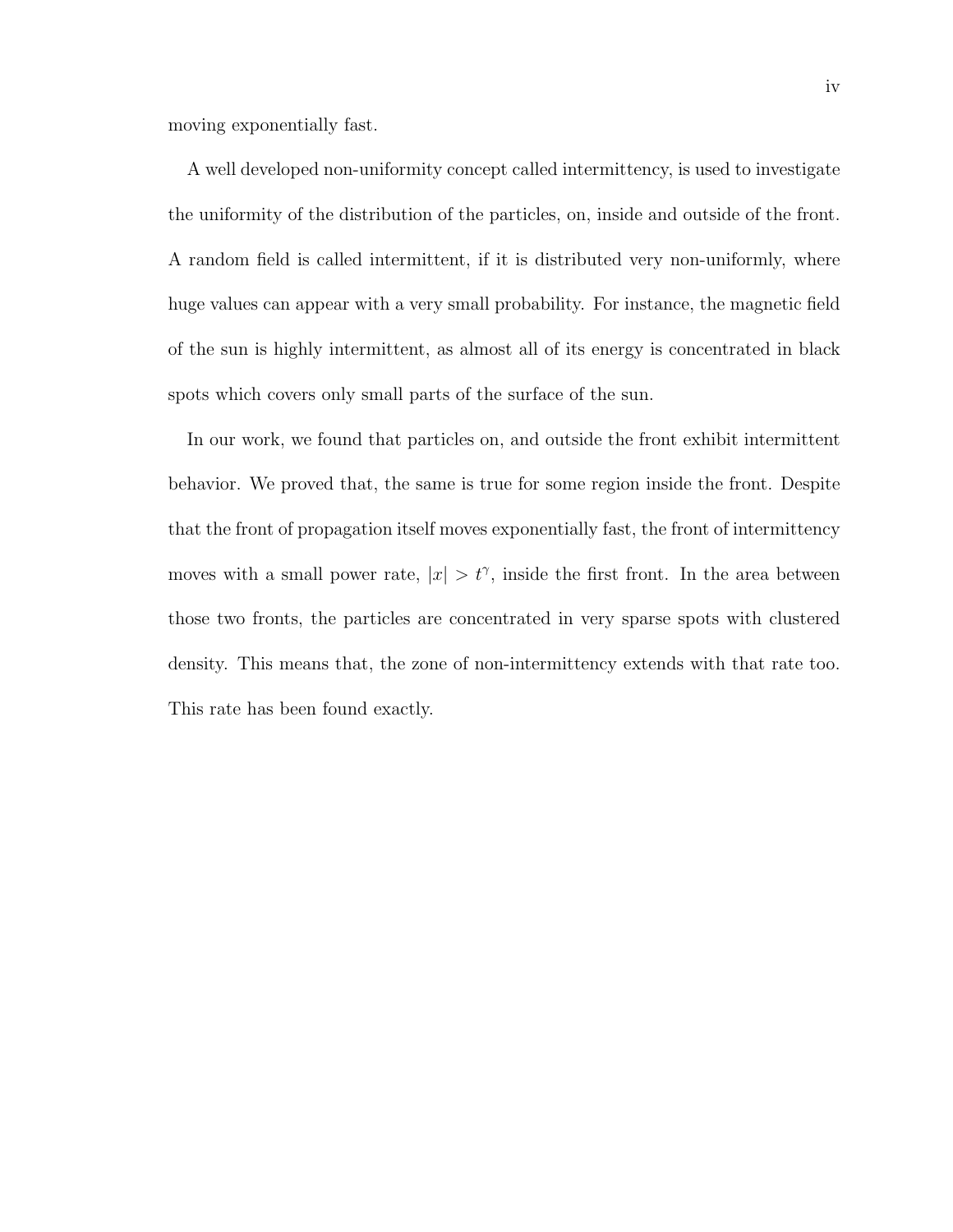#### ACKNOWLEDGMENTS

I would like to I would like to express my deepest thanks and gratitude to my advisor Dr. Boris Vainberg for supervising me with his wide knowledge and guidance. I appreciate his persistent help and encouragement from the initial classes I took with him until I finished my dissertation.

I am grateful to Dr. Stanislav Molchanov, the professor who inspired me to move forward and from whom I learned a lot.

I am so thankful to Dr. Joel Avrin, the former graduate coordinator in the Math department who made the process easier for me to join this PhD program.

I would like to thank all the members in my dissertation committee for accepting to serve on it, Dr. Youri Godin, Dr. Heather Coffy and Dr. Stanislav Molchanov.

Many thanks to all of my professors who always pushed me to be better, and to all the staff at UNCC.

I would like to thank my beloved family, my husband Layth, my daughter, Huda and my sons, Ahmed, Zaid and Ibrahim. They were always patient, supportive, proud and encouraging throughout my studies.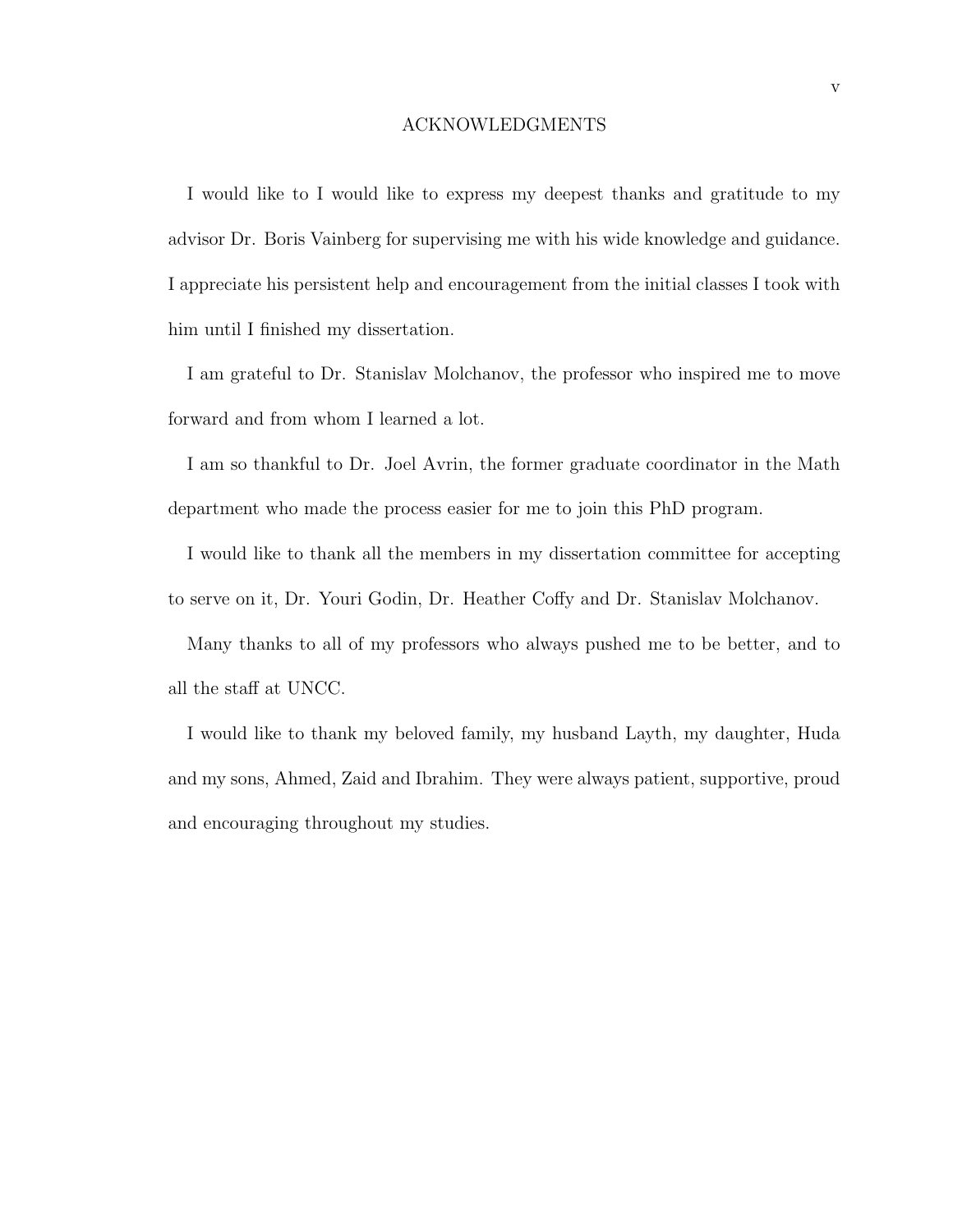# TABLE OF CONTENTS

| <b>LIST OF FIGURES</b>                                                  | viii           |
|-------------------------------------------------------------------------|----------------|
| <b>LIST OF TABLES</b>                                                   | ix             |
| CHAPTER 1: INTRODUCTION                                                 | $\mathbf{1}$   |
| 1.1. A General Summary                                                  | $\mathbf{1}$   |
| 1.2. Description of the main problem                                    | $\mathbf{1}$   |
| 1.3. Previous Studies                                                   | 3              |
| 1.4. $KPP$ problem on $R^d$                                             | 3              |
| 1.5. $KPP$ problem on the lattice $\mathbb{Z}^d$                        | $\overline{5}$ |
| 1.6. The difference between KPP model and our model                     | 6              |
| 1.7. The first and second moments in our model $(m_1 \text{ and } m_2)$ | 6              |
| 1.7.1.<br>The first moment $m_1$                                        | 6              |
| The second moment $m_2$<br>1.7.2.                                       | $\overline{7}$ |
| 1.8. Front of propagation                                               | $\overline{7}$ |
| 1.9. Intermittency                                                      | 8              |
| $1.10.$ Our goal                                                        | 9              |
| CHAPTER 2: THE FIRST AND SECOND MOMENTS                                 | 10             |
| 2.1. Derivation of the equation for $m_1$                               | 10             |
| 2.2. Integral representations of p and $m_1$                            | 11             |
| 2.3. Derivation of the equation for $m_2$                               | 14             |
| 2.4. Integral representation of $m_2$                                   | 14             |
| 2.5. Starting from the origin                                           | 15             |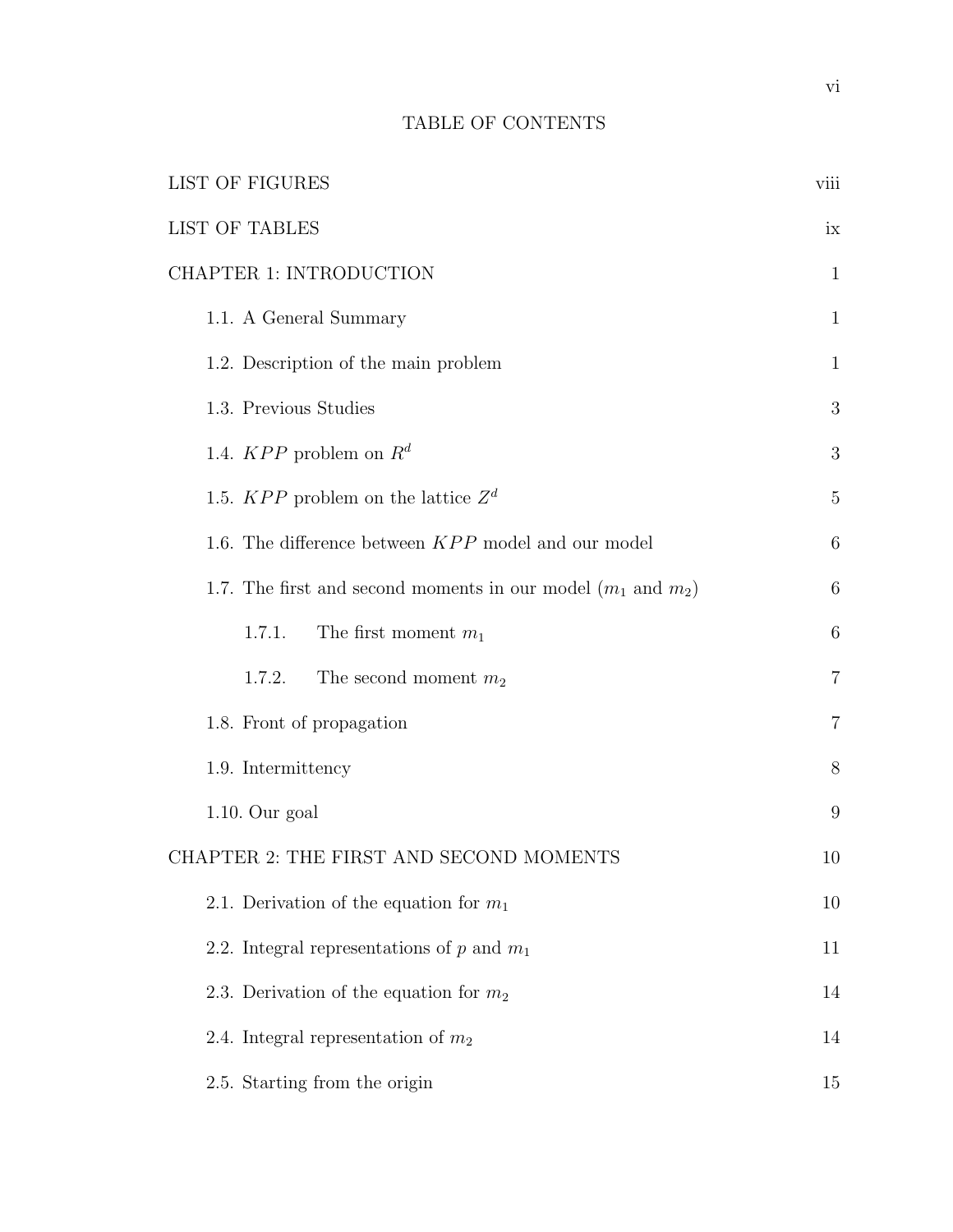|                                                                                                   | vii |
|---------------------------------------------------------------------------------------------------|-----|
| CHAPTER 3: ASYMPTOTIC BEHAVIOR OF THE FIRST MOMENT                                                | 17  |
| 3.1. Asymptotic behavior of $\hat{a}(\sigma)$ at 0                                                | 17  |
| 3.2. Asymptotic behavior of $m_1(t, x)$                                                           | 18  |
| 3.3. Simplified version theorem of the asymptotics of $p(t,x)$                                    | 20  |
| 3.4. Finding the front                                                                            | 23  |
| CHAPTER 4: INTERMITTENCY                                                                          | 25  |
| 4.1. Intermittency on and outside the front:                                                      | 25  |
| 4.2. Intermittency inside the Front                                                               | 28  |
| 4.3. No Intermittency in the region $ x  \leq B t^{\gamma}$                                       | 30  |
| 4.4. Contribution to $\frac{m_2}{m_1^2}$ from the region $D_{12}$                                 | 32  |
| Case 1 : region $D_{12}$ when $2t^{\frac{1}{\alpha}} <  x  \le Bt^{\gamma}$<br>4.4.1.             | 32  |
| Case 2 : region $D_{12}$ , when $ x  \leq 2t^{\frac{1}{\alpha}}$<br>4.4.2.                        | 34  |
| 4.5. Contribution to $\frac{m_2}{m_1^2}$ from the region $D_{11}$ (inside of both<br>paraboloids) | 35  |
| 4.6. Contribution to $\frac{m_2}{m_1^2}$ from region $D_{22}$ (outside of both<br>paraboloids)    | 37  |
| Case 1: region $D_{22}$ when $\frac{1}{2}t^{1/\alpha} \leq  x  \leq Bt^{\gamma}$<br>4.6.1.        | 37  |
| Case 2: Region $D_{22}$ when $ x  < \frac{1}{2}t^{1/\alpha}$<br>4.6.2.                            | 40  |
| 4.7. Contribution to $\frac{m_2}{m_1^2}$ from the region $D_{21}$                                 | 42  |
| Case 1: region $D_{21}$ when $2t^{\frac{1}{\alpha}} <  x  \le Bt^{\gamma}$ .<br>4.7.1.            | 42  |
| Case 2: region $D_{21}$ when $ x  \leq 2t^{\frac{1}{\alpha}}$<br>4.7.2.                           | 44  |

REFERENCES 46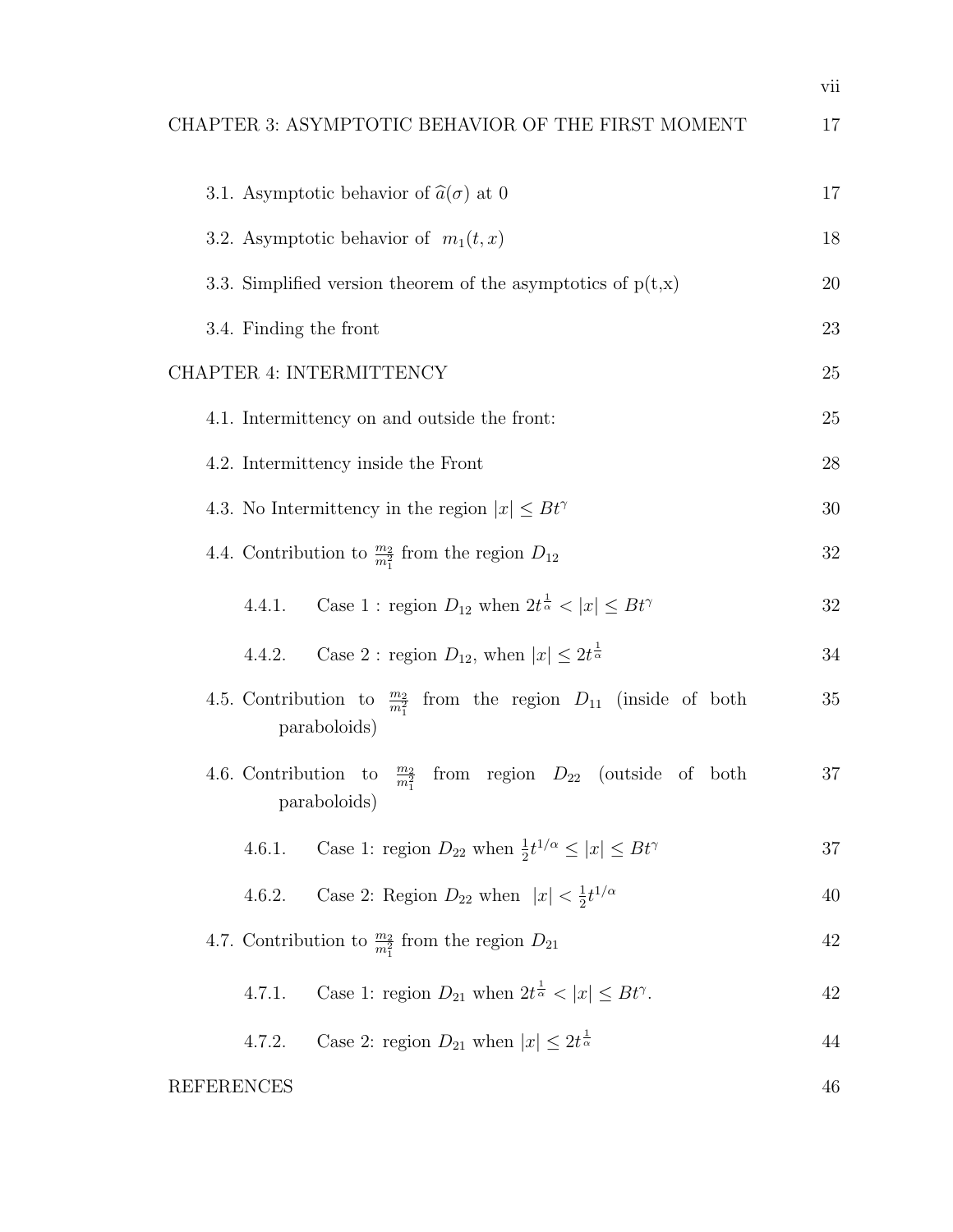# LIST OF FIGURES

FIGURE 1: This graph is for d=1. 31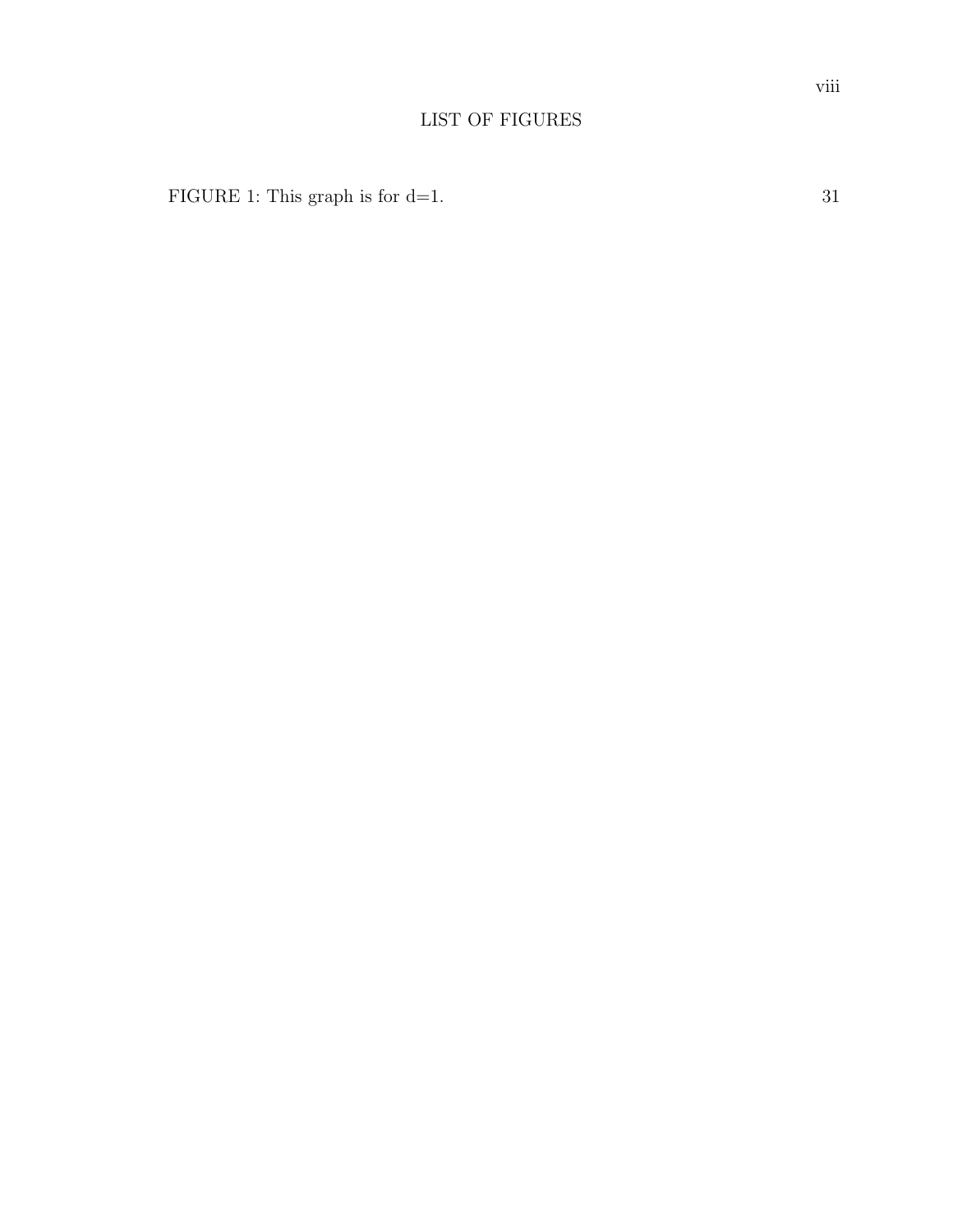# LIST OF TABLES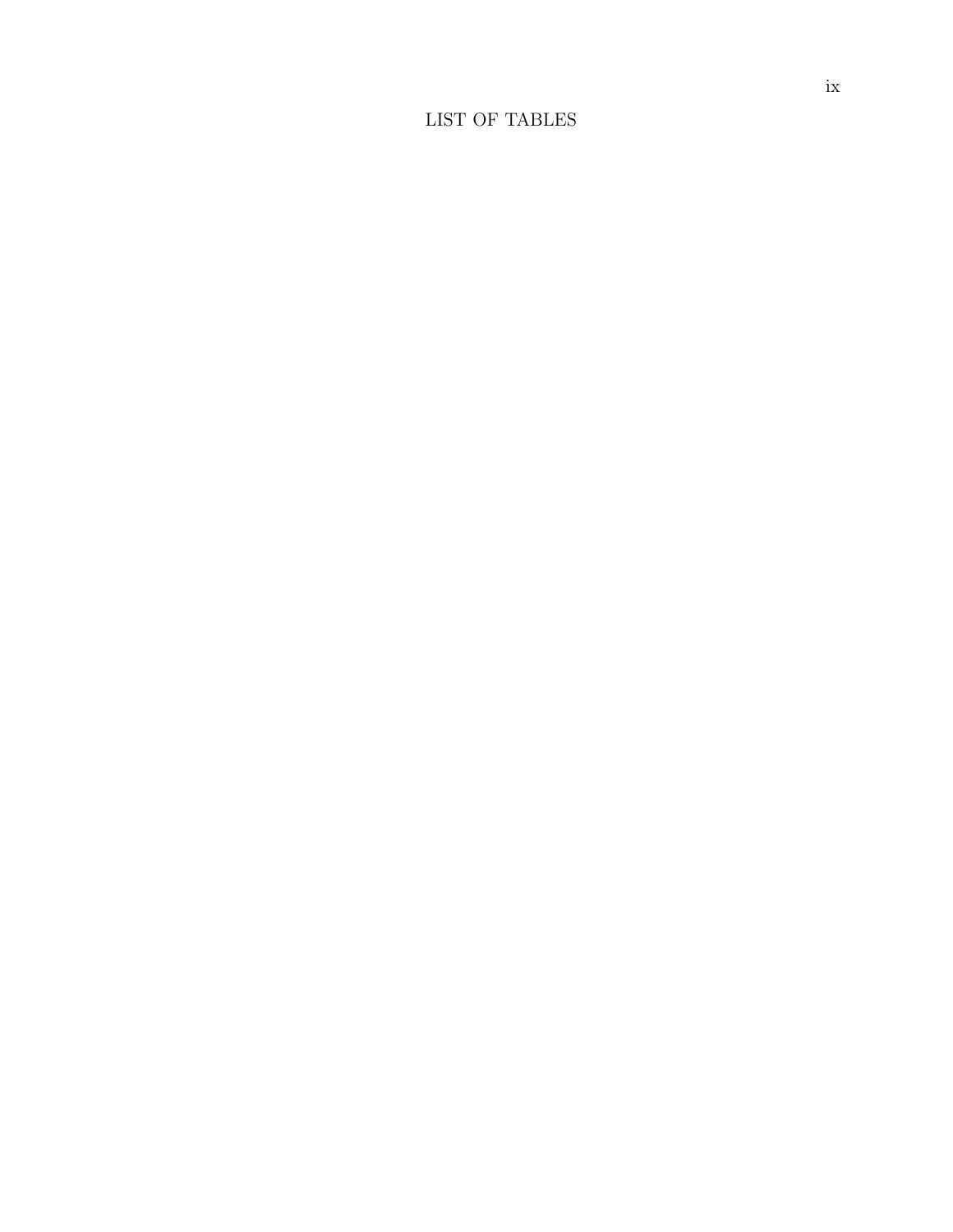#### CHAPTER 1: INTRODUCTION

#### 1.1 A General Summary

We consider a population of particles on a d-dimensional lattice  $Z<sup>d</sup>$ , where each particle sits in its place for a while before it either jumps randomly to another place, or it splits in the same place into two particles. After that, each of those particles (the original particle after it jumps to the new place, the original particle after producing offspring particle or the offspring itself ) starts again to either jump to another new place or split into two particles. This process is continued forever, under the condition that each particle jumps and splits independently of the others. For this process, we impose another two conditions. First, we consider constant rate branching, which means that the number of particles is exponentially increasing in time. And second, we assume that the particles can jump not only to neighbor points but also for distant points, with not necessarily small probability. The limit structure of the particle population inside the propagating front (where global or local growth occur) will be investigated. This structure is described in terms of intermittency.

#### 1.2 Description of the main problem

Let us provide a little more detailed description of our branching random walk model.

We assume that each particle in this population, at any position  $x \in \mathbb{Z}^d$ , at a given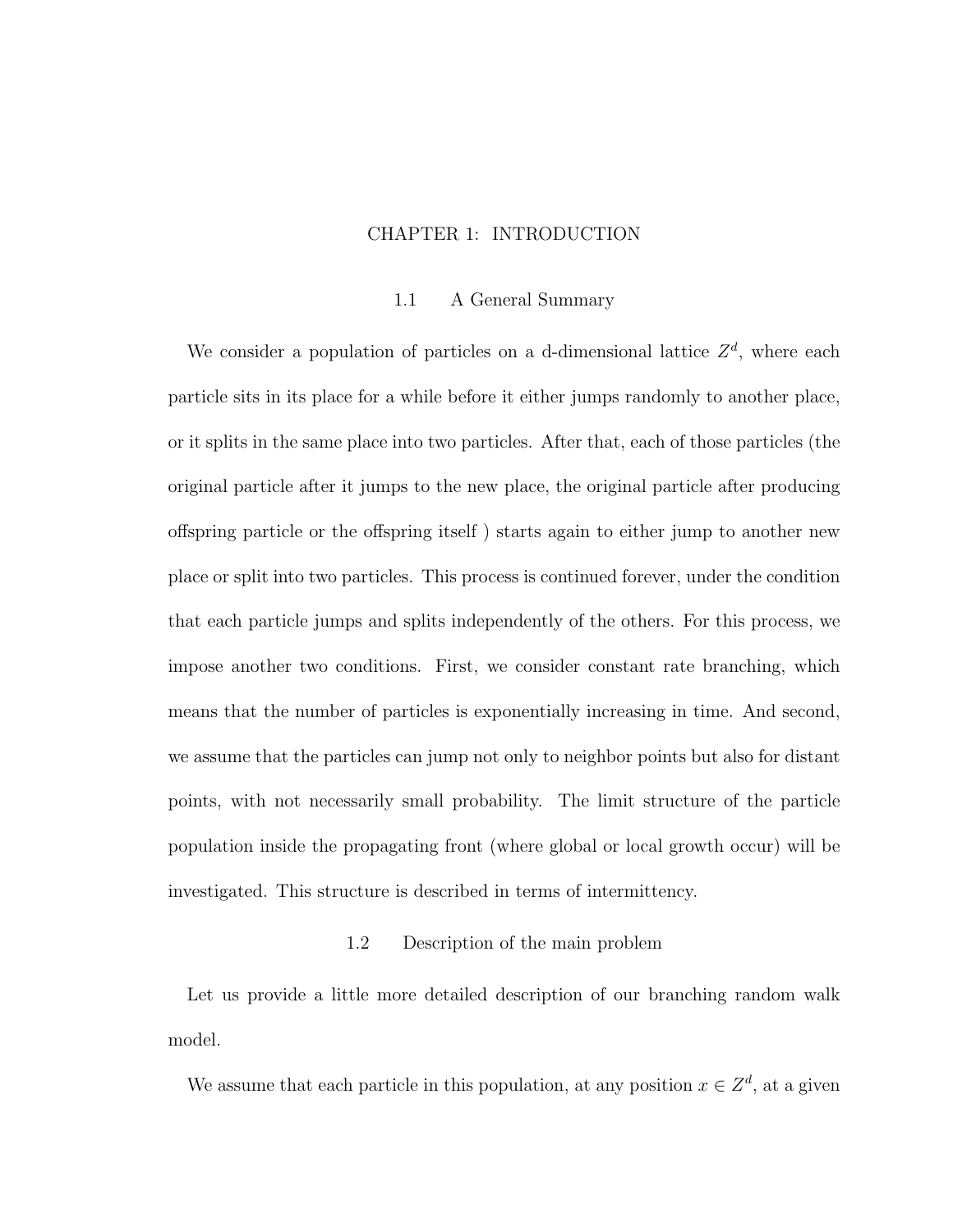time t, stays at this point a randomly exponentially distributed period of time which is  $\Delta t$ , with a parameter 1, before it either splits into two particles in the same place, or it jumps with a probability  $a(z)$ , to a new position  $x + z \in \mathbb{Z}^d$ . In addition, if  $\nu$ is a constant that represents the rate of particle splitting, then at any time interval  $(t, t + \Delta t)$ , this particle which is located at any point  $x \in \mathbb{Z}^d$ , may splits with the rate  $\nu \Delta t$ , into two particles located at the same point x. The process of splitting or jumping of any particle is independent of any other particle. Later on, each of those particles, (parental one and the offspring), evolve independently of each other by the same law as the initial particle.

Obviously, the probability of the jump  $a(z)$ , satisfies the two conditions that,

 $a(z) \geq 0$  and  $\sum_{z \in z^d} a(z) = 1$ . Here we will assume that the distribution of the jump is symmetric, which means that,  $a(z) = a(-z)$  for all  $z \in \mathbb{Z}^d$ .

In our work, a main assumption is included in our model. We assume that the probability for any particle to make a long jump is not necessarily small. Thus we are assuming the following behavior of  $a(z)$  at infinity:

$$
a(z) = \frac{a_0(\dot{z})}{|z|^{d+\alpha}} (1 + o(1)), \quad |z| \to \infty, \quad \dot{z} = \frac{z}{|z|}, \tag{1}
$$

with

$$
a_0(\dot{z}) > \delta > 0, \quad 0 < \alpha < 2.
$$

Such a probability distribution is called heavy tailed. Under this heavy tailed probability assumption, the second moments  $\sum z^2 a(z)$  are not defined when  $\alpha < 2$ . They would exist only when  $\alpha > 2$ ...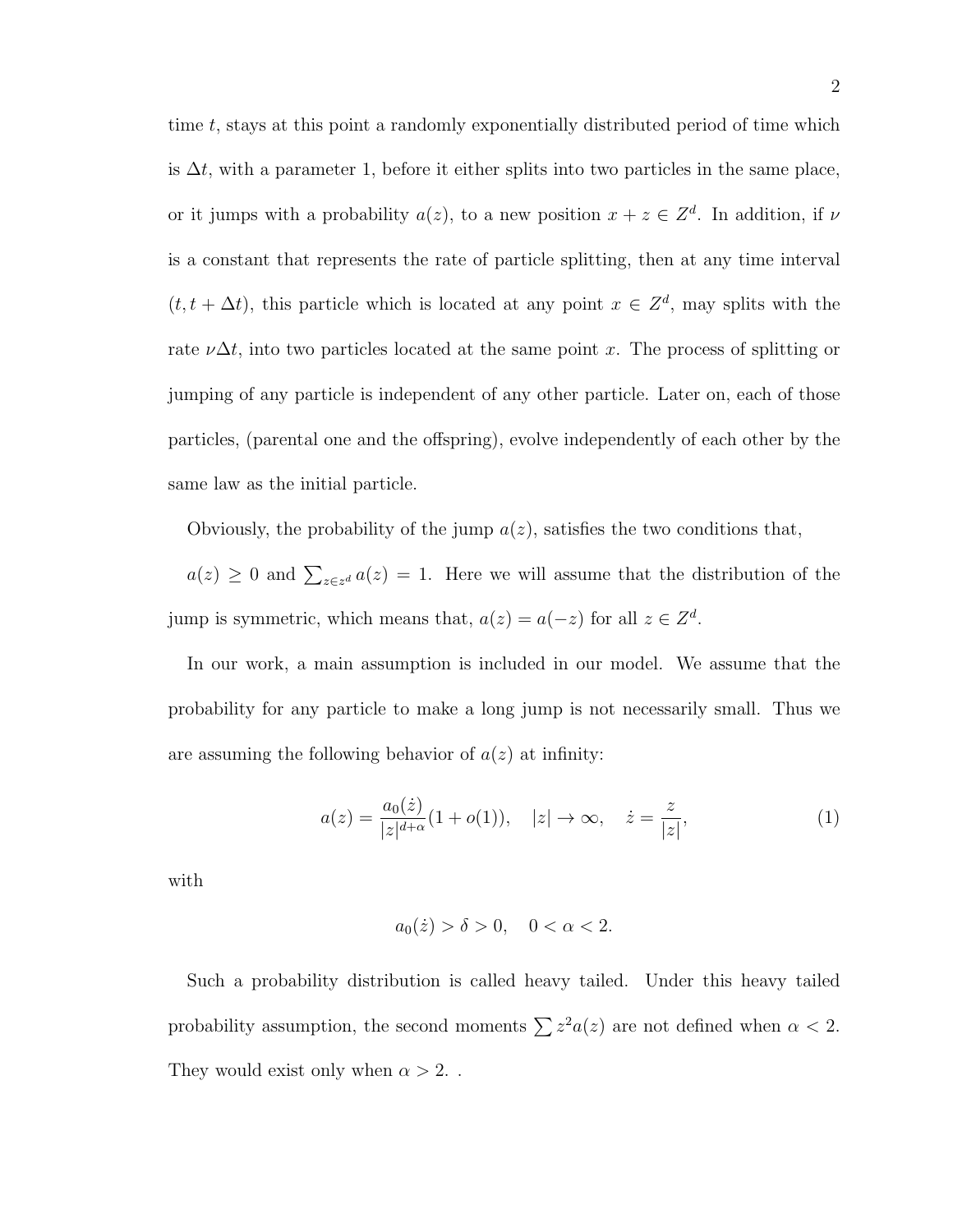In the case when the particle jumps without being split, the initial particle would perform the symmetric d–dimensional random walk  $X(t)$  with the generator

$$
(\mathcal{L}f)(x) = \sum_{z \in Z^d} \left[ f(x+z) - f(x) \right] a(z),\tag{2}
$$

which is a bounded operator on the space  $l^2(Z^d)$ .

The symmetry of the jumps (namely  $a(z) = a(-z)$ ), implies that  $\mathcal{L} = \mathcal{L}^*$  is self adjoined operator in  $l^2(Z^d)$ .

#### 1.3 Previous Studies

The mathematical study of branching processes goes back to the work of Galton and Watson [22] who were interested in the probabilities of long-term survival of family names. Later similar mathematical models were used to describe the evolution of a variety of biological populations, in genetics [11, 12, 13, 14], and in the study of certain chemical and nuclear reactions [20, 15]. The branching processes (in particular, branching diffusions) play important role in the study of the evolution of various populations such as bacteria, cancer cells, carriers of a particular gene, etc., where each member of the population may die or produce offspring independently of the rest.

# 1.4 KPP problem on  $R^d$

The original classical model in branching diffusion processes belongs to Kolmogorov, Petrovski and Piskunov. It is published in their famous paper in 1937, see [16]. Their model is called  $KPP$  model. The  $KPP$  model was applied to biological problems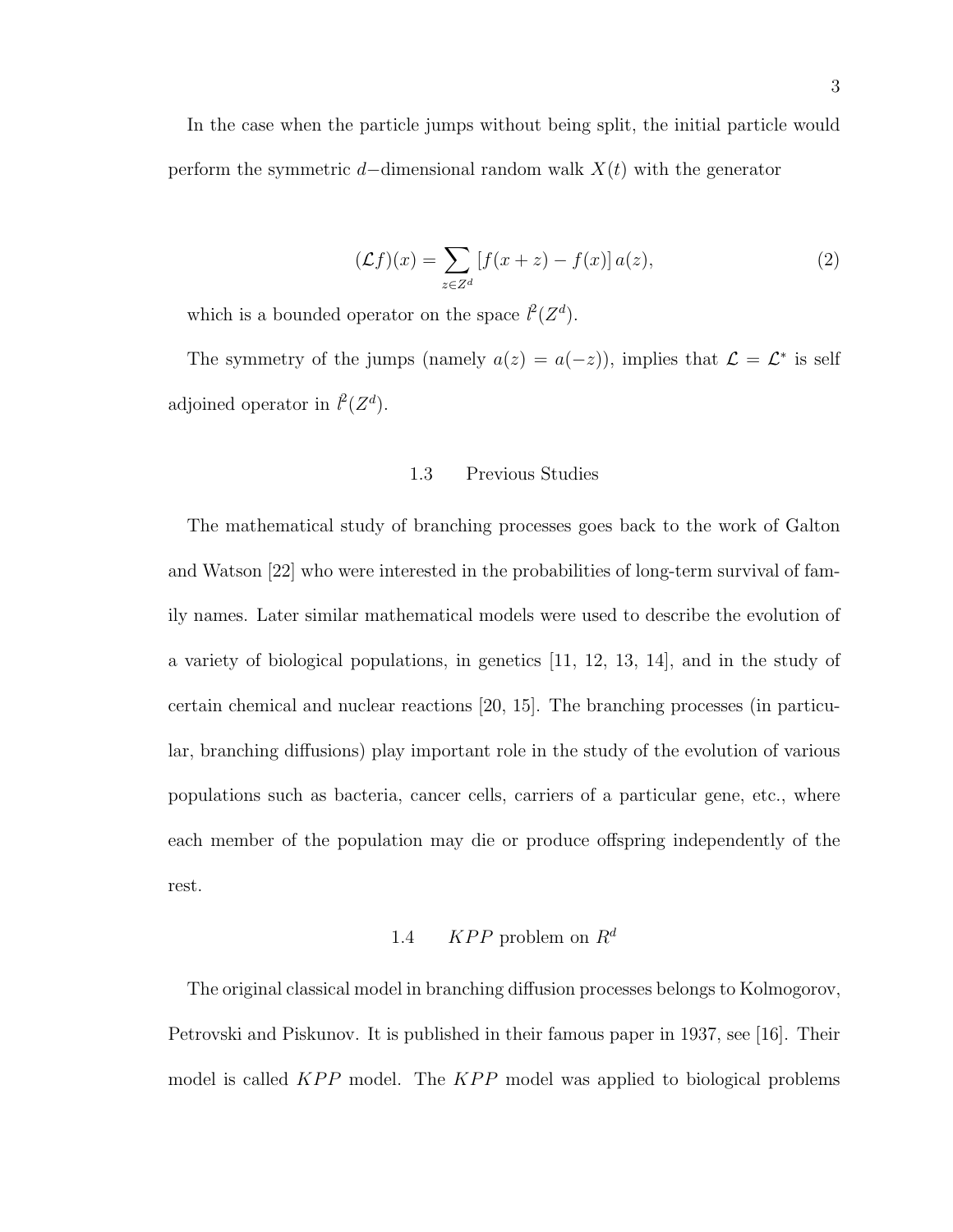and underlines processes in the case of Brownian motion in  $R<sup>d</sup>$ . This diffusion process can be described by Poisson kernel  $p(t, x, y)$ , namely the probability density to find particles at the point  $x \in R^d$  at a time t when the starting point at  $t = 0$  is  $y \in R^d$ , is given by

$$
p(t, x, y) = \frac{1}{(4\pi t)^{\frac{d}{2}}} e^{-\frac{(x-y)^2}{4t}}.
$$
\n(3)

The generating operator in KPP model is the pure Laplacian  $\Delta \psi$  in the Euclidean space  $R<sup>d</sup>$ , and the governing equation of this model is the heat equation

$$
\frac{\partial p}{\partial t} = \Delta p \tag{4}
$$
\n
$$
p(0, x, y) = \delta(x - y) \quad on \ R^d.
$$

In the case that  $KPP$  model splitting with constant rate  $\nu$ , the expectation density to find particles at x is denoted by  $m_1$ . This function satisfies the equation

$$
\frac{\partial m_1}{\partial t} = \Delta m_1 + \nu m_1
$$
  
\n
$$
m_1(0, x, y) = \delta(x - y) \quad \text{on } R^d.
$$
\n(5)

In this case we have

$$
m_1(t, x, y) = p(t, x, y)e^{\nu t}.
$$
\n(6)

In this model, it can be easily found that the front (where  $m_1 \approx 1$ ) is growing linearly in time, since equations (3) and (6) with  $m_1 \approx 1$  imply that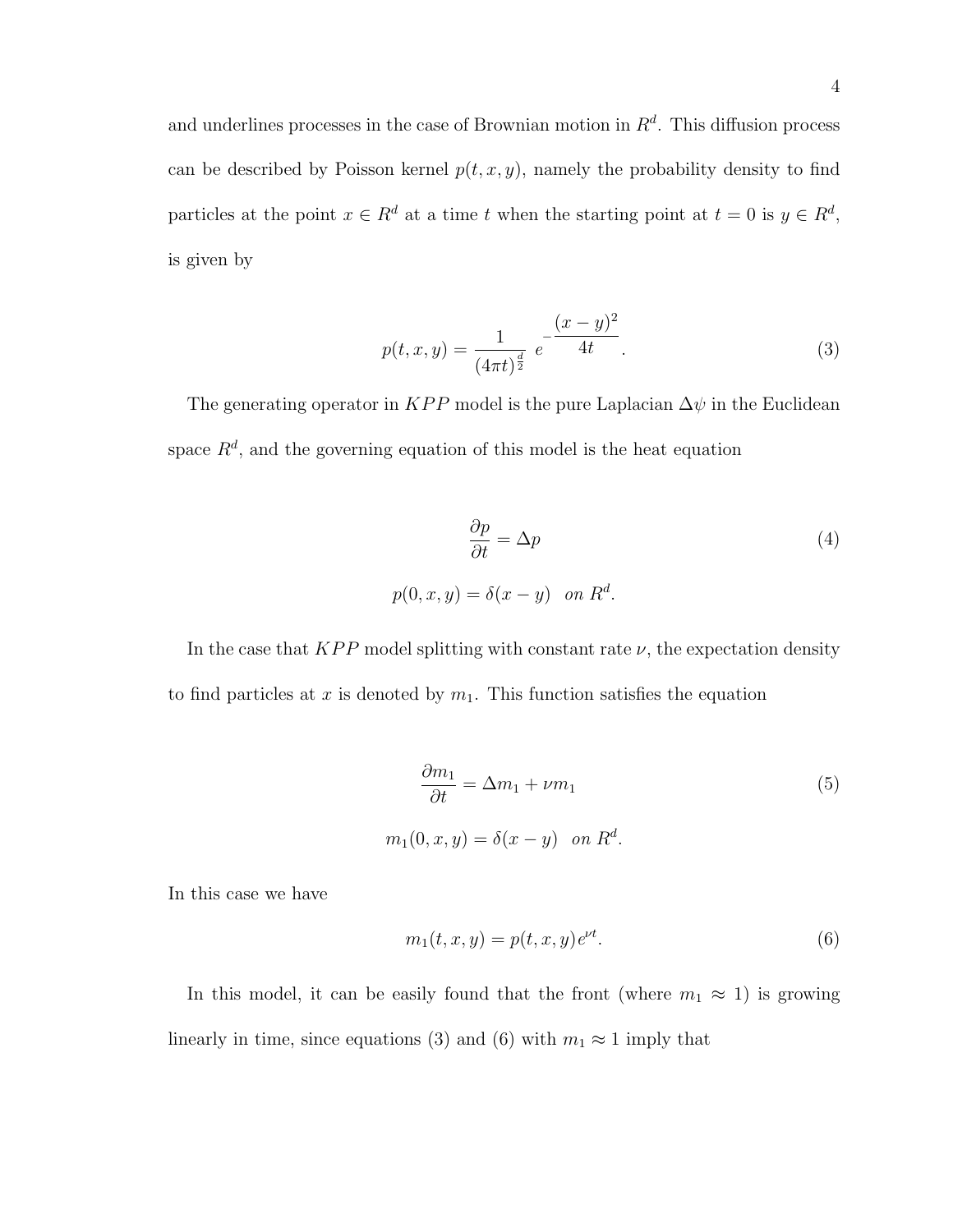$$
-\frac{|x-y|^2}{4t} + \nu t \approx 0. \tag{7}
$$

So by starting from the origin  $y = 0$ , the front is the region defined by

.

$$
|x| \approx 2\sqrt{\nu}t
$$

The regions where  $\frac{m_2}{2}$  $m_1^2$  $\rightarrow \infty$  are considered in our thesis. These regions are called the regions of intermittent behavior. Here  $m_1$  and  $m_2$  are called the first moment and the second moment respectively.

For  $KPP$  model on  $R^d$ , Koralov and Molchanov in ([18]) studied different levels of intermittency. They are the regions where,  $\frac{m_j}{i}$  $m_1^j$ 1  $\rightarrow \infty$  as  $t \rightarrow \infty$  and  $m_j$  is the jth moment in this model.

# 1.5 KPP problem on the lattice  $Z^d$

In the direct analog of  $KPP$  model on the lattice, the right hand side of the heat equation (4) will be replaced by the Laplacian operator, which is defined on lattice  $Z^d$  and given by

$$
(\Delta \psi)(z) = \frac{1}{2d} \sum_{|e|=1} [\psi(z+e) - \psi(z)].
$$
\n(8)

This operator is somewhat simpler than (4) since  $\psi$  is defined on the lattice instead of  $R<sup>d</sup>$ . On the other hand it is much more difficult to handle since it is not spherically symmetric.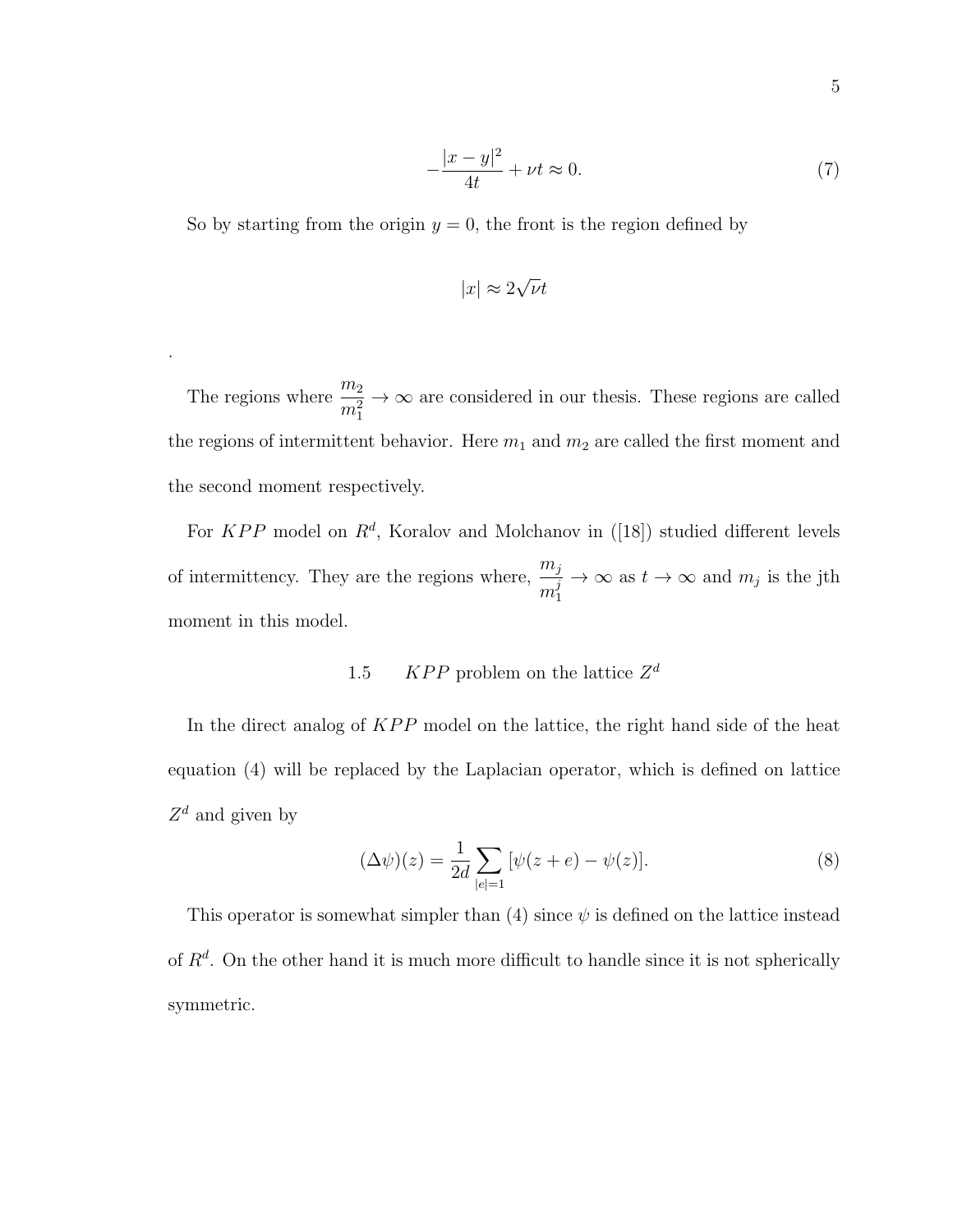# 1.6 The difference between  $KPP$  model and our model

1- The most important difference between our problem and the  $KPP$  problem is related to the fact that the generating operator in our model, given in (2), allows particles to jump not only in neighbor points, but also to make long jumps on the lattice  $Z<sup>d</sup>$  with relatively not small probability. Any particle x after it splits, can jump to the point  $x + z$  with a probability  $a(z)$ . The point  $x + z$  can be found as faraway from x as we please. Note that in the  $KPP$  model, the probability to find a particle at the time  $t = 1$ , with a distance d from the parent particle is exponentially small, it is of order  $e^{-d^2/4}$ .

2- The front propagates linearly in  $KPP$  model, while in our model, the front will be proved to be propagated exponentially fast, due to the assumption of a long jump probability.

## 1.7 The first and second moments in our model  $(m_1 \text{ and } m_2)$

#### 1.7.1 The first moment  $m_1$

Let  $n(t, x, y)$  be the random variable of the number of particles at a point  $x \in \mathbb{Z}^d$ , at the time  $t \geq 0$ , under the condition that  $n(0, x, y) = \delta(x - y)$ , which means that the process starts at the initial time  $t = 0$ , with a single particle located at the point  $y \in Z^d$ .

For each arbitrary constant rate of splitting,  $\nu > 0$ , let  $m_1 = m_1(t, x, y) =$  $E(n(t, x, y))$ , be the expected value of  $n(t, x, y)$ . It is called the first moment of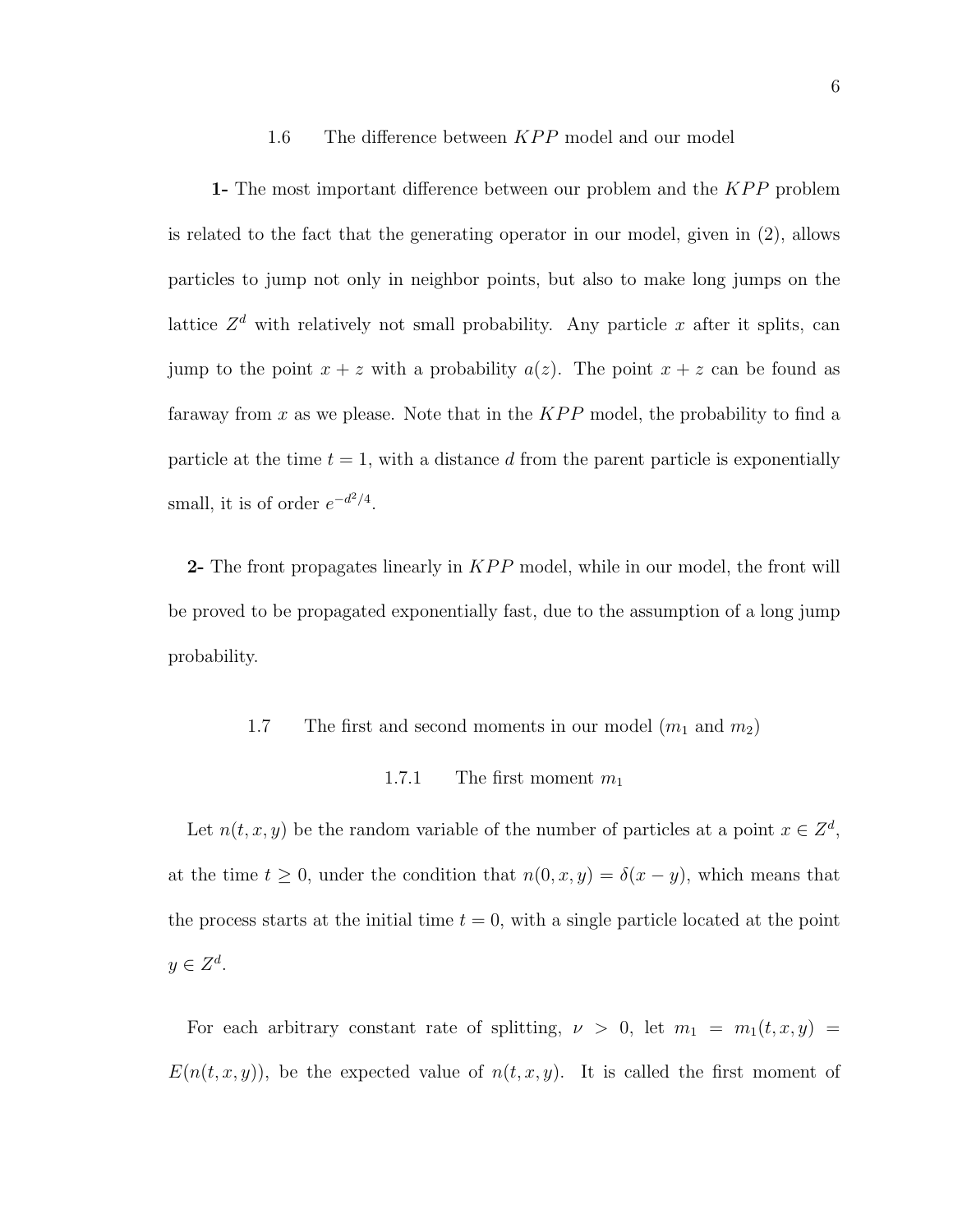the random variable  $n(t, x, y)$ . Let  $p = p(t, x, y)$  be the expected value of the random variable  $n(t, x, y)$  in the case when  $\nu = 0$ . Then  $m_1$  and p satisfy the relations (9) and (10) given below respectively:

$$
\frac{\partial m_1}{\partial t}(t, x, y) = \mathcal{L}m_1(t, x, y) + \nu \ m_1(t, x, y) , \quad t \ge 0 ;
$$
\n
$$
m_1(0, x, y) = \delta(x - y).
$$
\n
$$
\frac{\partial p}{\partial t}(t, x, y) = \mathcal{L}p(t, x, y) , \quad t \ge 0 ;
$$
\n
$$
p(0, x, y) = \delta(x - y).
$$
\n(10)

It is clear that if  $p(t, x, y)$  is a fundamental solution of (10), then  $m_1(t, x, y) = p(t, x, y)e^{\nu t}$  is a fundamental solution of (9).

#### 1.7.2 The second moment  $m_2$

The second moment  $m_2(t, x, y)$  of the random variable  $n(t, x, y)$  is defined by  $m_2(t, x, y) = E(n^2(t, x, y))$ . It satisfies the following differential equation

$$
\frac{\partial m_2}{\partial t}(t, x, y) = (\mathcal{L} + \nu)m_2(t, x, y) + 2\nu \, m_1^2(t, x, y) \tag{11}
$$
\n
$$
m_2(0, x, y) = \delta(x - y).
$$

The Derivations of (9), (10) and (11) will be given in the next chapter.

#### 1.8 Front of propagation

The concept of front of propagation is essential in our work. The region in  $Z^d$ which separates the large and small values of  $m_1(t, x, y)$  is called the **front**. In our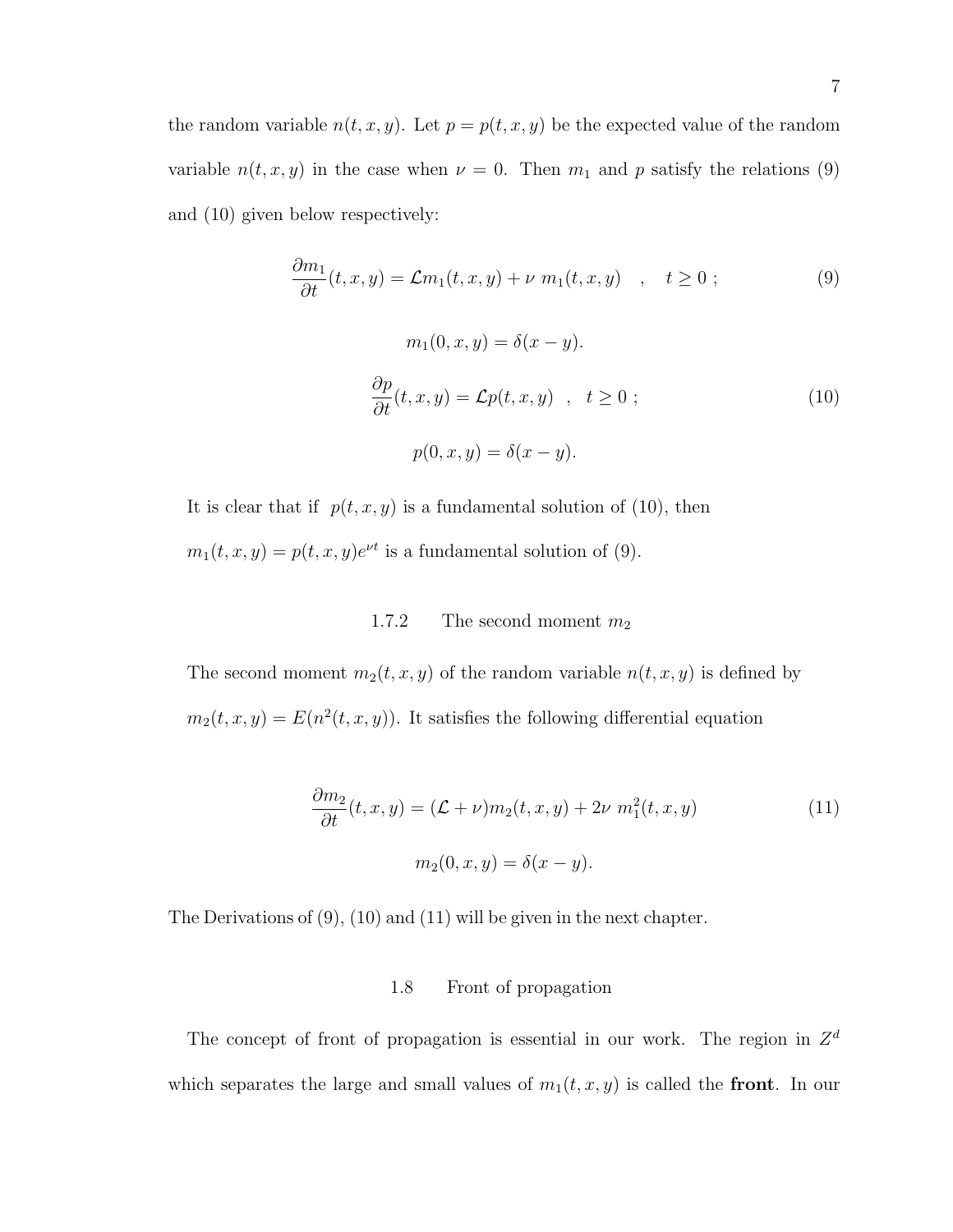work we define the front as the boundary of the set where  $m_1<1.$ 

#### 1.9 Intermittency

The notion of intermittency (or intermittent random fields), is popular in natural sciences, (astrophysics, biology, etc). From the qualitative point of view, intermittent random fields are distinguished by the formation of sparse spatial structures such as high peaks, clumps, patches, etc., giving the main contribution to the process in the medium. For instance, the magnetic field of the Sun is highly intermittent as almost all its energy is concentrated in the black spots, which cover only a very small part of the surface of the Sun. Many bio-populations also exhibit strong clumping (clustering). A random variable is called intermittent if it is distributed very nonuniformly. It means that huge values can appear with a very small probability.

Intermittency is a well developed non-uniformity concept. For physicists, the magnetic field of the Sun is intermittent since, say, 99% of its magnetic energy is concentrated on less than 1% of the surface. For mathematicians,  $0.1, 0.01$  or  $10^{-6}$  are not necessarily small numbers, and a limiting process must be considered instead. The definition of intermittency based on the progressive growth of the statistical moments was proposed in the review [24], a more formal presentation can be found in [5]. In the simplest form, a field  $n(t, x)$ ,  $x \in \mathbb{Z}^d$ , is intermittent as  $t \to \infty$  on a non-decreasing family of sets,  $\omega(t)$ , if

$$
\lim_{t \to \infty} \frac{En^2(t, x)}{(En(t, x))^2} = \infty
$$

uniformly in  $x \in \omega(t)$ .

Let us provide an example to illustrate the meaning of intermittency. Consider a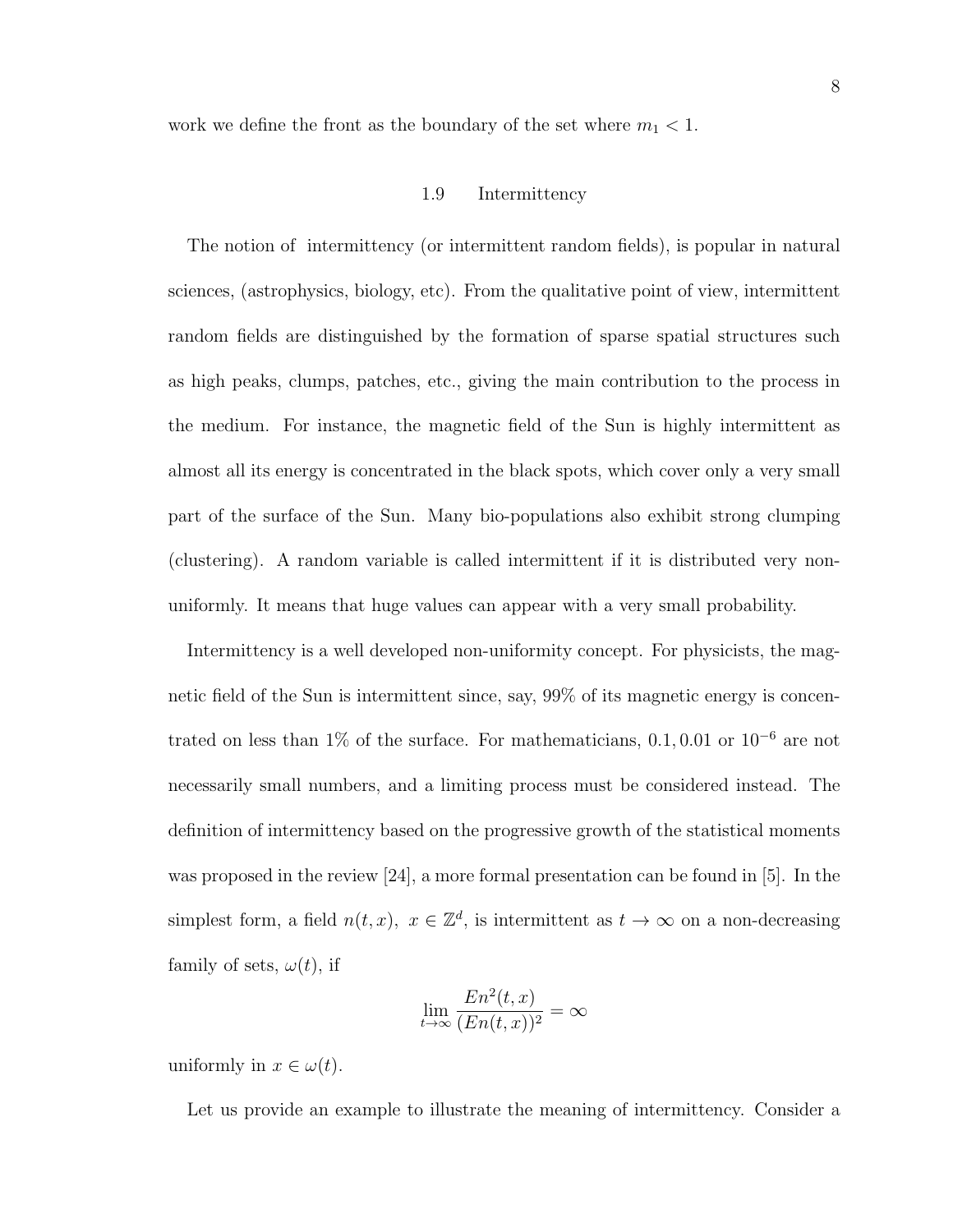random variable  $X$  with expectation equal to one.

Let this random variable take the values  $\alpha_n$ ,  $1 \leq n \leq 100$ , with probabilities  $p_n$ ,  $\sum p_n = 1$ . Then  $m_1 = E(X) = \sum \alpha_n p_n$ , and  $m_2 = E(X^2) = \sum \alpha_n^2 p_n$ . Let  $\alpha_1 =$ c  $\frac{\epsilon}{\epsilon}$ , and  $p_1 = \epsilon$ , for  $0 < c < 1$  and  $\epsilon$  is a very small number. Let  $\alpha_n \approx 1 - c$ for all  $n > 1$  with  $\sum_{2}^{\infty} p_n = 1 - \epsilon$ . Then it is clear that  $m_1 \approx 1$  and  $\frac{m_2}{m_1^2}$  $\approx c/\epsilon \rightarrow \infty$ as  $\epsilon \to 0$ . Thus X is an intermittent random variable, as one can see that the X is distributed non-uniformly with large values  $\alpha_1 =$ c  $\epsilon$ having a small probability.

#### 1.10 Our goal

In this thesis, we consider the random variable  $n(t, x, 0)$ , which is the number of particles at a point  $x \in \mathbb{Z}^d$  at the time t when the process started from a single particle located at the origin 0.

We will discuss the intermittency of  $n(t, x, 0)$  on and outside the propagating front.

Our first goal is to find the asymptotic of  $m_1(t, x)$ , as  $t, x \to \infty$ , in order to find the front of propagation of the particles in our problem.

The second goal is to study if intermittent regions exist on, outside and inside of that front.

In fact we will show that the front of propagation grows exponentially, and our random variable exhibits intermittent behavior on the front and outside of it. For the region inside the front, we are going to prove that the intermittent behavior occurs when  $|x| > t^{\gamma}$ , with a specific values of  $\gamma > 0$  that will be found.

The estimation of  $p(t, x)$  given in ([1]) will play an important role in our study.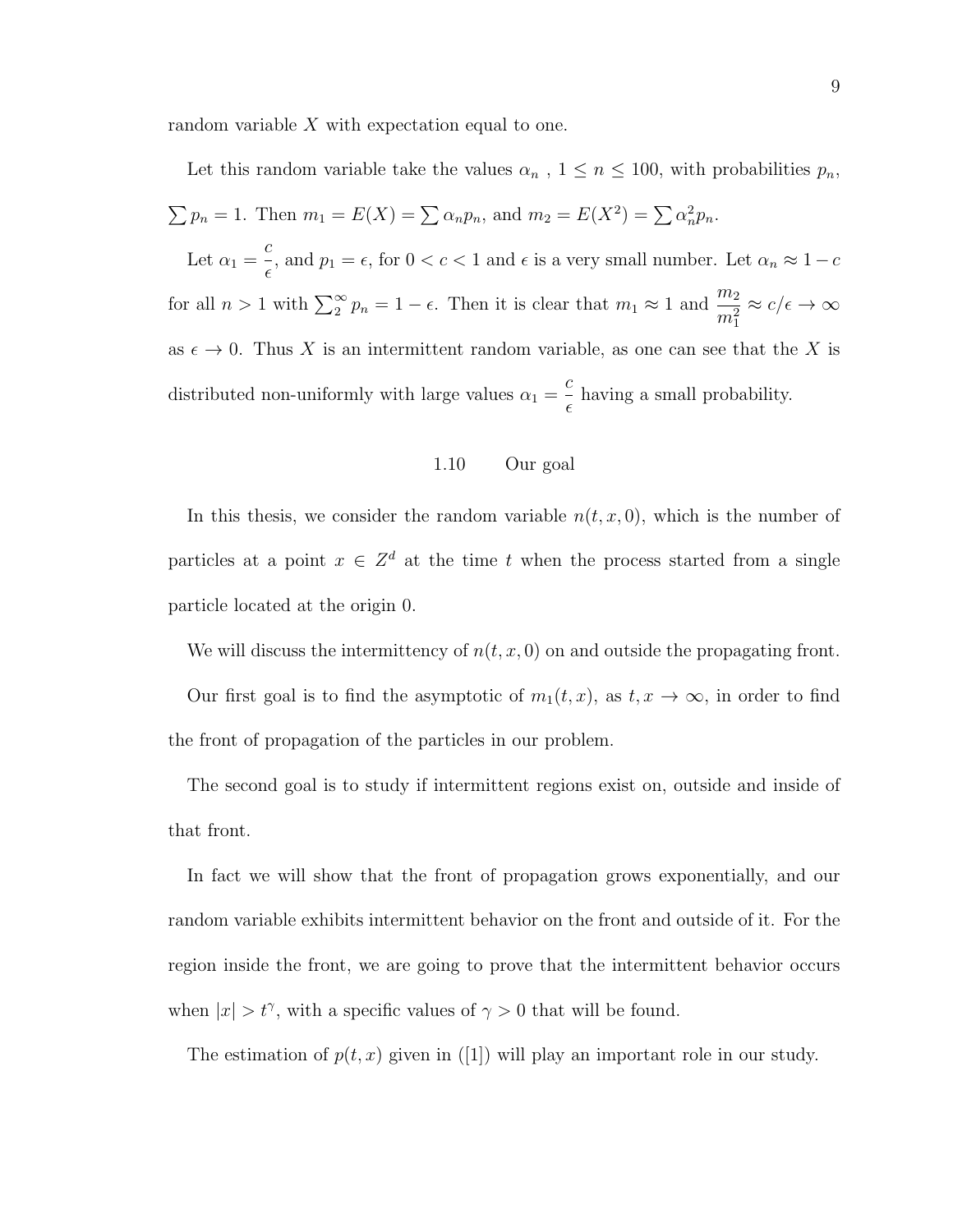#### CHAPTER 2: THE FIRST AND SECOND MOMENTS

#### 2.1 Derivation of the equation for  $m_1$

In order to derive the equations (9) that governs  $m_1(t, x, y)$ , we need to evaluate  $m_1(t + \Delta t, x, y).$ 

For this reason, the time interval  $(0, t + \Delta t)$  can be split up in the backward form into two successive intervals which are  $(0, \Delta t)$  and  $(\Delta t, t + \Delta t)$ , of the lengths  $\Delta t$  and t respectively. Then  $m_1(t + \Delta t, x, y)$  can be represented in the form

$$
m_1(t + \Delta t, x, y) \sim \sum_{z \in Z^d} a(z) \Delta t \ m_1(t, x, y + z) + 2\nu \Delta t \ m_1(t, x, y)
$$
(12)  
+ 
$$
(1 - \Delta t - \nu \Delta t) \ m_1(t, x, y)
$$

The terms on the right hand side of the relation (12) can be explained as follows: The first term is the probability for the particle to jump from the point  $y$  to the point  $y + z$  during the time  $\Delta t$ , which is  $a(z)\Delta t$ , multiplied by the expectation of the number of particles at the point x when the walk starts at a single point  $y + z \in \mathbb{Z}^d$ , which is  $m_1(t, x, y + z)$ . The second term is the probability  $\nu \Delta t$  of branching during the time  $\Delta t$ , multiplied by the expected value of the number of particles at x that are descendant of both the original and the new born particle at y, which is  $2m_1(t, x, y)$ . The last term is the expectation of the number of particles at the point  $x$  under the condition that the initial particle stays at  $y$  without splitting and without jumping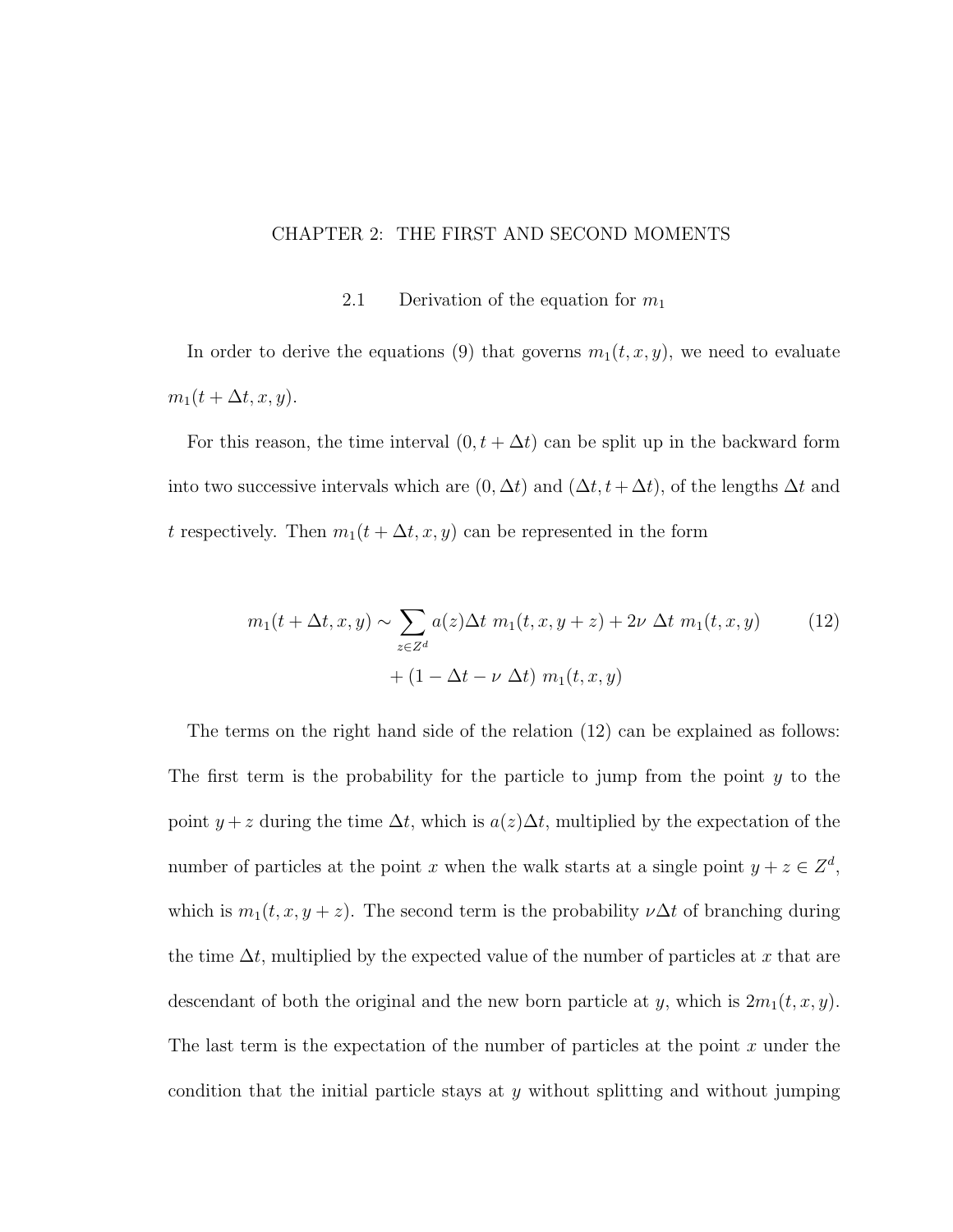during the time interval  $\Delta t$ .

We subtract  $m_1(t, x, y)$  from both sides of the equation (12) above.

Using that  $\sum a(z) = 1$ , divide by  $\Delta t$ , and pass to the limit as  $\Delta t \to 0$ . This implies the following equation

$$
\frac{\partial m_1}{\partial t}(t, x, y) = \sum_{z \in Z^d} [m_1(t, x, y + z) - m_1(t, x, y)]a(z) + \nu \ m_1(t, x, y), \quad t \ge 0 \tag{13}
$$

such that

$$
m_1(0, x, y) = \delta(x - y).
$$
 (14)

By using the definition of  $(\mathcal{L}f)(x)$  given in (2) in the equation (13) above, the derivation of the equations (9) is complete.

The solution of (13) gives the integral representation of  $m_1(t, x, y)$ . The details are given in the section 2.2 below.

Note that the term,  $\sum_{z \in z^d} m_1(t, x, y + z) a(z)$  in (13), can be considered as a convolution in y of the two functions  $a(y)$  and  $m_1(t, x, y)$ .

## 2.2 Integral representations of  $p$  and  $m_1$

The integral representations of p and  $m_1$  are obtained by solving the equation (13) together with the initial condition (14) for the two cases, when  $\nu = 0$  and when  $\nu \neq 0$  respectively.

One can easily show that  $m_1$  and  $p$  depend, not on  $x$  and  $y$ , but on their difference,

i.e., 
$$
m_1(t, x, y) = m_1(t, x - y, 0)
$$
 and  $p(t, x, y) = p(t, x - y, 0)$ .

Thus we can drop the argument y in both  $m_1(t, x, y)$  and  $p(t, x, y)$ .

In this case  $p(t, x)$  denotes the solution of (13) with  $\nu = 0$  and  $y = 0$ , and  $m_1(t, x)$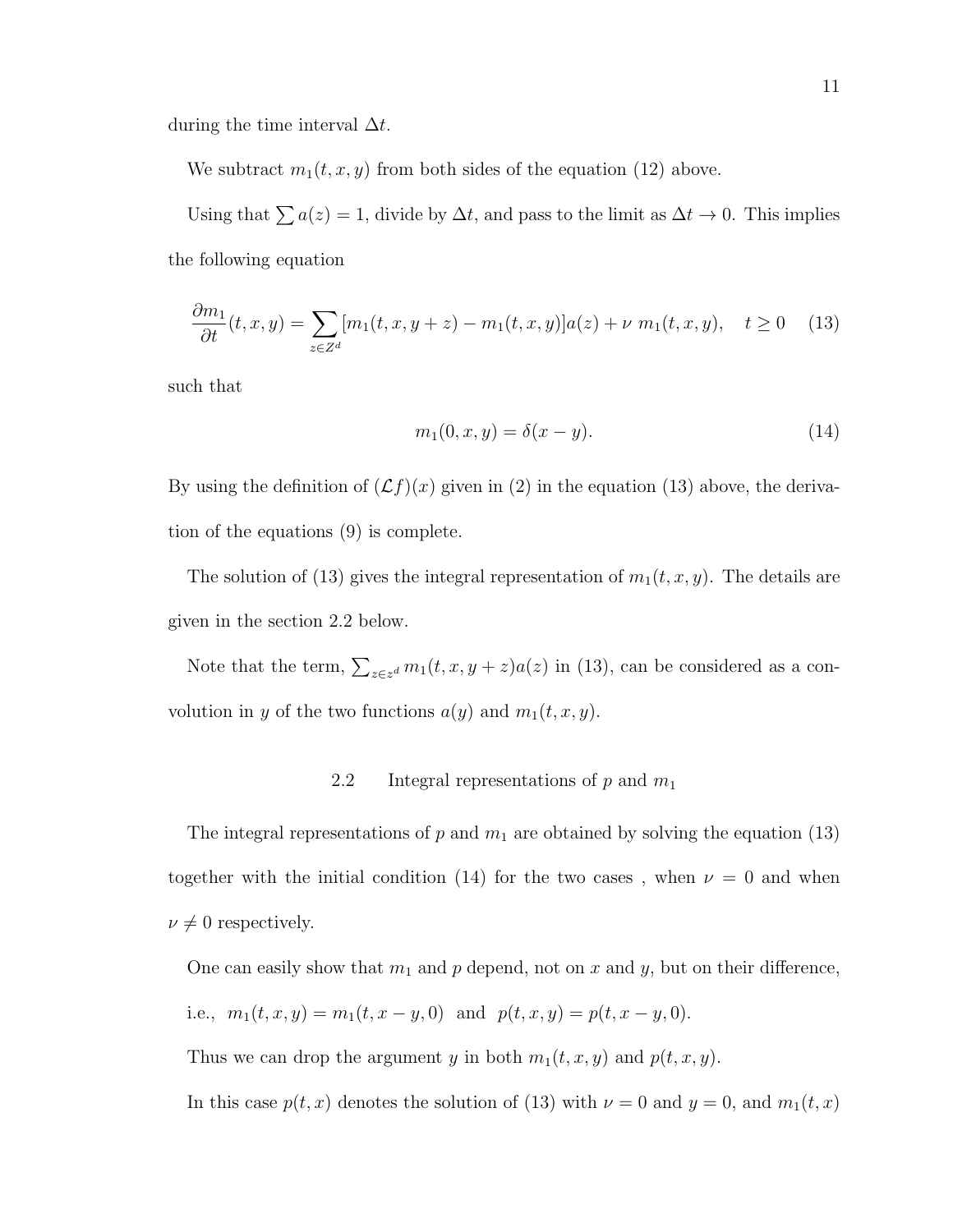denotes the solution of (13) with  $\nu\neq 0$  and  $y=0.$ 

For the case when  $\nu = 0$ , we find  $p(t, x)$  as follows:

Consider  $p(t, x)$  and  $a(x)$  as Fourier coefficients, (defined at an integer points  $x \in \mathbb{R}$  $Z^d$ ), of the two functions  $\hat{p}(t, \sigma)$  and  $\hat{a}(\sigma)$  respectively, with  $\sigma \in [-\pi, \pi]^d$ . In this case

$$
\widehat{p}(t,\sigma) = \sum_{x \in Z^d} p(t,x)e^{-i(\sigma,x)} \quad \text{and} \quad \widehat{a}(\sigma) = \sum_{x \in Z^d} a(x)e^{-i(\sigma,x)} \ . \tag{15}
$$

We use that  $\sum_{x \in z^d} a(x) = 1$ , and pass to the Fourier series in (13), we get

$$
\frac{\partial \widehat{p}}{\partial t}(t,\sigma) = \sum_{x \in Z^d} \frac{\partial p}{\partial t}(t,x) e^{-i(\sigma,x)}
$$

$$
= \sum_{x \in Z^d} \left[ \sum_{z \in Z^d} p(t, x - z) a(z) \right] e^{-i(\sigma, x)} - \sum_{x \in Z^d} p(t, x) e^{-i(\sigma, x)}
$$

$$
= \sum_{z \in Z^d} \left[ \sum_{x \in Z^d} p(t, x - z) e^{-i(\sigma, (x - z))} \right] a(z) e^{-i(\sigma, z)} - \widehat{p}(t, \sigma),
$$

i.e.,  $\hat{p}(t, \sigma)$  is the solution of the following ordinary differential equation

$$
\frac{\partial \widehat{p}}{\partial t}(t,\sigma) = \widehat{p}(t,\sigma)[\widehat{a}(\sigma) - 1].\tag{16}
$$

With the condition that,  $\hat{p}(0, \sigma) = 1$ .

This condition is true since we have  $p(0, x) = \delta(x)$ .

It is clear that the solution of the problem (16) above is:

$$
\widehat{p}(t,\sigma) = e^{[\widehat{a}(\sigma)-1]t}.
$$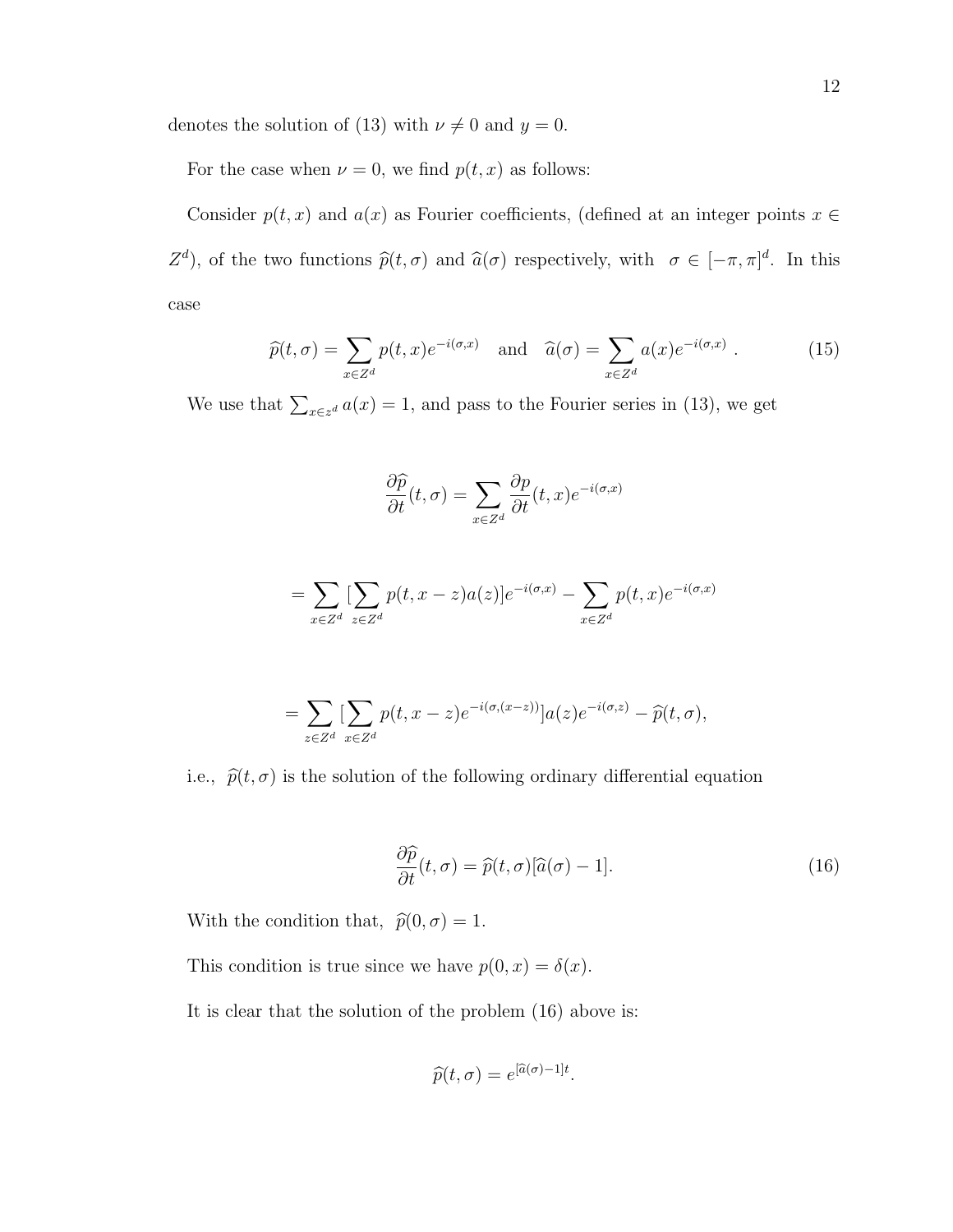The Fourier coefficients  $p(t, x)$  of the function  $\hat{p}(t, \sigma)$  are given by

$$
p(t,x) = \frac{1}{(2\pi)^d} \int_{[-\pi,\pi]^d} \widehat{p}(t,\sigma) e^{i(\sigma,x)} d\sigma
$$

Thus

$$
p(x,t) = \frac{1}{(2\pi)^d} \int_{[-\pi,\pi]^d} e^{[\hat{a}(\sigma)-1]t + i(\sigma,x)} d\sigma.
$$
 (17)

The equation (17) gives the integral representation of the function  $p(t, x)$ .

For the case when  $\nu \neq 0$ , then, by passing to the Fourier series in (13), we obtain the following ordinary differential equation and initial condition

$$
\frac{\partial \widehat{m}_1}{\partial t}(t,\sigma) = [\widehat{a}(\sigma) - 1] \widehat{m}_1(t,\sigma) + \nu \widehat{m}_1(t,\sigma)
$$

$$
\widehat{m}_1(0,\sigma) = 1.
$$

The solution of this problem is

$$
\widehat{m}_1(t,\sigma) = e^{[\widehat{a}(\sigma)-1+\nu]t} = e^{\nu t}e^{[\widehat{a}(\sigma)-1]t}.
$$

Hence the integral representation of  $m_1(t, x)$ , is given by

$$
m_1(t,x) = \frac{1}{(2\pi)^d} \int_{[-\pi,\pi]^d} e^{\nu t} e^{[\hat{a}(\sigma)-1]t + i(\sigma,x)} d\sigma \tag{18}
$$

It is clear that

$$
m_1(t,x) = e^{\nu t} p(t,x).
$$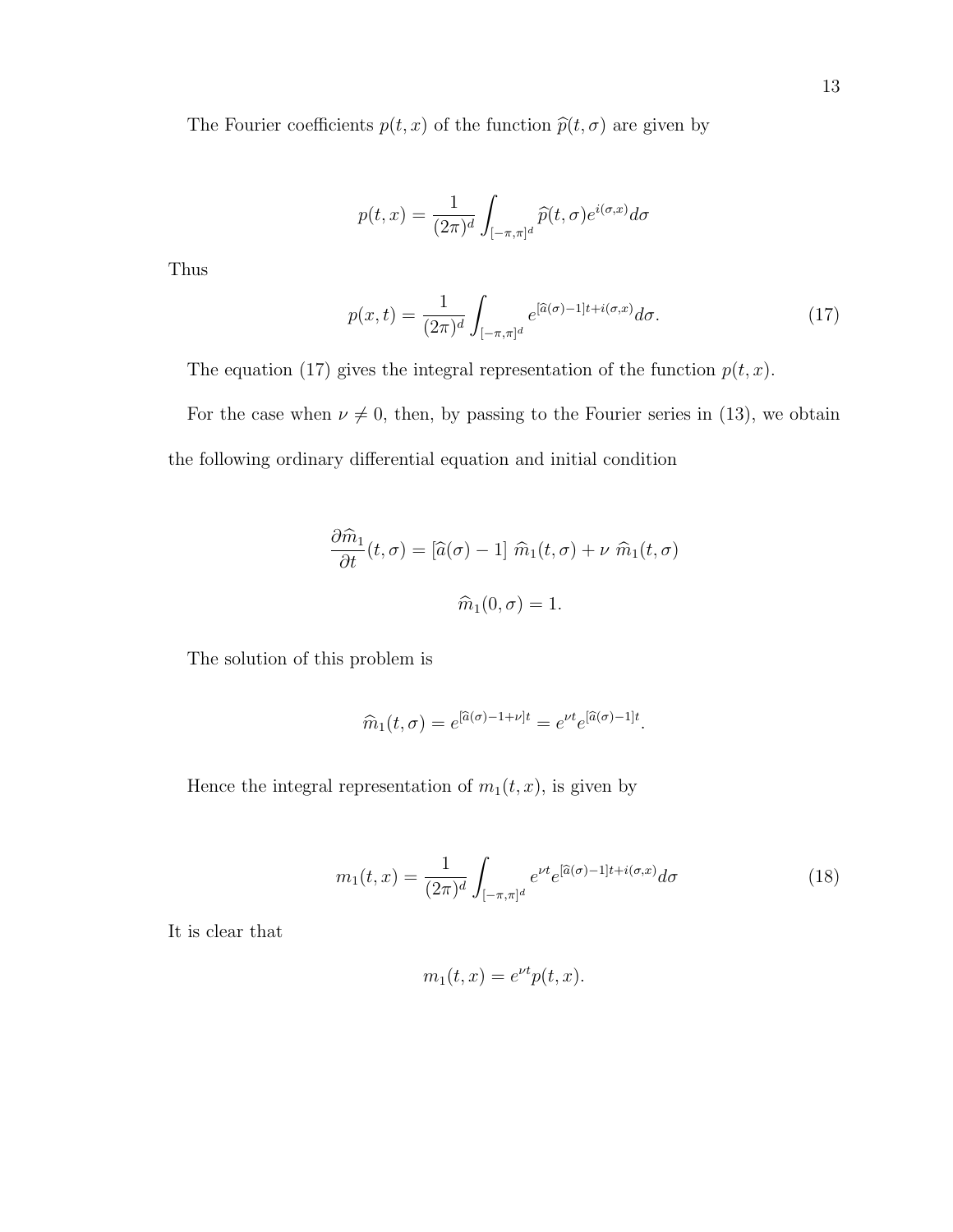#### 2.3 Derivation of the equation for  $m_2$

For the derivation of equation (11) that is satisfied by  $m_2$ , we again consider  $m_2(t+$  $\Delta t, x, y$  on the time interval  $(0, t + \Delta t)$ . We split this interval in the backward way into two successive intervals,  $(0, \Delta t)$  and  $(\Delta t, t + \Delta t)$ . Then  $m_2(t + \Delta t, x, y)$  can be represented on those two intervals by the following form

$$
m_2(t + \Delta t, x, y) \sim \sum_{z \in Z^d} a(z) \Delta t \ m_2(t, x, y + z) + \nu \ \Delta t \ E(n_1 + n_2)^2
$$

$$
+ (1 - \Delta t - \nu \ \Delta t) \ m_2(t, x, y). \tag{19}
$$

Here the terms on the right hand side of (19), are similar to the terms on the right hand side of (12). In this case,  $n_1 = n_1(t, x, y)$  is the number of particles in x that are descendant of the original particle, and  $n_2 = n_2(t, x, y)$  is the number of particles in x that are descendant of the new born particle.

In (19) we use the fact that

$$
E(n_1 + n_2)^2 = E(n_1)^2 + E(n_2)^2 + 2E(n_1)E(n_2) = 2m_2(t, x, y) + 2m_1^2(t, x, y).
$$

We subtract  $m_2(t, x, y)$  from both sides of (19), divide by  $\Delta t$ , and pass in both sides to the limit as  $\Delta t \rightarrow 0$ . After doing all these steps, the derivation of (11) is obtained.

#### 2.4 Integral representation of  $m_2$

The solution of  $(11)$  gives the integral representation of  $m_2$ . This solution can be found by using the following Duhamel formula: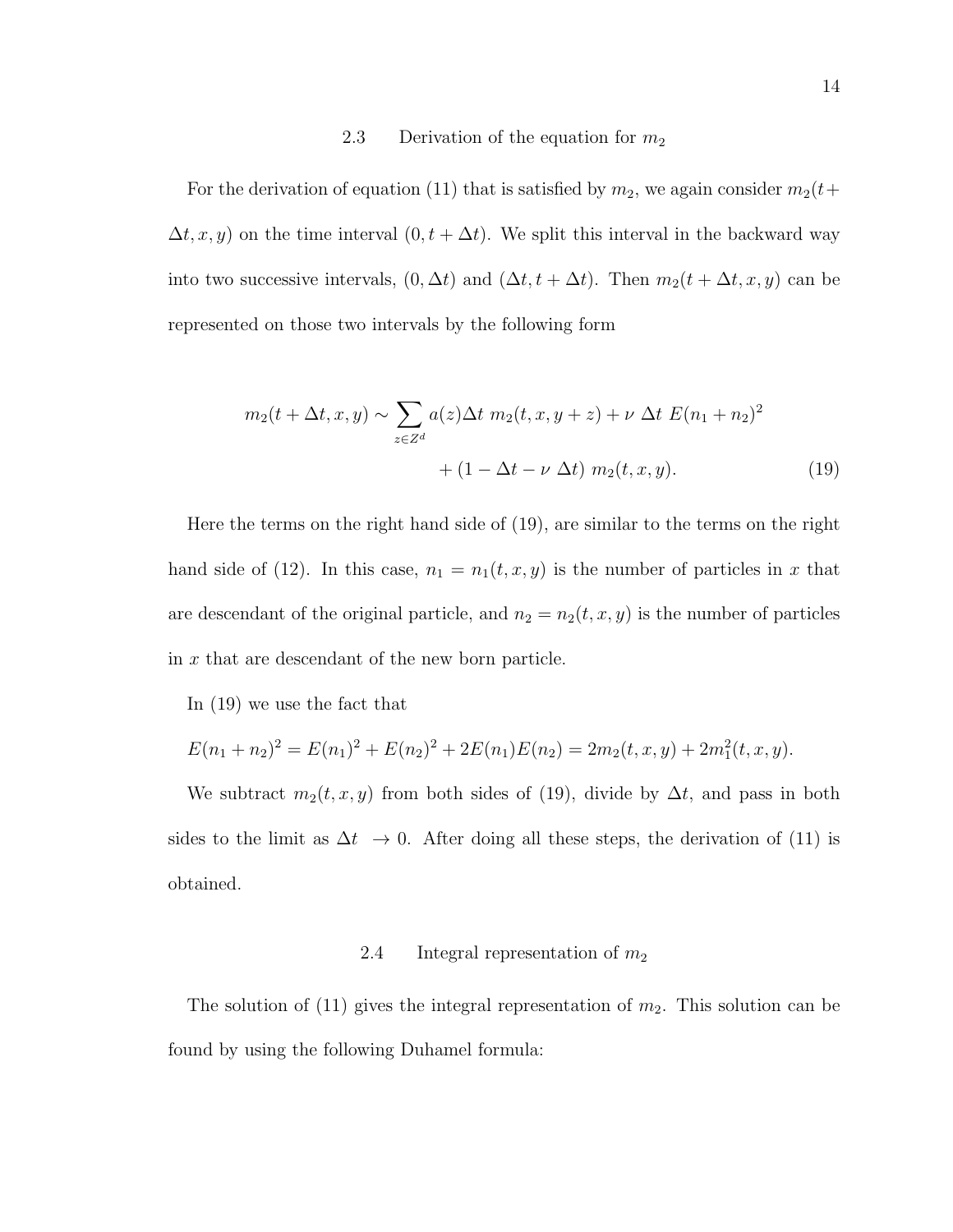$$
m_2(t, x, y) = m_1(t, x, y) + \int_0^t u(t - s, x, y) ds.
$$
 (20)

This formula is used under the condition that,  $u(t, x)$  is the solution of the following problem:

$$
\frac{\partial u}{\partial t}(t, x, y) = (\mathcal{L} + \nu)u \ , \ t > s \tag{21}
$$

Such that

$$
u(s, x, y) = 2\nu \, m_1^2(s, x, y).
$$

Now since  $m_1(t, x, y)$  is a fundamental solution of the problem (21) above, the solution of (21) on the lattice will be given by

$$
u(t, x, y) = 2\nu \sum_{z \in Z^d} m_1(t, x - z, y) \; m_1^2(s, z, y). \tag{22}
$$

Hence the substitution of (22) in the equation (20), implies the solution of (11). Thus the integral representation of  $m_2(t, x, y)$  is the following

$$
m_2(t, x, y) = m_1(t, x, y) + 2\nu \int_0^t ds \sum_{z \in Z^d} m_1(t - s, x - z, y) m_1^2(s, z, y).
$$
 (23)

## 2.5 Starting from the origin

Finally we note that, the first and second moments,  $m_1$  and  $m_2$ , depend only on the difference  $x - y$ , (but not on x and y separately). Thus we can replace y in (20) and (22) by  $y = 0$ , and consider the two functions  $m_1 = m_1(t, x)$  and  $m_2 = m_2(t, x)$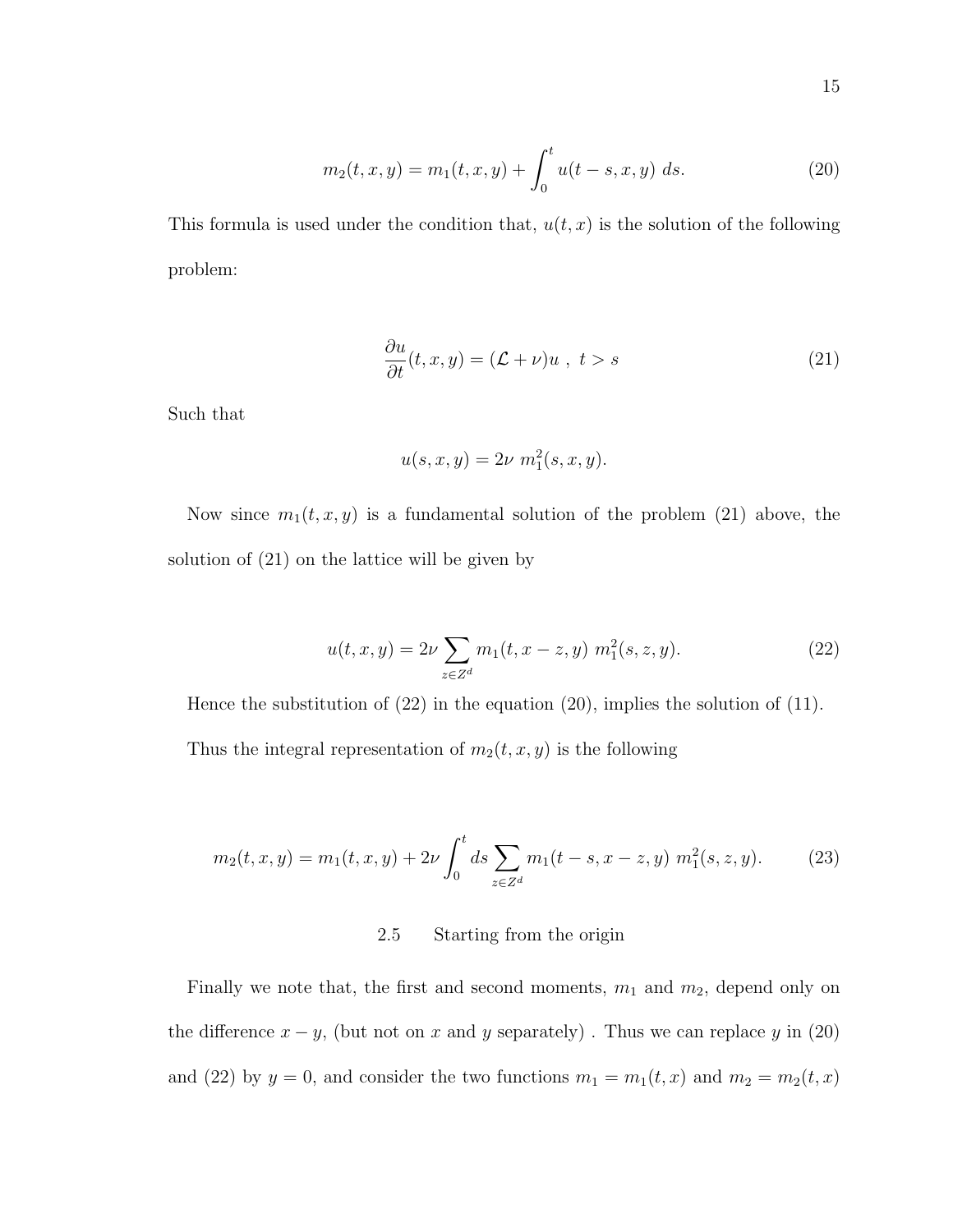as the first and second moments respectively of the random variable  $n(t, x)$  of the number of particles at each point  $x \in \mathbb{Z}^d$ , under the condition that the process starts with one particle located at the origin.

Now we can consider the main equation for  $m_1(t, x)$ ,  $p(t, x)$  and  $m_2(t, x)$  to be the following:

 $m_1(t, x)$  is the solution of the equation

$$
\frac{\partial m_1}{\partial t}(t, x) = (\mathcal{L} + \nu) m_1(t, x), \quad t \ge 0,
$$
\n(24)

such that

$$
m_1(0, x) = \delta(x).
$$

Function  $p(t, x)$  coincides with  $m_1$  when  $\nu = 0$ . It is the solution of the equation

$$
\frac{\partial p}{\partial t}(t, x) = \mathcal{L}p(t, x), \quad t \ge 0,
$$
\n(25)

such that

$$
p(0, x) = \delta(x).
$$

Also from (23), the main integral representation equation for  $m_2(t, x)$  has the form

$$
m_2(t,x) = m_1(t,x) + 2\nu \int_0^t ds \sum_{z \in Z^d} m_1(t-s, x-z) \; m_1^2(s,z). \tag{26}
$$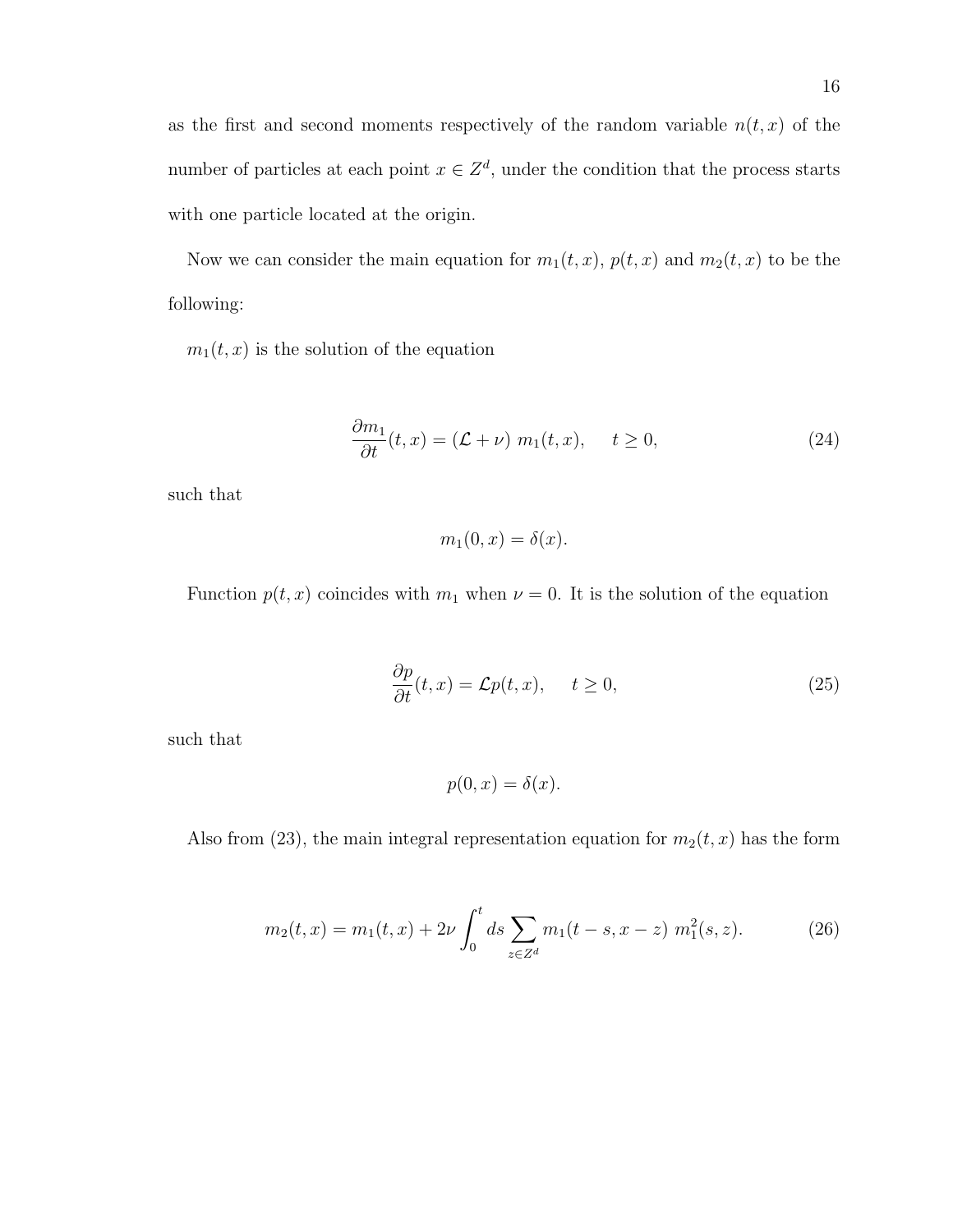#### CHAPTER 3: ASYMPTOTIC BEHAVIOR OF THE FIRST MOMENT

#### 3.1 Asymptotic behavior of  $\hat{a}(\sigma)$  at 0

For  $\hat{a}(\sigma)$  defined in (15), the following Lemma 1, has been proved in [1]. It provides the asymptotic behavior of  $\hat{a}(\sigma)$  at 0. Namely, we assume that:

$$
a(z) = \sum_{j=0}^{d+\epsilon} \frac{a_j(\dot{z})}{|z|^{d+\alpha+j}} + O(\frac{1}{|z|^{2d+\alpha+1+\epsilon}}), \quad |z| \to \infty, \quad \alpha \in (0,2), \tag{27}
$$

where

$$
a_j \in C^{d+1-j+\epsilon}(S^{d-1}), \quad a_0(\dot{z}) > \delta > 0
$$

and  $\epsilon = 1$  if  $\alpha = 1$ ,  $\epsilon = 0$  otherwise.

**Lemma** 1. If  $(27)$  holds, then

$$
\widehat{a}(\sigma) = 1 - \sum_{j=0}^{d} b_j(\dot{\sigma}) |\sigma|^{\alpha+j} + f(\sigma), \quad \sigma \in T^d = [-\pi, \pi]^d, \quad f(0) = 0,
$$
 (28)

where  $b_j \in C^{d+[\alpha]+1}(S^{d-1})$  and function f, being extended periodically on  $R^d$ , belongs to  $C^{d+[\alpha]+1}(R^d)$ . Moreover, the homogeneous function  $b_0(\dot{\sigma})|\sigma|^{\alpha}$  in  $R^d$  is the Fourier transformation of the homogeneous (of order  $-d - \alpha$ ) distribution that is equal to  $a_0(\dot{x})|x|^{-d-\alpha}$  when  $0 \neq x \in \mathbb{R}^d$ , and

$$
b_0(\dot{\sigma}) = -\Gamma(-\alpha)\cos\frac{\alpha\pi}{2} \int_{S^{d-1}} a_0(\dot{x}) |(\dot{x}, \dot{\sigma})|^\alpha dS_{\dot{x}} > 0,
$$
\n(29)

where  $\Gamma$  is the gamma-function.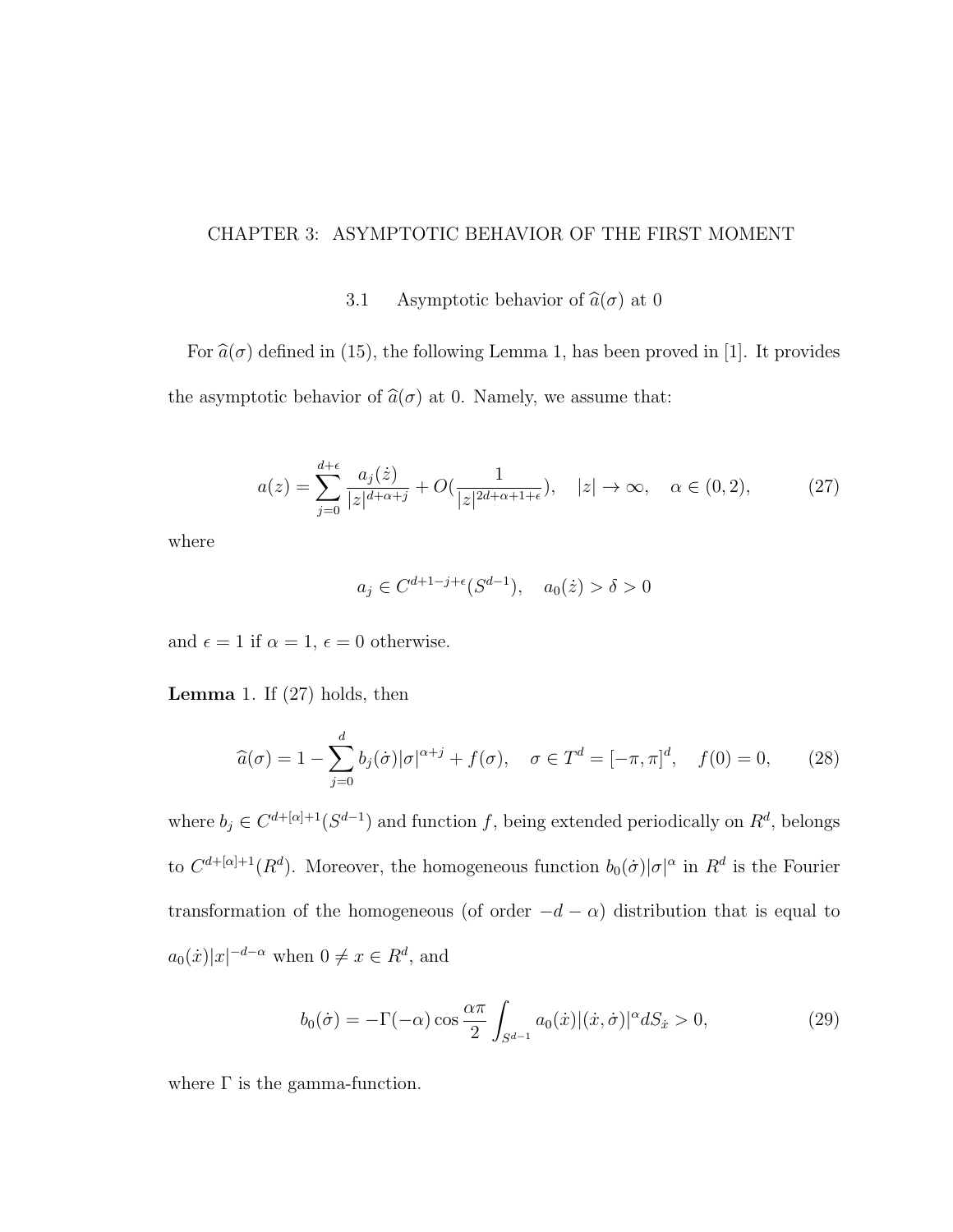#### Remarks

1) Note that f can not be omitted, since a change in the values of  $a(z)$  at several points does not perturb its asymptotic behavior at infinity, but changes  $\hat{a}(\sigma)$  by an analytic function.

2) The next two properties of  $\hat{a}(\sigma)$  follow immediately from the properties of  $a_0(\dot{x})$ :

$$
\widehat{a}(-\sigma) = \widehat{a}(\sigma) \quad \text{and} \quad -1 < \widehat{a}(\sigma) < 1, \quad \text{when } 0 \neq \sigma \in T^d. \tag{30}
$$

The second property in (30), follows from (15) and the relation  $\sum_{x \in \mathbb{Z}^d} a(x) = 1$ , under the condition that, for each  $\sigma \in T^d$ ,  $\sigma \neq 0$ , there is a point  $z \in Z^d$ , where  $e^{-i(z,\sigma)} \neq 1$  and  $a(z) \neq 0$ . Such points z exist due to (27).

## 3.2 Asymptotic behavior of  $m_1(t, x)$

The asymptotic behavior of  $m_1(t, x) = e^{\nu t} p(t, x)$  is a direct result of the uniform asymptotics of the function  $p(t, x)$  given in the following theorem which is one of the main results of [1].

Theorem 2. Let the conditions (28)-(30) hold.

Then, the the following asymptotis holds for  $p(t, x)$ 

(i) 
$$
p(t, x) = \frac{1}{t^{d/\alpha}} S(\frac{x}{t^{1/\alpha}})(1 + o(1)), \text{ when } x \in \mathbb{Z}^d, |x| + t \to \infty.
$$
 (31)

Here,  $S(y) = \frac{1}{4}$  $\frac{1}{(2\pi)^d} \int_{R^d} e^{i(\sigma, y) - b_0(\sigma) |\sigma|^{\alpha}} d\sigma > 0$ , is the stable density  $S = S_{\alpha, a_0}(y)$ , which depends on  $\alpha \in (0, 2)$ , and coefficient  $a_0$ , is defined in (27).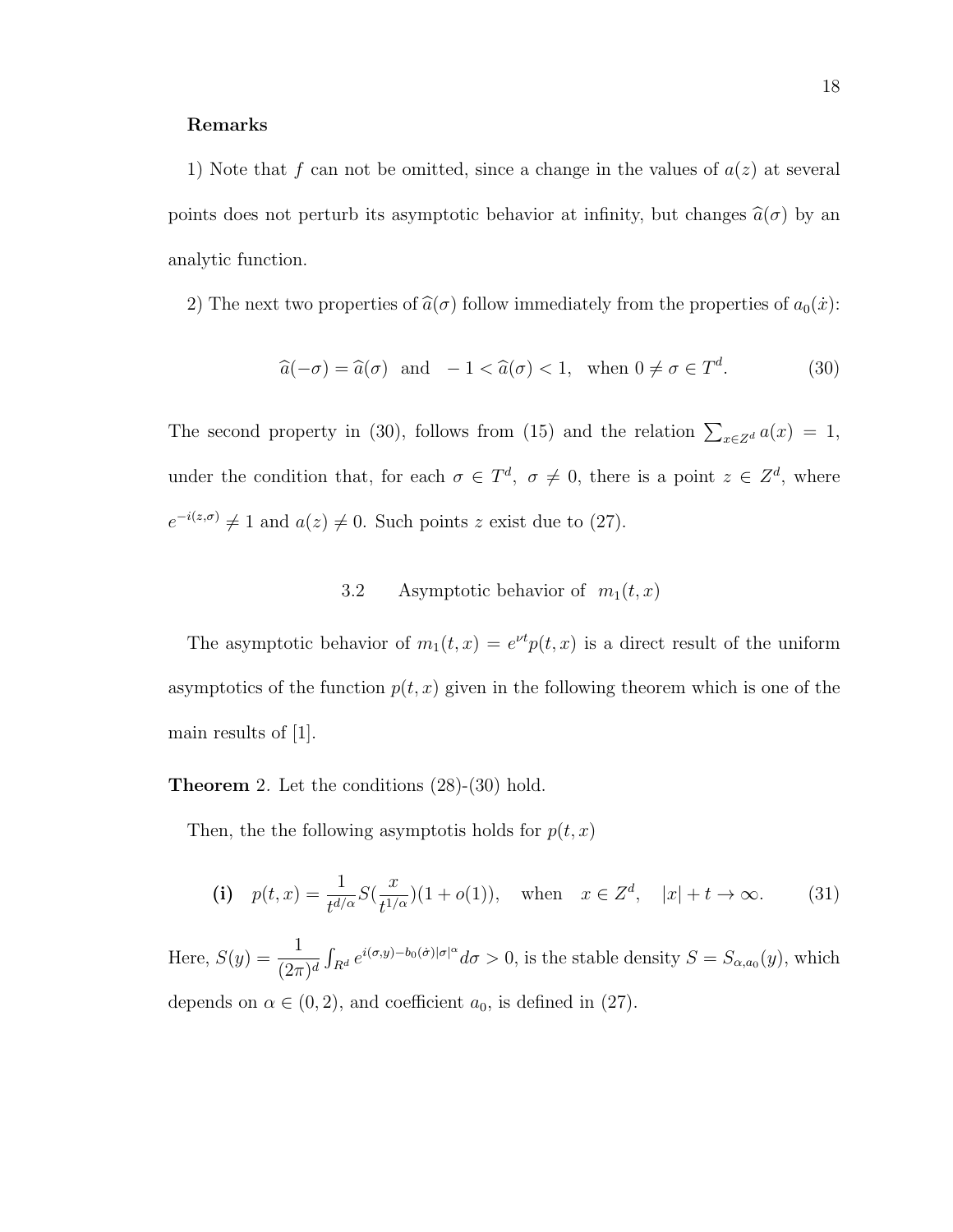(ii) If  $\frac{|x|}{|x|}$  $\frac{1}{t^{1/\alpha}} \to \infty$ ,  $|x| \geq 1$ , then the previous statement can be specified as follows:

$$
p(t,x) = \frac{a_0(x)}{t^{d/\alpha}} \left(\frac{t^{1/\alpha}}{|x|}\right)^{d+\alpha} (1+o(1)) = \frac{a_0(x)t}{|x|^{d+\alpha}} (1+o(1)).
$$
 (32)

In the next section, a simplified version of this theorem will be proved. For this reason, we need to prove the following lemma:

**Lemma** 3. Function  $p(t, x)$  given in (17), is strictly positive for all  $x \in \mathbb{Z}^d$ ,  $t > 0$ .

**Proof.** Denote by  $a_n(x)$  the convolutions of n copies of  $a(x)$ :

$$
a_n(x) := a(x) * a(x) * ... * a(x),
$$
\n(33)

where  $a(x) * b(x) = \sum_{z \in Z^d} a(x - z) * b(z)$ .

We multiply both sides of (33) by  $e^{(-i\sigma x)}$ , then we take the summation for all  $x \in \mathbb{Z}^d$ . This implies that  $\widehat{a}_n(\sigma) = [\widehat{a}(\sigma)]^n$ . Further, since  $\widehat{a}(0) = 1$ , the second property in (30) implies that,  $|\hat{a}(\sigma)| \leq 1$ , and therefore,  $|\hat{a}_n(\sigma)| \leq 1$ . This allows us to write  $p(t, x)$  as follows:

$$
p(t,x) = \frac{1}{(2\pi)^d} \int_{[-\pi,\pi]^d} e^{[\widehat{a}(\sigma)-1]t + i(\sigma,x)} d\sigma
$$

$$
= \frac{e^{-t}}{(2\pi)^d} \int_{[-\pi,\pi]^d} \left[1 + \sum_{n=1}^{\infty} \frac{[\widehat{a}(\sigma)]^n}{n!} t^n \right] e^{i(\sigma,x)} d\sigma.
$$

Thus

$$
p(t,x) = e^{-t}[\delta(x) + \sum_{n=1}^{\infty} \frac{a_n(x)}{n!} t^n].
$$
\n(34)

Since  $a(x) \geq 0$ , all the convolutions  $a_n(x)$  are non-negative. Hence (34) will imply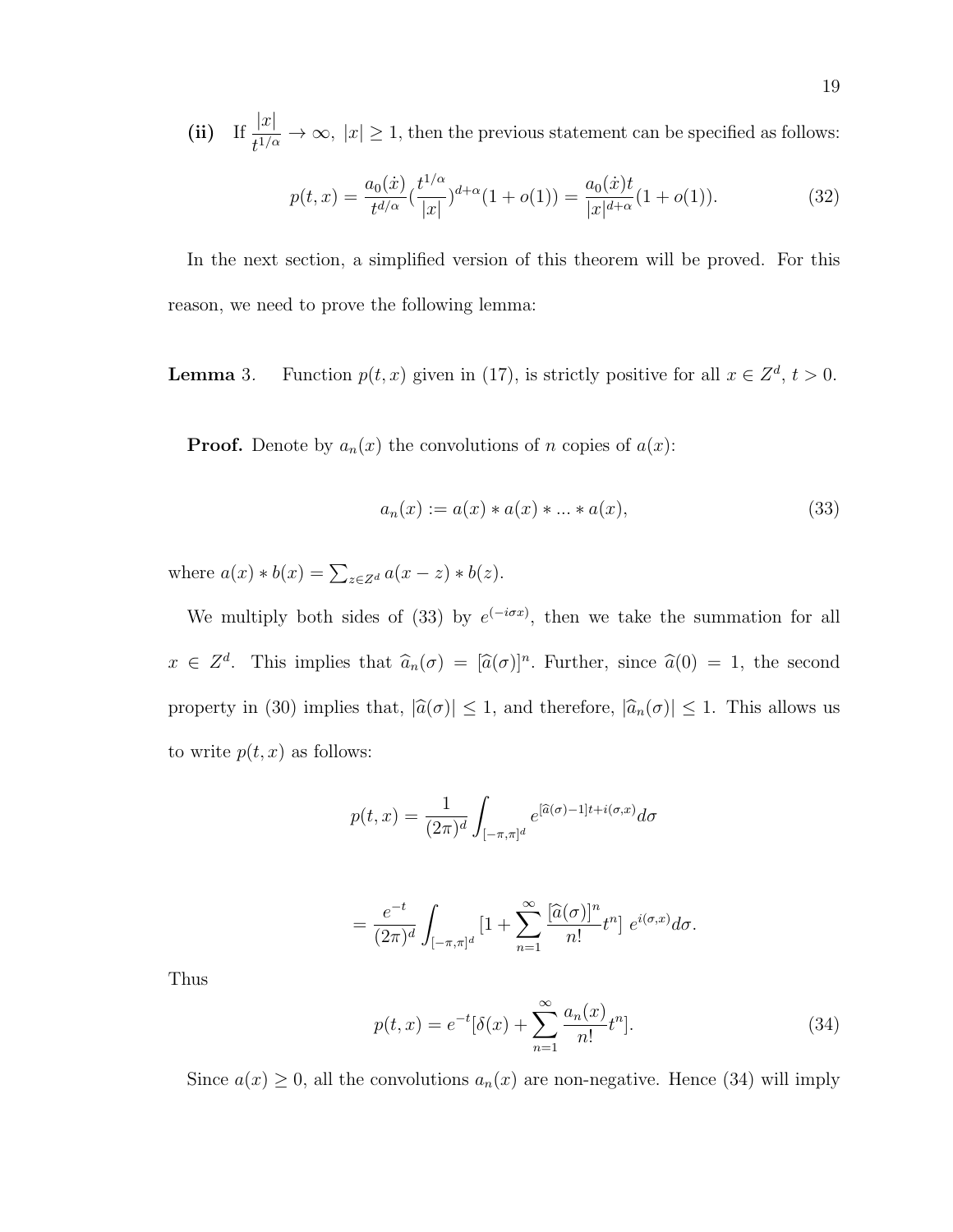the statement of the lemma if we show that  $a_2(x)$  is strictly positive for all  $x \in \mathbb{Z}^d$ . We have:

$$
a_2(x) = \sum_{z \in Z^d} a(x - z)a(z).
$$
 (35)

Here  $a(.) \geq 0$ , and from (27) it follows that the terms in (35) are positive for each fixed x if z is large enough. Thus  $a_2(x) > 0$ , and the proof of the lemma is completed.

3.3 Simplified version theorem of the asymptotics of  $p(t,x)$ 

As a consequence of the results above, the following theorem 4 has been proved, it can be considered as a simplified version of Theorem 2. First we need to introduce the notion of the equivalency between two functions.

**Definition 1.** Functions a and b are called equivalent, and it will be denoted by  $a \sim b$ , if two constants  $c_1$  and  $c_2$  exist, such that  $c_1b < a < c_2b$ .

**Theorem** 4. Let the condition given in (1) be hold.

For arbitrary  $a_2 \ge a_1 > 0$ , the following relations hold

(i) 
$$
|p(t,x)| \sim \frac{t}{|x|^{d+\alpha}}
$$
 when  $|x| > a_1 t^{\frac{1}{\alpha}}$ . (36)

(*ii*) 
$$
|p(t,x)| \sim t^{-\frac{d}{\alpha}}
$$
 when  $0 \neq |x| \leq a_2 t^{\frac{1}{\alpha}}$ ,  $t > \epsilon > 0$ . (37)

(*iii*)  $|p(t,x)| \sim C$  when  $x = 0$  and  $t < 1$ ,  $C ≠ 0$  is a constant. (38)

**Proof.** The last statement is obvious since the boundedness of  $p(t, x)$  follows immediately from (17).

In order to prove the first two statements, we need to split the lattice into three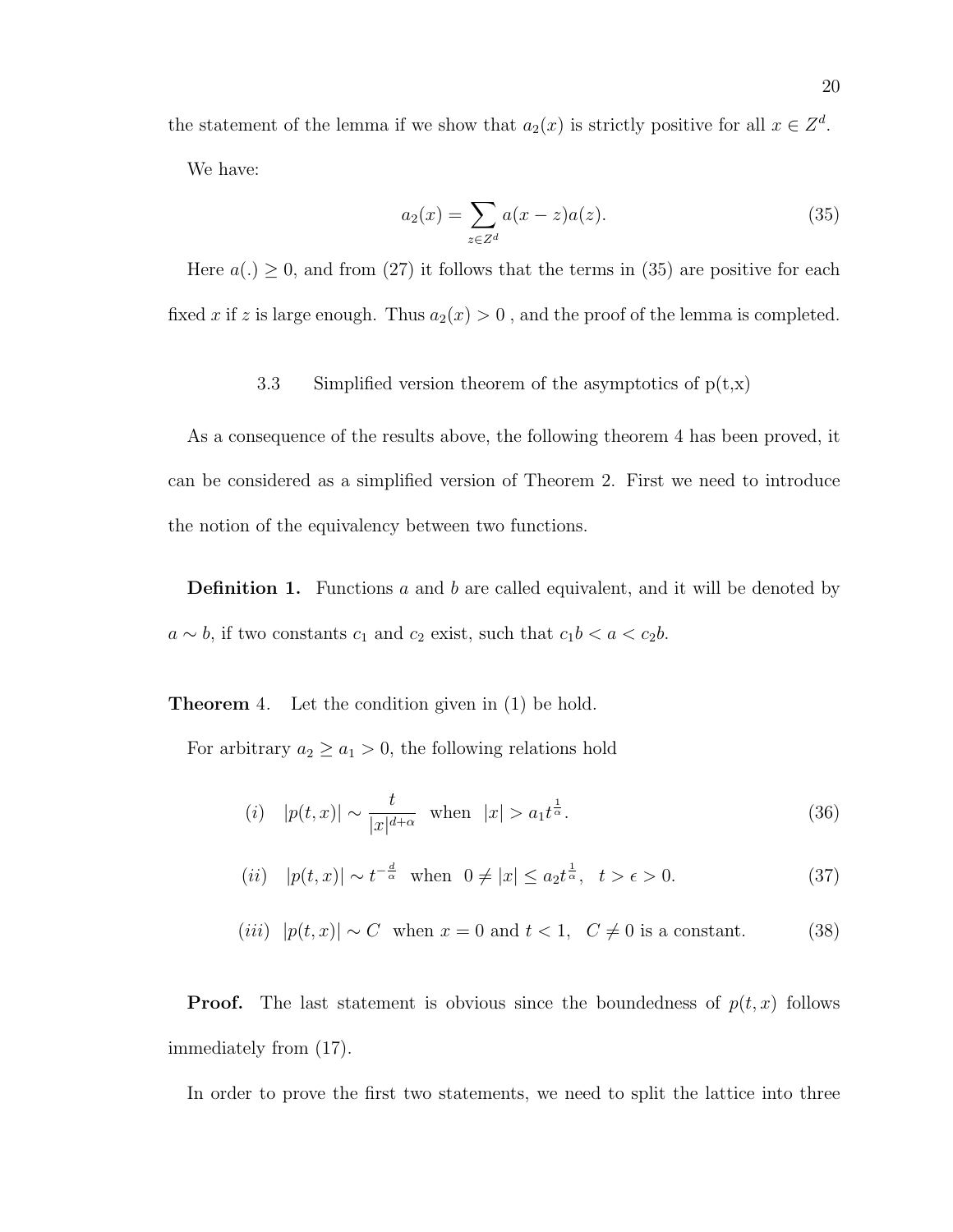regions,  $U_1 = U_1(t)$ ,  $U_2 = U_2(t)$ , and  $U_3 = U_3(t)$ . Where  $U_1$  is the region defined by the inequality  $|x| > At^{\frac{1}{\alpha}}$  with A so large that the remainder term in (32) is less than  $1/2$ . If needed we increase the value of A to be sure that it is not smaller than the constant  $a_2$  chosen in (37).

Note that  $|x| > At^{(\frac{1}{\alpha})}$  implies that  $x \neq 0$ . Thus,  $|x| \geq 1$  in  $U_1$  since x is a point on the lattice.

From (32) it follows that:

$$
|p(t,x) - \frac{a_0(\dot{x})t}{|x|^{d+\alpha}}| < \frac{1}{2} \frac{a_0(\dot{x})t}{|x|^{d+\alpha}}
$$
, for all  $x \in U_1$ .

and therefore,

$$
\frac{1}{2} \frac{a_0(\dot{x})t}{|x|^{d+\alpha}} < p(t, x) < \frac{3}{2} \frac{a_0(\dot{x})t}{|x|^{d+\alpha}} , \text{ for all } x \in U_1.
$$

Since  $a_0(\dot{x})$  is continuous and does not vanish on the unite sphere  $|\dot{x}| = 1$ , it follows that:

$$
|p(t,x)| \sim \frac{t}{|x|^{d+\alpha}} \quad \text{when} \quad |x| > At^{\frac{1}{\alpha}}.
$$
 (39)

This justifies (36) for  $a_1 = A$ , but not for any arbitrary  $a_1$ .

Now one can find a large enough constant  $B$ , such that the remainder term in (31) is less than 1/2, (i.e.,  $|o(1)| < 1/2$ ), whenever  $|x| + t > B$ .

Let  $U_2$  be defined by the inequalities  $|x| \leq At^{\frac{1}{\alpha}}$  and  $|x|+t \geq B$ , with the same A used in the previous step.

Since  $\frac{|x|}{1}$  $\frac{d^{|\mathcal{U}|}}{d^{\frac{1}{\alpha}}} \leq A$  is bounded in  $U_2$ , and function  $S(y)$  is positive and continuous, it follows that  $S($  $|x|$  $\frac{a}{t^{\frac{1}{\alpha}}}$ ) in (31) has upper and lower positive bounds in  $U_2$ . Thus (31)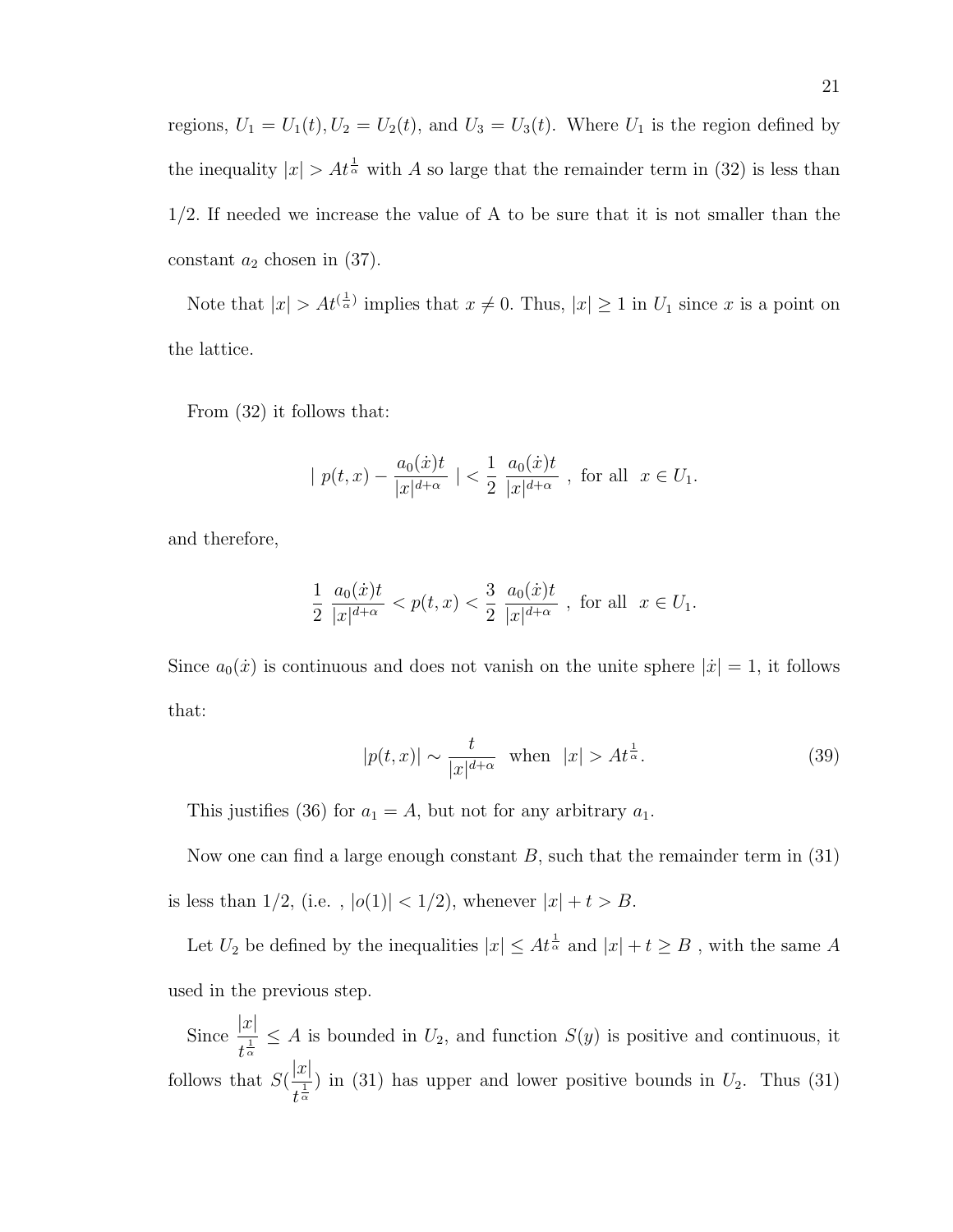implies that  $p(t, x) \sim \frac{1}{4}$  $\frac{1}{t^{\frac{d}{\alpha}}}$  on the region  $U_2$ .

Now consider the region  $U_3$  defined as follows

$$
U_3 = \{|x| \le At^{\frac{1}{\alpha}}, \ \epsilon < |x| + t \le B\} \setminus \{(t, x): \ x = 0, \ t \le 1\}.
$$

We take into account that region  $U_3$  is bounded with  $t \ge \epsilon > 0$ . Since  $p(t, x) > 0$ for  $t > 0$ , (see Lemma 3), and p is continuous on  $U_3$ , it follows that p has lower and upper bounds on  $U_3$ , i.e., there are two constants  $C_1$  and  $C_2$  such that

 $0 < C_1 < p(t, x) < C_2$  on  $U_3$ .

Similar estimates are valid for the function  $\frac{1}{4}$  $\frac{1}{t^{\frac{d}{\alpha}}}$ .

Thus,  $p(t, x) \sim \frac{1}{4}$  $\frac{1}{t^{\frac{d}{\alpha}}}$  on  $U_2 \bigcup U_3$ , and the second statement of the theorem is proved with  $a_2 = A$ . Therefore it is valid for arbitrary  $a_2$ , since A was chosen to be such that  $A \geq a_2$ .

To complete the proof of the theorem, it remains to show that the equivalency relation (39) can be extended to the region  $At^{\frac{1}{\alpha}} \geq |x| > a_1 t^{\frac{1}{\alpha}}$ . Thus the proof of the theorem will be completed as soon as the following lemma is proved.

**Lemma** 5. In the intermediate region  $\epsilon < a_1 t^{\frac{1}{\alpha}} < |x| \leq At^{\frac{1}{\alpha}}$ , the following relations hold

$$
p(t,x) \sim \frac{1}{t^{\frac{d}{\alpha}}} \sim \frac{t}{|x|^{d+\alpha}}.
$$

**Proof.** Relation (37) holds in the region  $a_1 t^{\frac{1}{\alpha}} < |x| \leq At^{\frac{1}{\alpha}}$ , described in the lemma. So it is enough to show that  $\frac{1}{4}$  $t^{\frac{d}{\alpha}}$  $\sim \frac{t}{1+t}$  $\frac{c}{|x|^{d+\alpha}}$  in this region.

The ratio of the latter two functions is equal to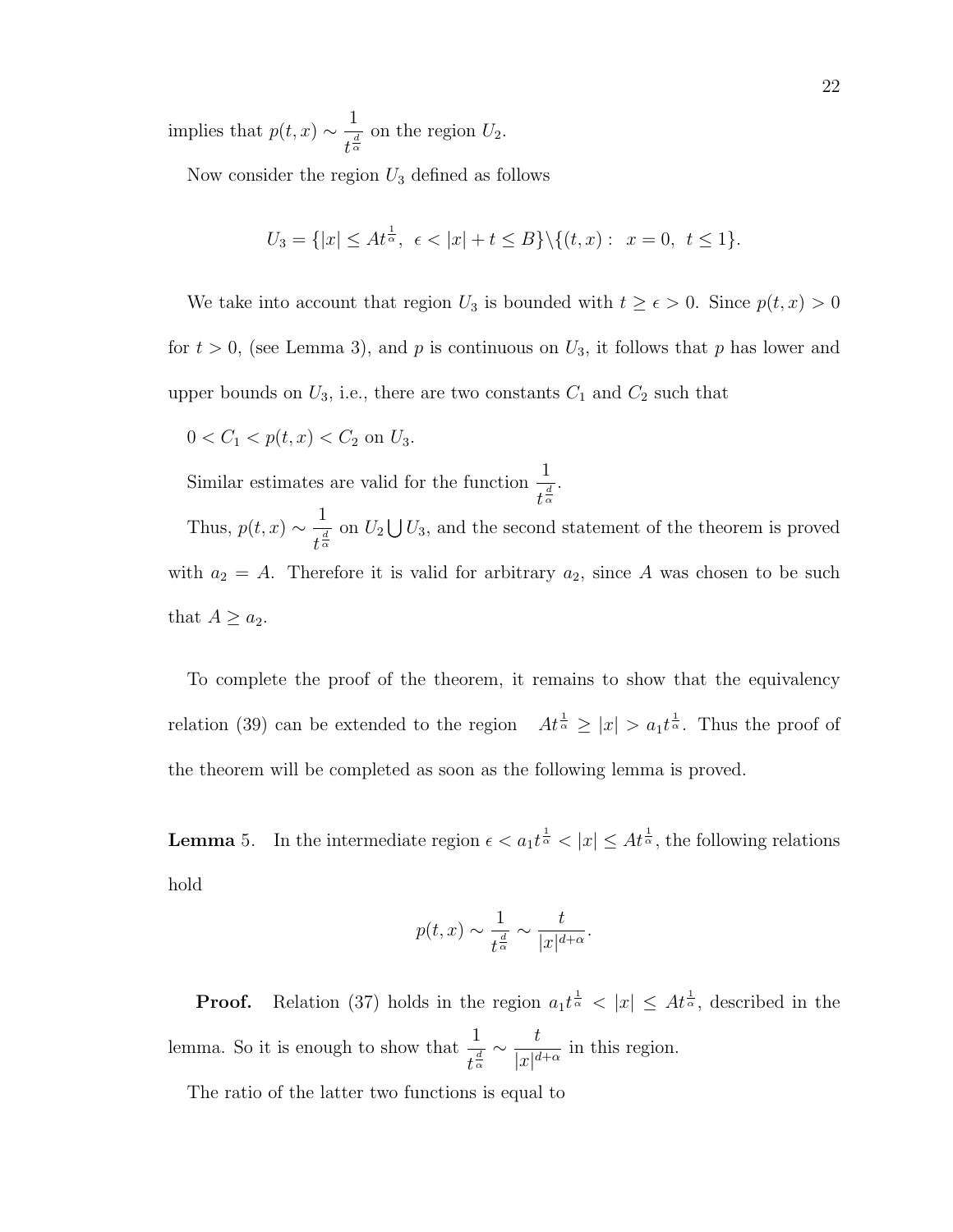$$
\frac{\frac{1}{t^{\frac{d}{\alpha}}}}{\frac{t}{|x|^{d+\alpha}}} = \frac{|x|^{d+\alpha}}{t^{1+\frac{d}{\alpha}}} = \frac{|x|^{d+\alpha}}{t^{\frac{d+\alpha}{\alpha}}} = \left(\frac{|x|}{t^{\frac{1}{\alpha}}}\right)^{d+\alpha}.
$$

This ratio is bounded from below by  $a_1^{d+\alpha}$  and bounded from above by  $A^{d+\alpha}$ . Hence the proofs of Lemma 5 and Theorem 4 are complete.

Lemma 5 allows us to use any of the equivalency results (36) or (37) for  $p(t, x)$  on the region where  $t^{\frac{d}{\alpha}} < |x| < At^{\frac{1}{\alpha}}$ .

We also can combine the estimates (37) and (38) in the region  $|x| \leq t^{\frac{1}{\alpha}}$  by the following form, given in the next lemma, with no need to mention that  $t \geq 1$ .

**Lemma** 6. The relation, 
$$
|p(t,x)| \sim \frac{1}{(t+1)^{\frac{d}{\alpha}}}
$$
, holds in the region where  $|x| \leq a_2 t^{\frac{1}{\alpha}}$ .

#### 3.4 Finding the front

Recall that the front of propagation is the region where,  $m_1(t, x) \sim 1$  as  $t \to \infty$ .

The following theorem states that, the front propagates exponentially in time.

**Theorem** 7. The front of propagation is located in the region where,

$$
|x| = (a_0(\dot{x})t)^{\frac{1}{d+\alpha}} e^{\frac{\nu t}{d+\alpha}} (1+o(1)), \quad t \to \infty.
$$

**Proof.** There is no front in the region where  $|x| \leq t^{\frac{1}{\alpha}}$ . This follows from (37) since in this region, we have

$$
m_1(t,x) = p(t,x) e^{\nu t} \sim \frac{1}{t^{\frac{d}{\alpha}}} e^{\nu t} \to \infty.
$$
 (40)

From (40), it is clear that  $m_1(t, x)$  is unbounded and grows exponentially as  $t \to \infty$ .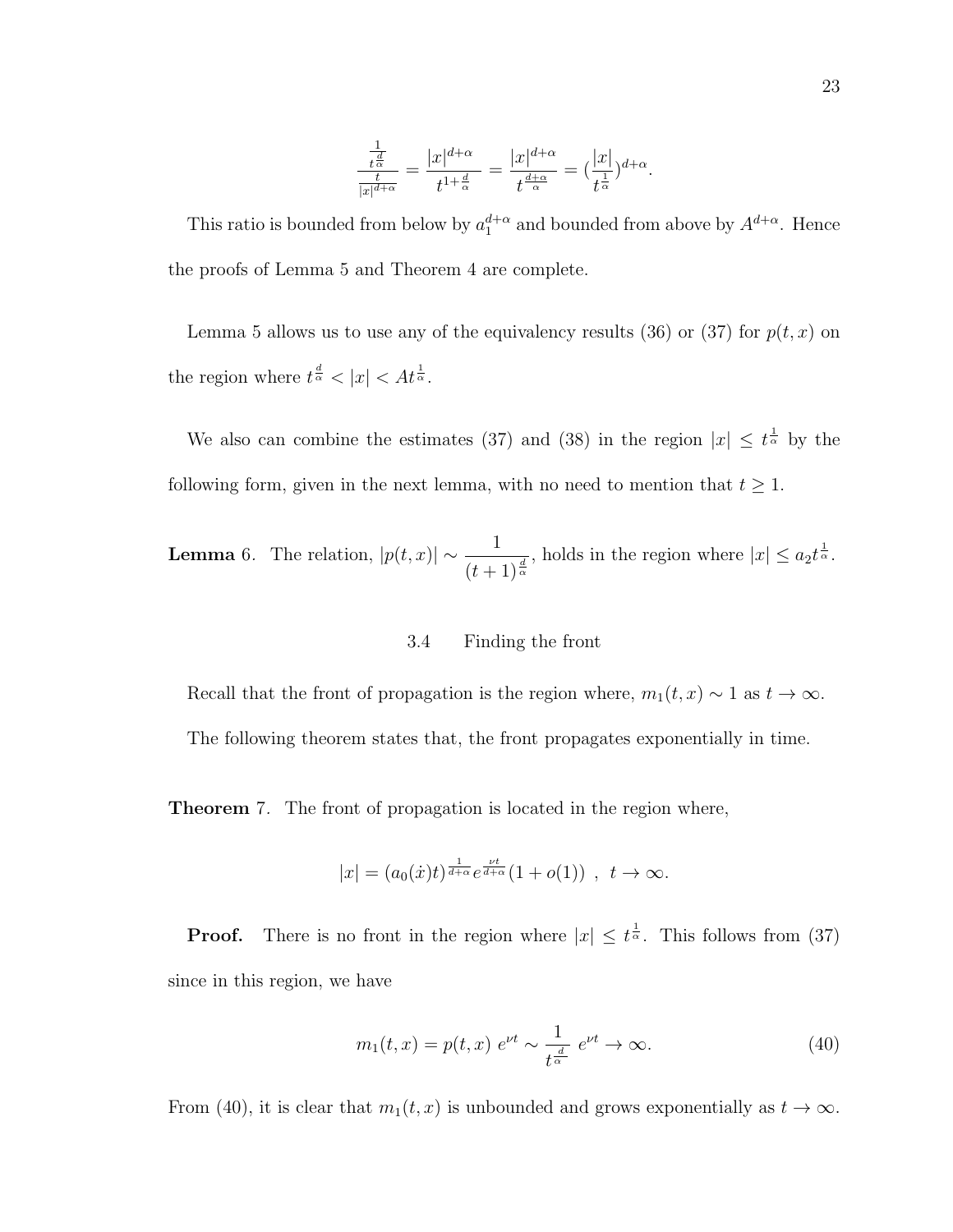Now consider the region  $|x| > t^{\frac{1}{\alpha}}$ , as  $t \to \infty$ .

From  $(18)$  and  $(32)$ , we have:

$$
m_1(t,x) = p(t,x)e^{\nu t} = \frac{a_0(\dot{x})t}{|x|^{d+\alpha}} e^{\nu t} (1 + o(1)).
$$
\n(41)

The statement of the theorem follows immediately from here.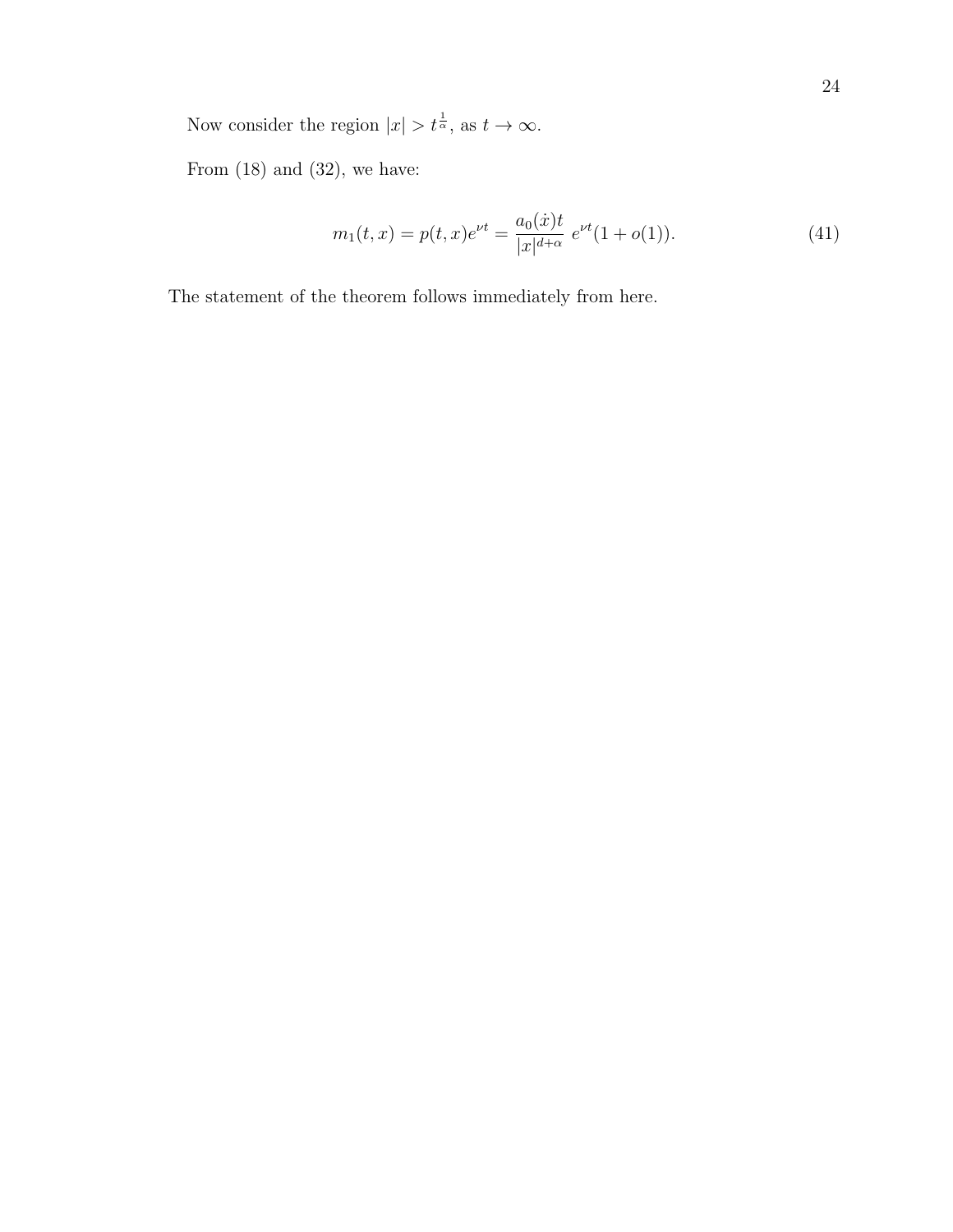### CHAPTER 4: INTERMITTENCY

#### 4.1 Intermittency on and outside the front:

Recall that our goal is to investigate the intermittent regions in the domain of our problem. They are the regions in which

$$
\frac{m_2(t,x)}{m_1^2(t,x)} \to \infty, \text{ as } t \to \infty.
$$

For this reason, we will estimate  $\frac{m_2}{2}$  $m_1^2$ separately, on, inside and outside of the front of propagation (see Theorem 7 for the definition of the front).

In the following theorem, we are going to prove that the regions on and outside the front are intermittent. The intermittency inside the front will be discussed in much detail in the following sections.

Theorem 8. The region on and outside the front is intermittent, i.e.,

$$
\frac{m_2(t,x)}{m_1^2(t,x)} \to \infty
$$
, in the region where  $|x| \geq t^{\frac{1}{d+\alpha}} e^{\frac{\nu t}{d+\alpha}}$ , as  $t \to \infty$ .

**Proof.** For the proof we are going to directly estimate  $\frac{m_2(t, x)}{2(t-1)}$  $m_1^2(t, x)$ in the region given above.

Since always  $m_1(t, x) \ge 0$ , the equality (26) implies that

$$
m_2(t,x) > \int_0^t \sum_{z \in Z} m_1(t-s, x-z) m_1^2(s,z) ds.
$$
 (42)

We need to find an estimation for the integral on the right hand side of (42). For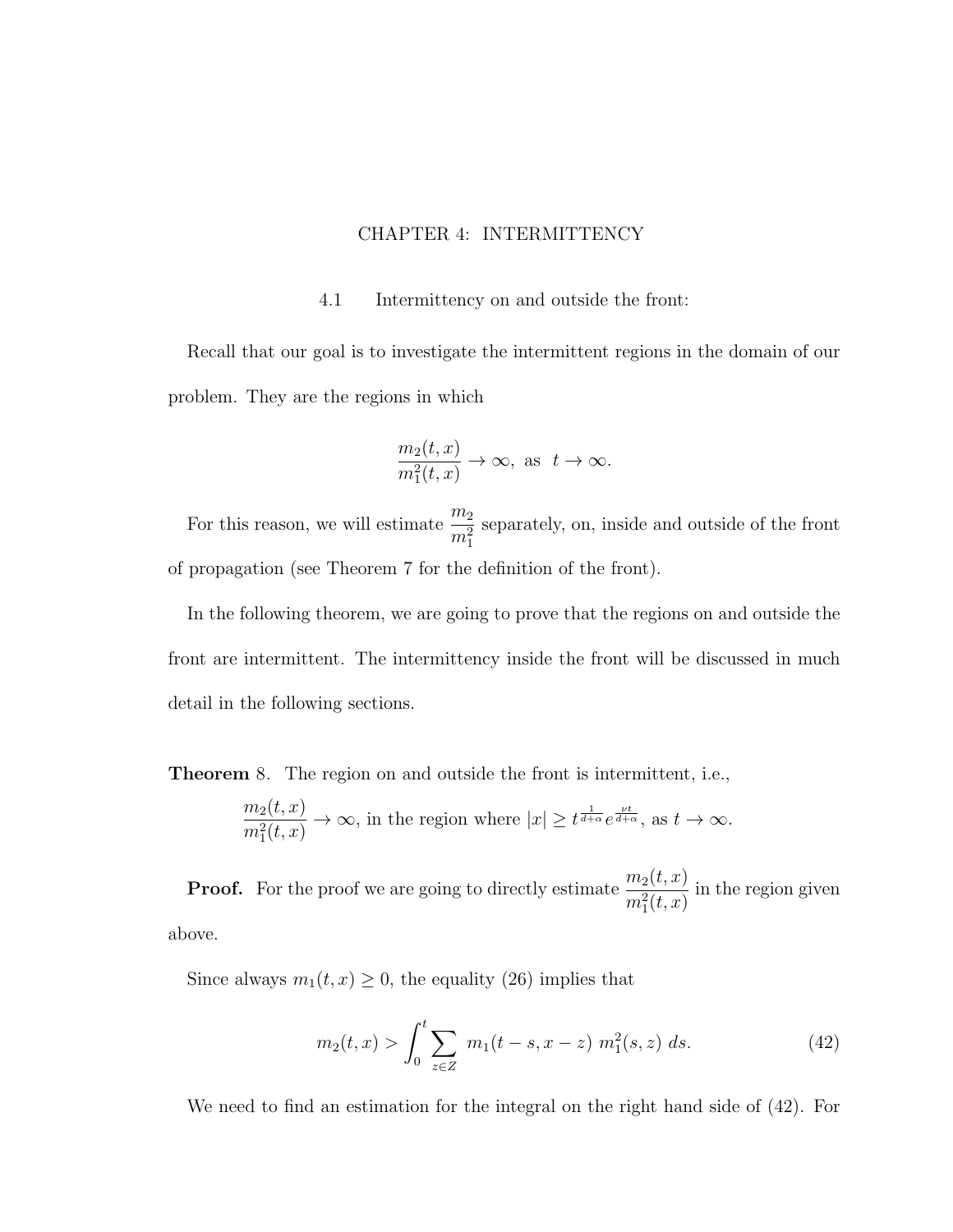this reason, we use that  $m_1(s, z) = p(s, z) e^{\nu s}$ , and replace  $m_1(t-s, x-z)$  and  $m_1(s, z)$ by their corresponding formulas from (36) and (37).

For estimating this integral, we divide the set  $\{(s, z) : s > 0, z \in \mathbb{Z}^d\}$  into several sub-regions by the following two parbloids, each of them in  $R^1 \times Z^d$ , namely:

$$
|z| = s^{\frac{1}{\alpha}}
$$
 and  $|x - z| = (t - s)^{\frac{1}{\alpha}}$ .

It is clear that this division depends on the values of  $t$  and  $x$ .

We will estimate  $m_2(t, x)$  in each of those sub-regions. In fact it is enough to find a small sub-region,  $\omega$ , in  $R^1 \times Z^d$ , where the expression in the right hand side of (42) restricted to  $\omega$  is unbounded as  $t \to \infty$ , because in this case, the contribution to the right side of (42) from the other parts of  $R^1 \times Z^d$  will only increase the low bound to the value of  $m_2(t, x)$ .

Let us consider the small sub-region,  $\omega : z = 0, t - 1 \le s \le t$ . It is located inside the region  $|z| \leq s^{\frac{1}{\alpha}}$ . In this case (42) implies that

$$
m_2(t,x) > \int_0^t \sum_{z \in Z} m_1(t-s, x-z) m_1^2(s,z) ds \ge \int_{t-1}^t m_1(t-s, x-0) m_1^2(s,0) ds.
$$
\n(43)

Function  $m_1(t - s, x - 0)$  in (43), can be estimated from below using (36) as follows: since we have

$$
m_1(t-s,x-z) \ge \frac{C(t-s)}{|x-z|^{\alpha+d}} e^{\nu(t-s)}
$$
 as  $\frac{|x-z|}{(t-s)^{\frac{1}{\alpha}}} \to \infty$ .

So when,  $z = 0$ ,  $t - 1 \leq s \leq t$ , then

$$
m_1(t-s, x-0) \ge \frac{C(t-s)}{|x|^{d+\alpha}} e^{\nu(t-s)}
$$
 as  $\frac{|x|}{(t-s)^{\frac{1}{\alpha}}} \to \infty$ .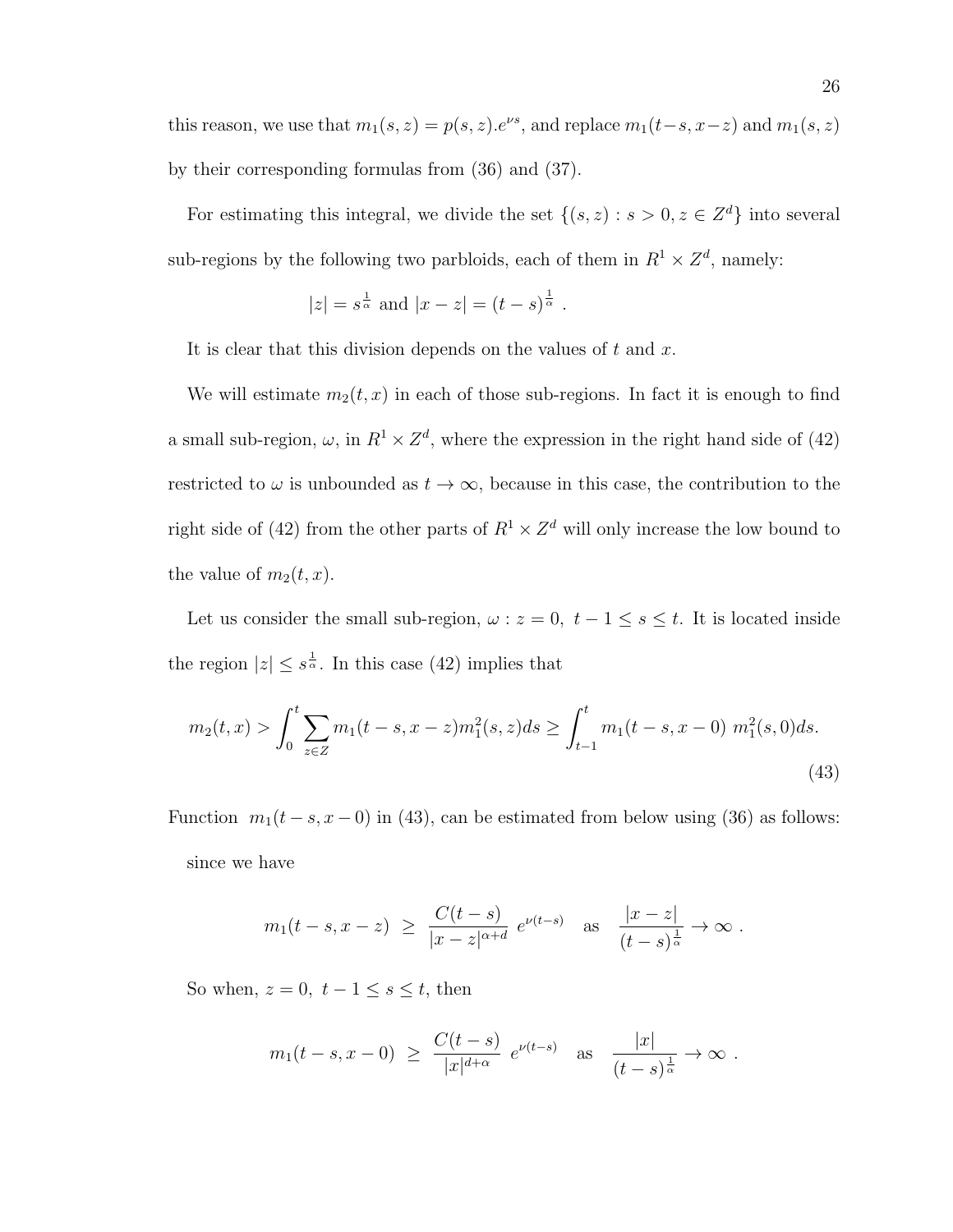Also,  $m_1(s, 0)$  in (43), can be estimated from below using (37) by

$$
m_1(s,0) \ge \frac{C}{s^{\frac{d}{\alpha}}} e^{\nu s}.
$$

Hence  $m_2(t, x)$  in (43) is estimated by the following

$$
m_2(t,x) \ge C \int_{t-1}^t \frac{(t-s)}{|x|^{d+\alpha}} e^{\nu(t-s)} \frac{1}{s^{\frac{2d}{\alpha}}} e^{2\nu s} ds.
$$
 (44)

For further estimation of  $m_2(t, x)$  in (44), we can use that

$$
e^{\nu(t-s)}
$$
.  $e^{2\nu s} = e^{\nu(t+s)} \ge ce^{2\nu t}$  since  $s \ge t-1$  and  $\frac{1}{s^{\frac{2d}{\alpha}}} > \frac{1}{t^{\frac{2d}{\alpha}}}$  (as we have  $s < t$ ).

We use that  $\int_{t-1}^{t} (t-s)ds = 1/2$ . Hence (44) can be read as follows

$$
m_2(t,x) \ge \frac{Ce^{2\nu t}}{|x|^{d+\alpha}} \cdot \frac{1}{t^{\frac{2d}{\alpha}}}.\tag{45}
$$

So if x is located on the front (see Theorem 7, where  $|x| \sim t^{\frac{1}{d+\alpha}}e^{\frac{\nu t}{d+\alpha}}$ , t is large, and |x| is exponentially large) or outside of it, then  $(41)$  and  $(45)$ , together with the relation  $m_1 < C$ , imply that

$$
\frac{m_2(t,x)}{m_1^2(t,x)}|_{|x|\ge t^{\frac{1}{d+\alpha}}e^{\frac{\nu t}{d+\alpha}}}\ge \frac{Ce^{\nu t}}{t^{1+2d/\alpha}}\to \infty.
$$

In the above result,  $\frac{m_2}{2}$  $m_1^2$ is unbounded since it has an exponential growth as  $t \to \infty$ .

Hence the theorem is proved.

In fact, in Theorem 9, given in the next section, we will show that intermittency takes place inside the front for some extent of the form  $|x| = t^{\gamma}$ .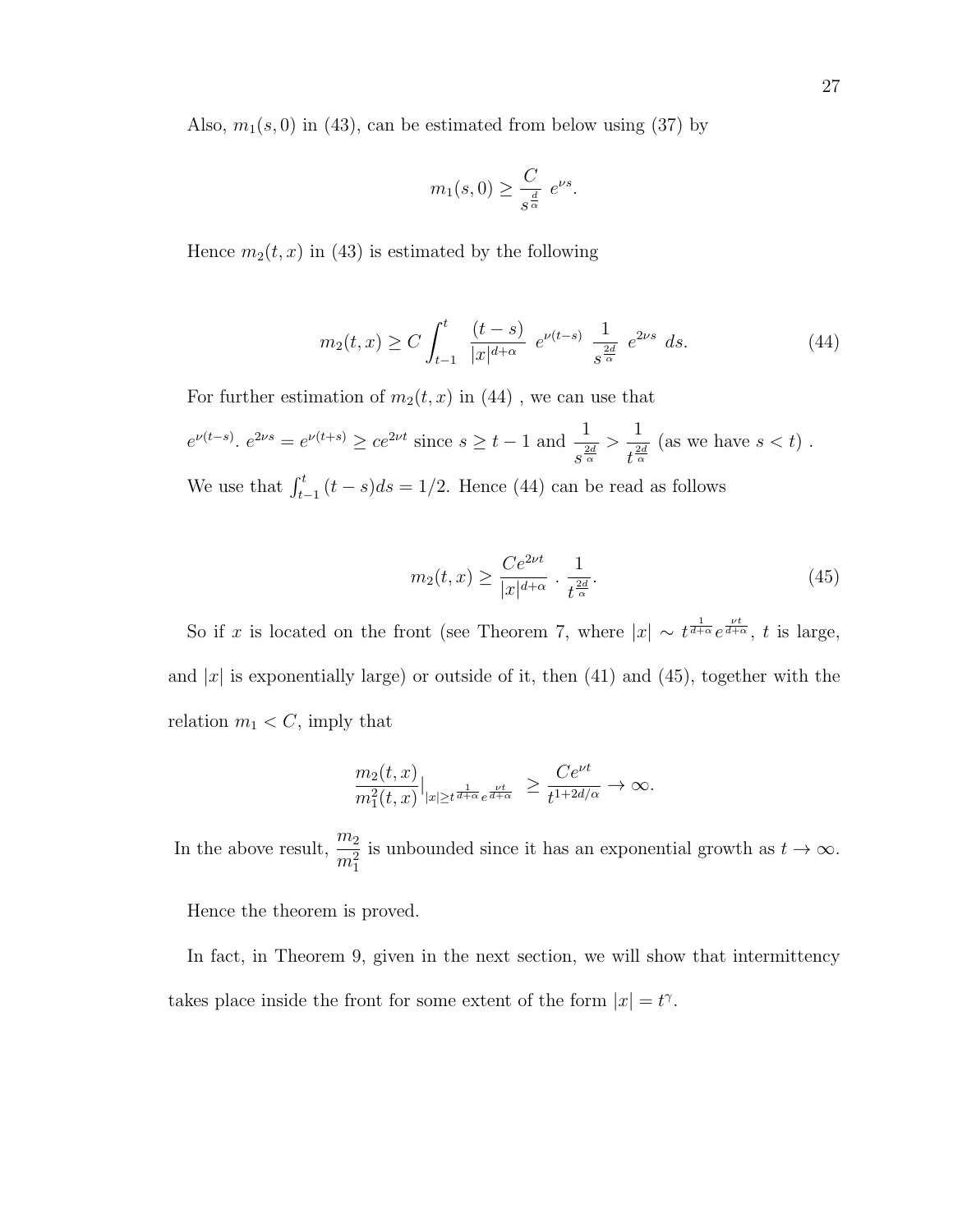#### 4.2 Intermittency inside the Front

Now we consider the region where  $|x| \gg t^{\frac{1}{\alpha}}$  but still inside the front, i.e., we consider the region where,

$$
t^{\frac{1}{\alpha}} < |x| < t^{\frac{1}{d+\alpha}} e^{\frac{vt}{d+\alpha}}.
$$

The following theorem is essential in our work. In this theorem we are going to prove that, there are intermittent regions inside the front to the extent where  $|x| > t^{\gamma+\epsilon}$ , such that  $\gamma =$  $2\alpha + d$  $\alpha(\alpha+d)$ .

**Theorem** 9. Let the heavy tail condition (1) holds. Then

1) The ratio  $\frac{m_2(t,x)}{2(t-x)}$  $m_1^2(t, x)$ is uniformly bounded in each ball  $|x| < B t^{\gamma}$ , such that  $\gamma = \frac{2\alpha+d}{\alpha(\alpha+d)}$  $\frac{2\alpha+d}{\alpha(\alpha+d)}$ , i.e., the random variable *n* is non-intermittent in this ball.

2) For each domain  $\Omega_{\varepsilon}(t) = \{x : |x| > t^{\gamma+\varepsilon}\}, \varepsilon > 0$ , we have  $\frac{m_2(t,x)}{m_1^2(t,x)}$  $\rightarrow \infty$ uniformly in  $x \in \Omega_{\varepsilon}(t)$ , as  $t \to \infty$ , i.e., n is intermittent in  $\Omega_{\varepsilon}(t)$ .

**Proof:** The proof of the first part of this theorem will be given in the following sections of this chapter starting from the next one.

The proof of the second part is given here.

From the estimation of  $m_1(t, x)$  given in (41), when  $t \to \infty$ , we have:

$$
m_1^2(t,x) \le \frac{ct^2}{|x|^{2(d+\alpha)}} e^{2\nu t}.
$$
\n(46)

We will consider the contribution to the lower bound of  $m_2(t, x)$  given in (42) from the region where,  $t-1 < s < t$ ,  $|z| \leq t^{\frac{1}{\alpha}}/2$  (this region is clear in Figure 1 when  $d=1$ ).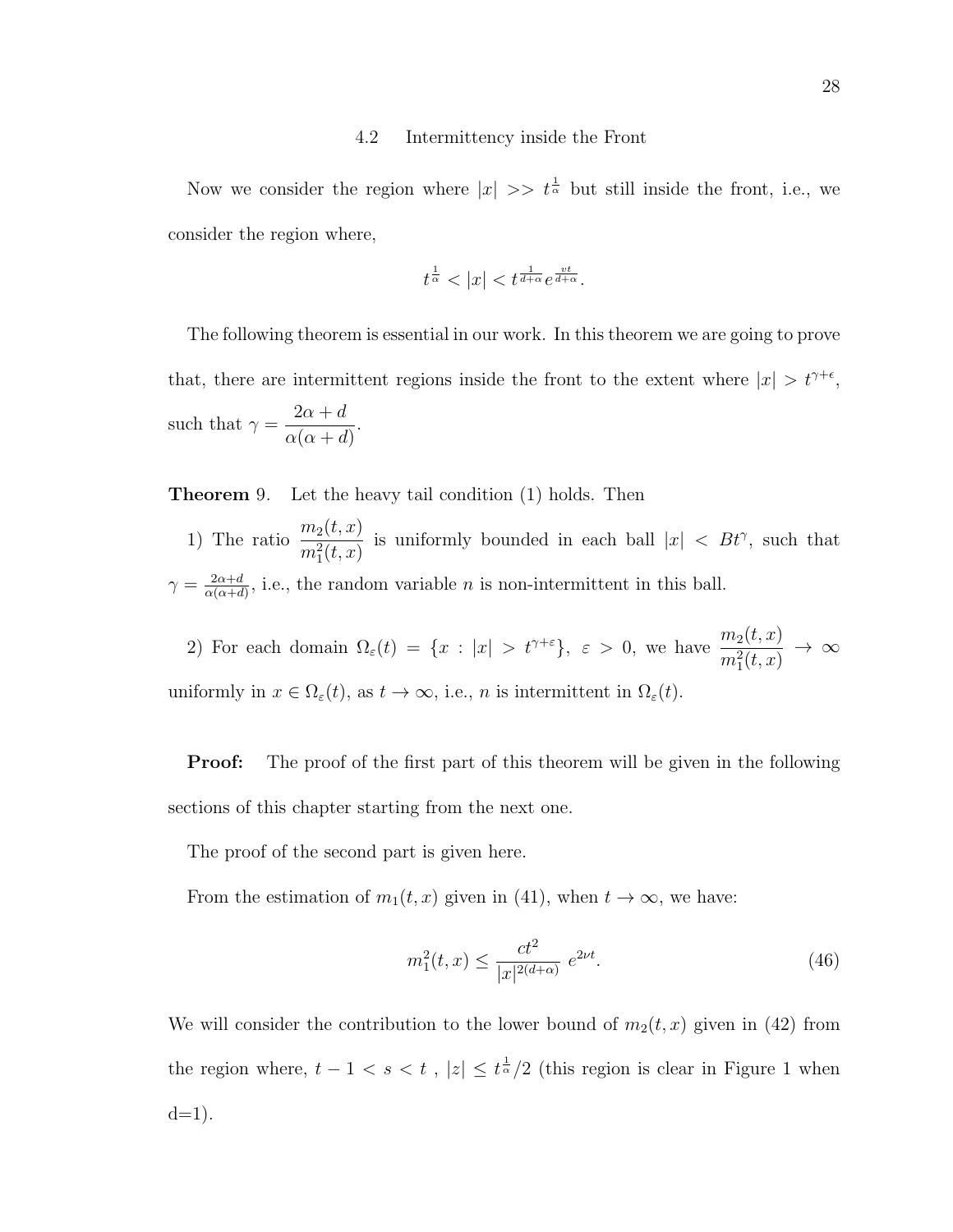We replace  $m_1(t - s, x - z)$  and  $m_1(s, z)$  in (42) by their estimates given in (36) and (37) respectively. Then

$$
m_2(t,x) \ge C \int_{t-1}^t \sum_{\substack{t^{\frac{1}{\alpha}} \\ |z| \le \frac{t^{\alpha}}{2}, \ z \in \mathbb{Z}^d}} \frac{(t-s)}{|x-z|^{d+\alpha}} e^{\nu(t-s)} \frac{1}{s^{\frac{2d}{\alpha}}} e^{2\nu s} ds. \tag{47}
$$

We are going to estimate the right hand side of  $(47)$  from below as follows:

Since  $|x| \ge t^{\gamma+\epsilon}$ , and since  $|z| \le \frac{t^{\frac{1}{\alpha}}}{2}$ 2  $\lt$  $t^{\gamma+\epsilon}$ 2  $\lt$  $|x|$ 2 , these imply that  $|x-z|$  $|x|$ 2 . Hence we can replace  $\frac{1}{1}$  $|x-z|$ in (47) by  $\frac{C_1}{1}$  $|x|$ . We also use that  $\frac{1}{2}$  $s^{\frac{2d}{\alpha}}$  $\geq \frac{1}{2}$  $\frac{1}{t^{\frac{2d}{\alpha}}}$  since  $t-1\leq s\leq t$ .

Hence, (47) can be read as follows:

$$
m_2(t,x) \ge \frac{ce^{\nu t}}{t^{\frac{2d}{\alpha}}} \int_{t-1}^t (t-s) e^{\nu s} ds \sum_{\substack{t \ge \frac{t}{\alpha}, \\ |z| \le \frac{t}{2}, \\ z \in \mathbb{Z}^d}} \frac{1}{|x|^{\alpha+d}}.
$$
 (48)

The Summation in  $(48)$  is taken over all the integer points z in the ball

 $|z| \leq t^{\frac{1}{\alpha}}/2$ . The number of these points has an order of  $O(t^{\frac{1}{\alpha}})^d$ , as  $t \to \infty$ . Hence this summation can be replaced by  $t^{\frac{d}{\alpha}}$ .

After performing the integration with respect to s in (48),  $m_2(t, x)$  is estimated for  $x \in \Omega_{\varepsilon}(t)$  as  $t \to \infty$ , by

$$
m_2(t,x) \ge \frac{ce^{2\nu t}}{t^{\frac{d}{\alpha}}}|x|^{d+\alpha},\tag{49}
$$

Hence if  $|x| > t^{\gamma}$ , for any  $\gamma \ge 0$ , then from (49) and (46), we have

$$
\frac{m_2(t,x)}{m_1^2(t,x)} \ge \frac{C|x|^{(d+\alpha)}}{t^{2+d/\alpha}} = \frac{C|x|^{(d+\alpha)}}{t^{\frac{2\alpha+d}{\alpha}}} = C\left(\frac{|x|}{t^{\frac{2\alpha+d}{\alpha(\alpha+d)}}}\right)^{d+\alpha} = C\left(\frac{|x|}{t^{\gamma}}\right)^{d+\alpha}.
$$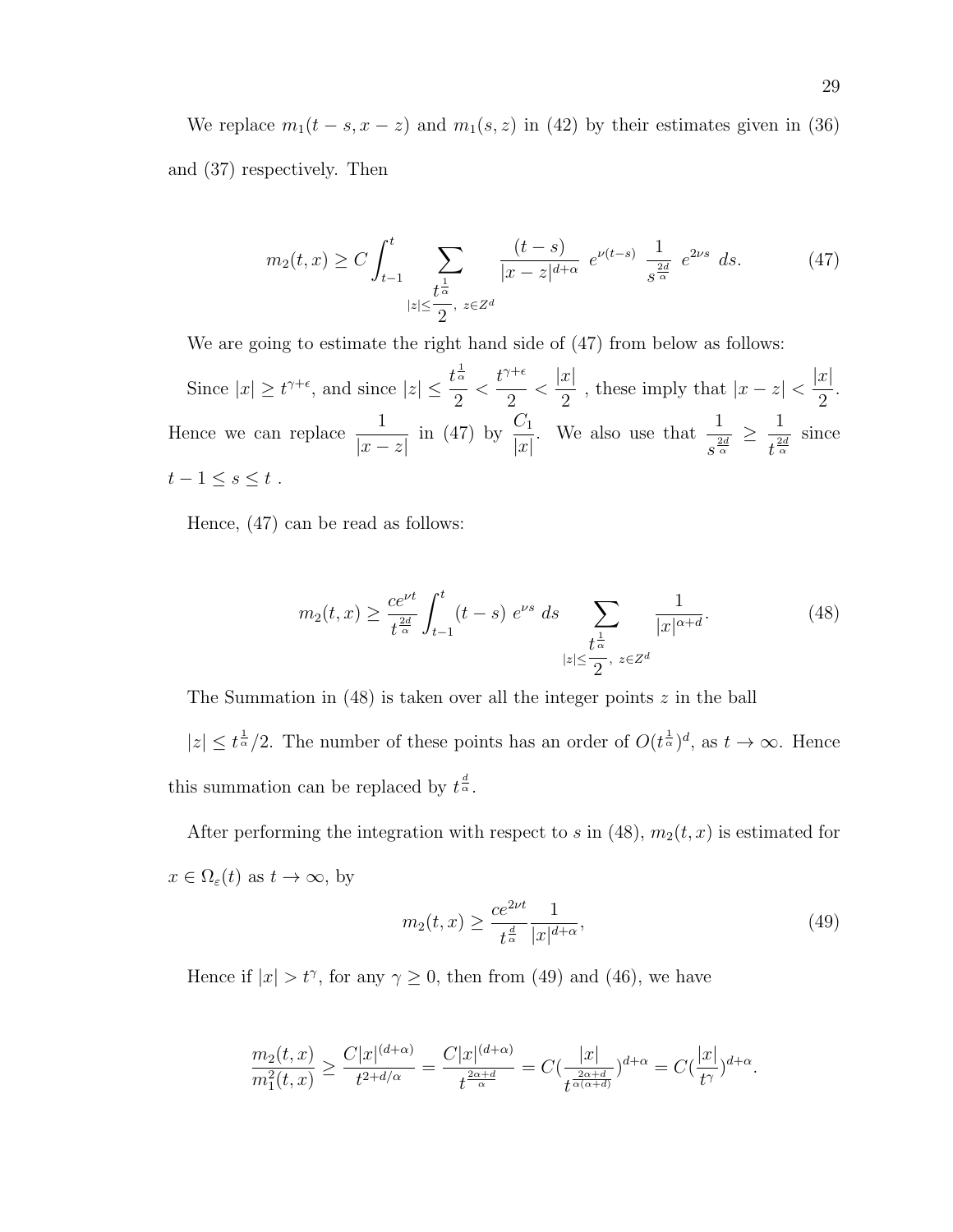The expression above is unbounded when  $|x| \geq t^{\gamma+\epsilon}$ , which means that there is an intermittency in the region  $\Omega_{\varepsilon}$ , where  $|x| \geq t^{\gamma+\epsilon}$ , with  $\gamma = \frac{2\alpha+d}{\alpha(d+\alpha)}$  $\frac{2\alpha+d}{\alpha(d+\alpha)}$ . This proves the second part of the theorem.

Notice that for  $\gamma = \frac{2\alpha + d}{\alpha(d+\alpha)}$  $\frac{2\alpha+d}{\alpha(d+\alpha)}$  then  $t^{\gamma} < t^{\frac{1}{d+\alpha}}e^{\frac{\nu t}{d+\alpha}}$ . This means that the region  $\Omega_{\varepsilon}$  is located inside the front where  $|x|$  is given as in Theorem 7.

### 4.3 No Intermittency in the region  $|x| \leq B t^{\gamma}$

For the proof of the first part of the theorem, we need to prove that, for any  $B > 0$ ,  $m<sub>2</sub>$  $m_1^2$ is bounded in the ball where  $|x| \leq B t^{\gamma}$ ,  $\gamma = \frac{2\alpha + d}{\alpha(\alpha+d)}$  $\frac{2\alpha+d}{\alpha(\alpha+d)}$ .

Using (26) and the fact that  $m_1 \geq 1$  inside the front,  $\frac{m_2}{m_1^2}$ satisfies the following relation

$$
\frac{m_2(t,x)}{m_1^2(t,x)} \le 1 + \frac{2\nu}{m_1^2(t,x)} \int_0^t \sum_{z \in Z^d} m_1(t-s, x-z) \ m_1^2(s,z) \ ds, \quad |x| \le Bt^\gamma, \ t \to \infty.
$$
\n
$$
(50)
$$

We are going to find an estimation from above, for the right hand-side of (50). It is as follows :

For fixed s, such that  $0 \leq s \leq t$ , we split the region  $Z^d$  in (50) into four regions, separated by the two spheres which are,  $|z| < s^{\frac{1}{\alpha}}$  and  $|x - z| < (t - s)^{\frac{1}{\alpha}}$ .

Let  $P_1 = P_1(s)$ , and  $P_2 = P_2(x, t - s)$ , be two (bounded) sets of points  $z \in \mathbb{Z}^d$ .  $P_1$ is located inside or at the boundary of the first sphere and  $P_2$  is located inside or at the boundary of the second sphere,i.e.,

$$
P_1 = \{ z \in \mathbb{Z}^d : |z| \leq s^{\frac{1}{\alpha}} \}, \text{ and } P_2 = \{ z \in \mathbb{Z}^d : |x - z| \leq (t - s)^{\frac{1}{\alpha}} \}.
$$

For  $i, j = 1, 2$ , we denote by each  $D_{i,j} = D_{i,j}(s, t, x)$ , the set of points  $z \in \mathbb{Z}^d$  such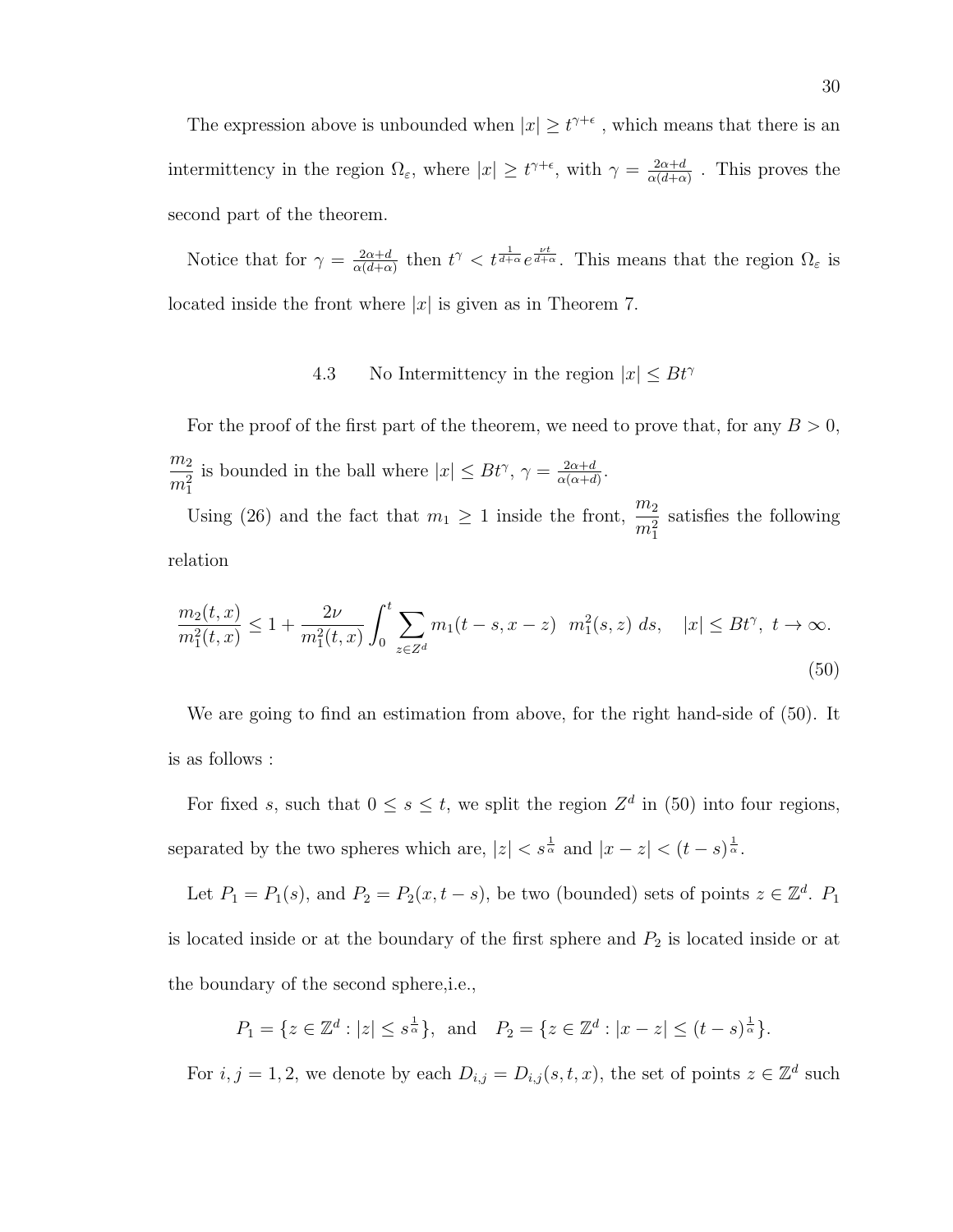

Figure 1: This graph is for  $d=1$ .

that  $0 \leq s \leq t$ ,  $x \in \mathbb{Z}^d$  and satisfy the following

 $D_{11}$  is the the set of points  $z \in \mathbb{Z}^d$  located inside or at the boundary of both spheres, i.e.,  $D_{11} = P_1 \bigcap P_2$ .

 $D_{22}$  is the the set of points  $z \in \mathbb{Z}^d$ , located outside of both spheres, i.e.,

 $D_{22} = \mathbb{Z}^d \setminus (P_1 \bigcup P_2).$ 

 $D_{12}$  is the set of points  $z \in \mathbb{Z}^d$  located outside of the first sphere, but inside of the second one or on its boundary, i.e.,  $D_{12} = (\mathbb{Z}^d \setminus P_1) \bigcup P_2$ .

 $D_{21}$  is the the set of points  $z \in \mathbb{Z}^d$  located inside of the first sphere or on its boundary, but outside of the second one, i.e.,  $D_{21} = (\mathbb{Z}^d \setminus P_2) \bigcup P_1$ .

It is convenient to visualize the domains  $D_{ij}$  by drawing the two paraboloids,  $|z| < s^{\frac{1}{\alpha}}$  and  $|x-z| < (t-s)^{\frac{1}{\alpha}}$ , in the  $(1+d)$  dimensional space  $R^1 \times Z^d$ . The graph given above is for  $d = 1$ . Then  $D_{ij}$  is defined by the intersection of the region inside or outside of the corresponding paraboloid with the space  $s = constant$ .

Now under the condition that  $|x| \leq B t^{\gamma}$ ,  $t \to \infty$ , we are going to estimate the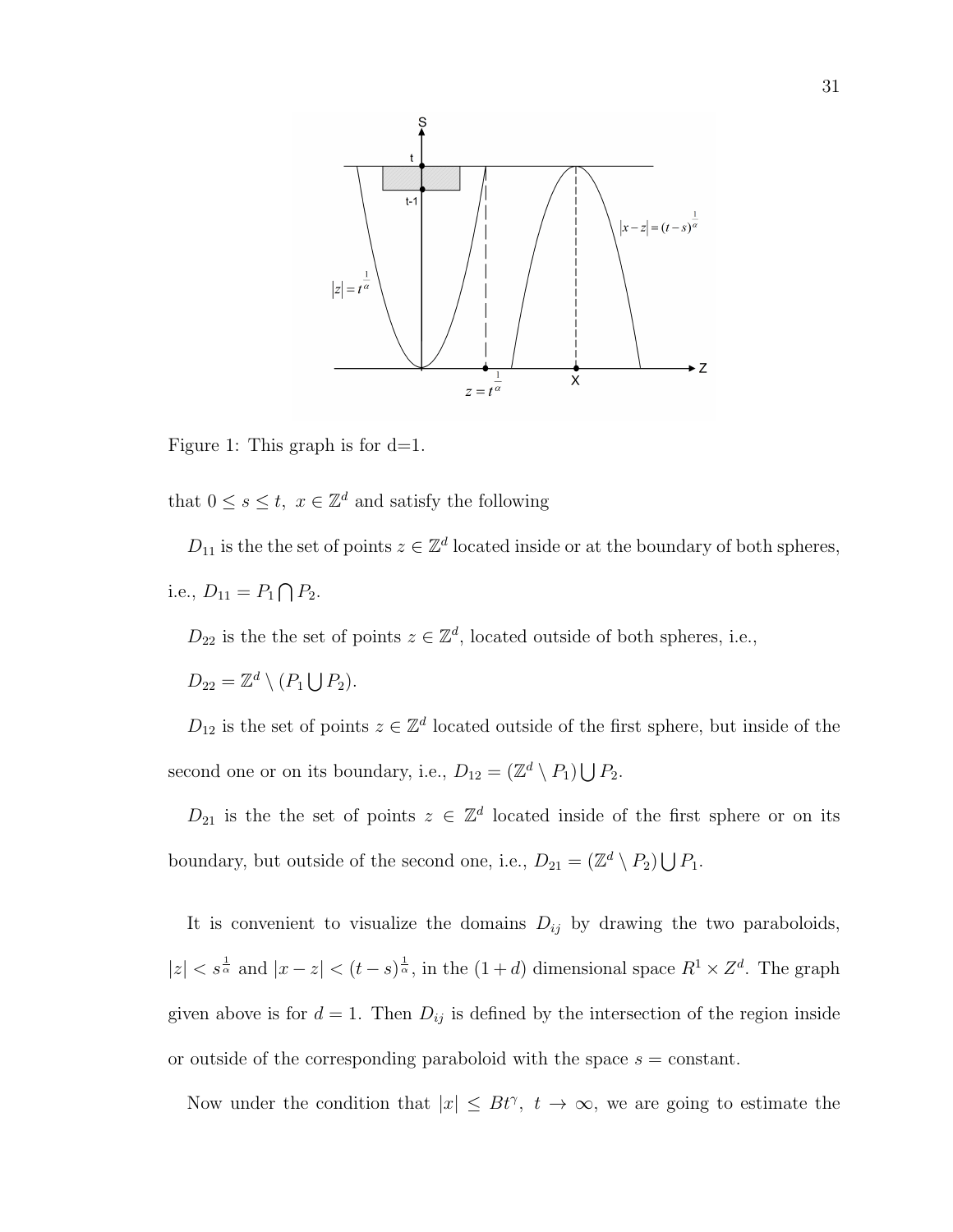contribution to the lower bound of  $\frac{m_2}{2}$  $m_1^2$ , given in the right hand side of (50), that is made by integration/summation over each of the above regions  $D_{ij}$  instead of the integral for all  $Z^d$ .

Thus

$$
\frac{m_2(t,x)}{m_1^2(t,x)} \le 1 + 2\nu \sum_{2 \ge i,j \ge 1} I_{ij} , \qquad (51)
$$

such that for  $i, j = 1, 2, I_{ij}$ , is given as follows

$$
I_{ij} := \frac{1}{m_1^2(t, x)} \int_0^t \sum_{z \in Z^d \subset D_{ij}} m_1(t - s, x - z) \cdot m_1^2(s, z) \, ds. \tag{52}
$$

In the following sections, we are going to estimate the upper bound of the right hand side of (52), for each  $I_{ij}$ ,  $i, j = 1, 2$ . We will prove that they are bounded as  $t\to\infty$ .

# 4.4 Contribution to  $\frac{m_2}{m_1^2}$  from the region  $D_{12}$

Let us start with the region  $D_{12}$ , and discuss two cases: first when  $2t^{\frac{1}{\alpha}} < |x| \leq \beta t^{\gamma}$ , and second when  $|x| \leq 2t^{\frac{1}{\alpha}}$ . Note that, from the definition of the region  $D_{12}$ , we have  $|z| > s^{\frac{1}{\alpha}}$  and  $|x-z| \le (t-s)^{\frac{1}{\alpha}}$ , so the two balls  $P_1$  and  $P_2$ , are separated in the first case (when  $0 \le s \le t$ ) (see figure 1), and they may intersect each other in the second case.

4.4.1 Case 1 : region  $D_{12}$  when  $2t^{\frac{1}{\alpha}} < |x| \le Bt^{\gamma}$ 

In this case, since  $|x| > 2t^{\frac{1}{\alpha}}$ , estimate (36) implies that

$$
|m_1^2(t,x)| \sim \frac{t^2}{|x|^{2(d+\alpha)}} e^{2tv}.
$$

In  $D_{12}$ , because we have  $|z| > s^{\frac{1}{\alpha}}$  and  $|x - z| \le (t - s)^{\frac{1}{\alpha}}$ , estimate (36) and Lemma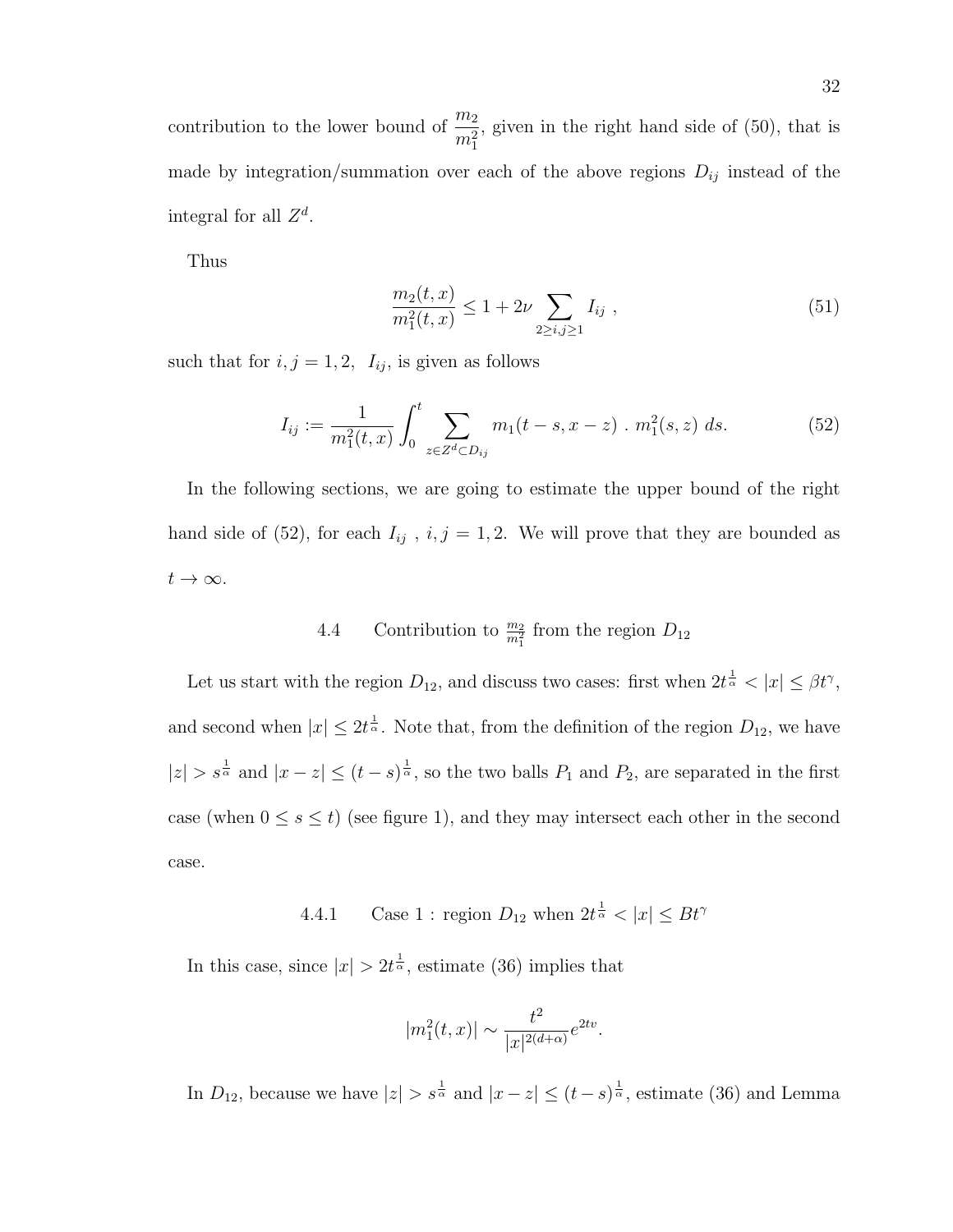6 imply that

$$
m_1(s, z) \sim \frac{s}{|z|^{(d+\alpha)}} e^{sv}
$$
, and  $m_1(t-s, x-z) \sim \frac{1}{(t-s+1)^{\frac{1}{\alpha}}} e^{(t-s)v}$ .

Hence for  $I_{12}$ , defined in (52), we have

$$
I_{12} < \frac{C|x|^{2(d+\alpha)}}{t^2 e^{2tv}} \int_0^t \sum_{z \in D_{12}} \frac{s^2 e^{nu(t+s)}}{(t-s+1)^{\frac{d}{\alpha}} |z|^{2(d+\alpha)}} \, ds, \quad 2t^{\frac{1}{\alpha}} < |x| \le \beta t^\gamma. \tag{53}
$$

For the estimation of the right hand side of  $(53)$ , we can replace z by x. This is true because, in this region we have,  $|x| > 2t^{\frac{1}{\alpha}}$ , hence,  $|x-z| \le (t-s)^{\frac{1}{\alpha}} \le t^{\frac{1}{\alpha}} \le \frac{1}{2}$  $\frac{1}{2}|x|$ . This implies that  $|z| \geq \frac{1}{2}$  $\frac{1}{2}|x|$  in  $D_{12}$ , and accordingly, 1  $\frac{1}{|z|^{2(d+\alpha)}} \leq$  $\mathcal{C}$  $\frac{c}{|x|^{2(d+\alpha)}}$ 

The summation in  $(53)$ , is applied to the *z*-independent terms and therefore the summation sign can be replaced by the factor,  $K$ , that estimates the number of terms in this sum from above. This factor  $K$  can be estimated by the volume of the ball  $P_2$  that results from the second paraboloid  $|x-z| \le (t-s)^{\frac{1}{\alpha}}$  (when s is fixed). It is clear that

$$
K \le C[(t-s)^{\frac{1}{\alpha}}+1]^d \sim C[(t-s)^{\frac{d}{\alpha}}+1].
$$

Thus

$$
I_{12} < \frac{C}{t^2 e^{2\nu t}} \int_0^t \frac{\left[ (t-s)^{\frac{d}{\alpha}} + 1 \right] s^2}{(t-s+1)^{\frac{d}{\alpha}}} e^{\nu(t+s)} ds.
$$

By using that,  $\frac{[(t-s)^{\frac{d}{\alpha}}+1]}{s}$  $\frac{(t-s)^{\frac{1}{\alpha}}+1}{(t-s+1)^{\frac{d}{\alpha}}} \leq 1$ , we have

$$
I_{21} < \frac{C_1}{t^2 e^{vt}} \int_0^t s^2 e^{\nu s} ds. \tag{54}
$$

After performing the integral above, it is clear that the right side of (54), is bounded when  $t \to \infty$ .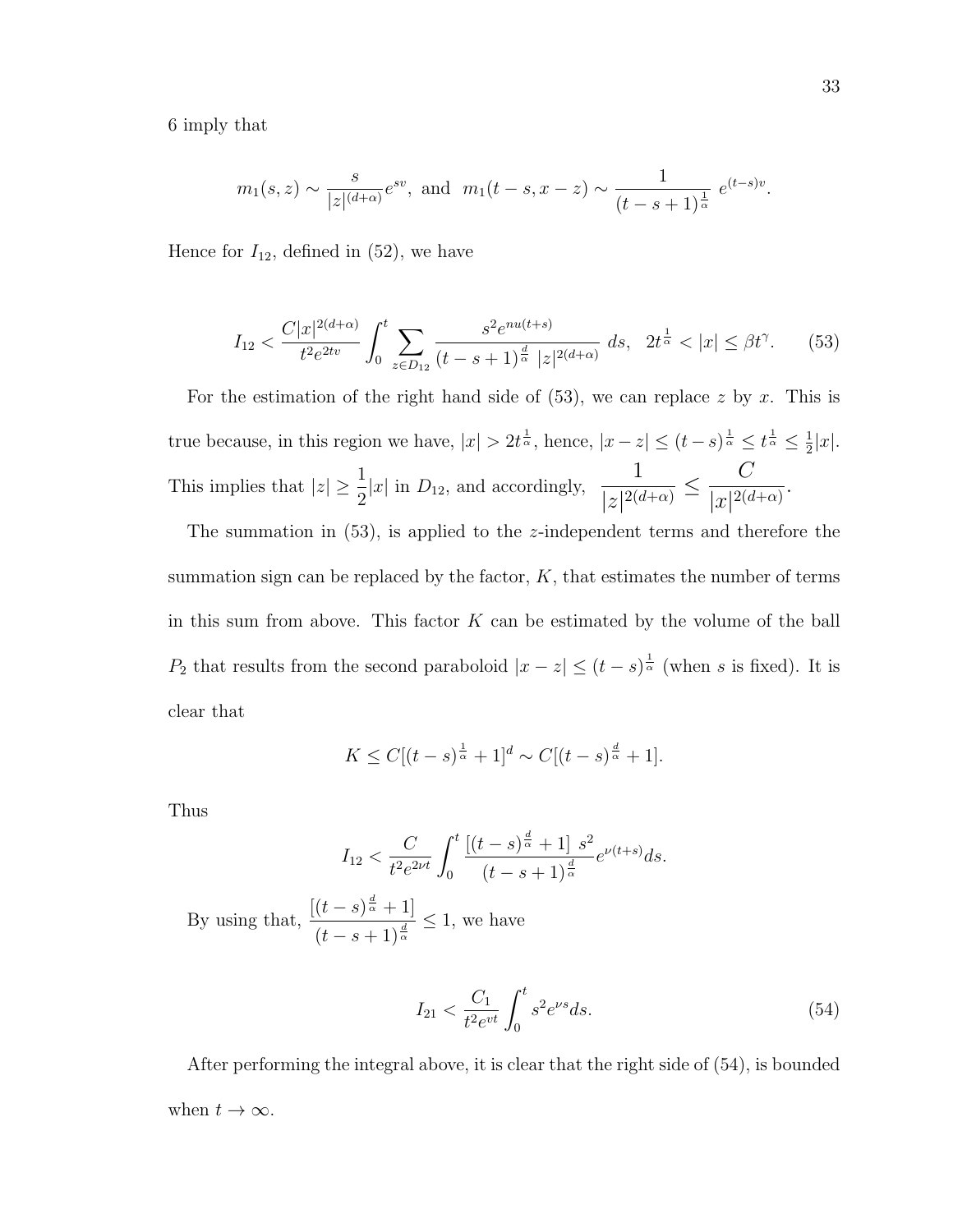Thus we have proved that,  $I_{12}$  is bounded in the first case when,  $2t^{\frac{1}{\alpha}} < |x| \le Bt^{\gamma}$ , as  $t\to\infty$ .

4.4.2 Case 2 : region  $D_{12}$ , when  $|x| \leq 2t^{\frac{1}{\alpha}}$ 

In case  $|x| \leq 2t^{\frac{1}{\alpha}}$ , due to (37), then,  $|m_1^2(t,x)| \sim \frac{1}{t^2}$  $\frac{1}{t^{\frac{2d}{\alpha}}}e^{2t\nu}$ , for  $t \geq 1$ .

Further, due to (36) and Lemma 4, relation (52) implies that

$$
I_{12} < \frac{Ct^{\frac{2d}{\alpha}}}{e^{2\nu t}} \int_0^t \sum_{z \in D_{12}} \frac{s^2 \ e^{\nu(t+s)}}{\left[ (t-s+1)^{\frac{d}{\alpha}} \right] |z|^{2(d+\alpha)}} \ ds, \ |x| \le 2t^{\frac{1}{\alpha}}, \ t \to \infty. \tag{55}
$$

For the estimation of the right hand side of (55), we split the integral above so that

$$
\int_0^t = \int_0^{t/2} + \int_{t/2}^t .
$$

For estimating the integral  $\int_0^{t/2}$ , we replace  $|z|^{2(d+\alpha)}$  by 1 since by the definition of  $D_{12}$  we have  $|z| \geq 1$  on the lattice.

Similar to the previous case, the summation along  $z$  can be replaced by the factor  $K \leq C[(t-s)^{\frac{d}{\alpha}}+1].$ 

Hence

$$
\frac{Ct^{\frac{2d}{\alpha}}}{e^{2\nu t}} \int_0^{t/2} \frac{[(t-s)^{\frac{d}{\alpha}}+1] s^2 e^{\nu(t+s)}}{(t-s+1)^{\frac{d}{\alpha}}} \, ds \le \frac{Ct^{\frac{2d}{\alpha}}}{e^{\nu t}} \int_0^{t/2} s^2 e^{\nu s} \, ds \le C < \infty. \tag{56}
$$

The right hand side of (56) is bounded since it decays exponentially as  $t \to \infty$ .

Now consider the case when the integral in (55) is  $\int_{t/2}^{t}$ . In this case we can replace |z| by  $(t/2)^{\frac{1}{\alpha}}$ . The reason for that is,  $t/2 < s < t$  implies that  $|z| \geq s^{\frac{1}{\alpha}} \geq (t/2)^{\frac{1}{\alpha}}$ . After that, we replace the summation in z by the factor  $K \leq C[(t-s)^{\frac{d}{\alpha}}+1]$  as before. This leads to the following estimate,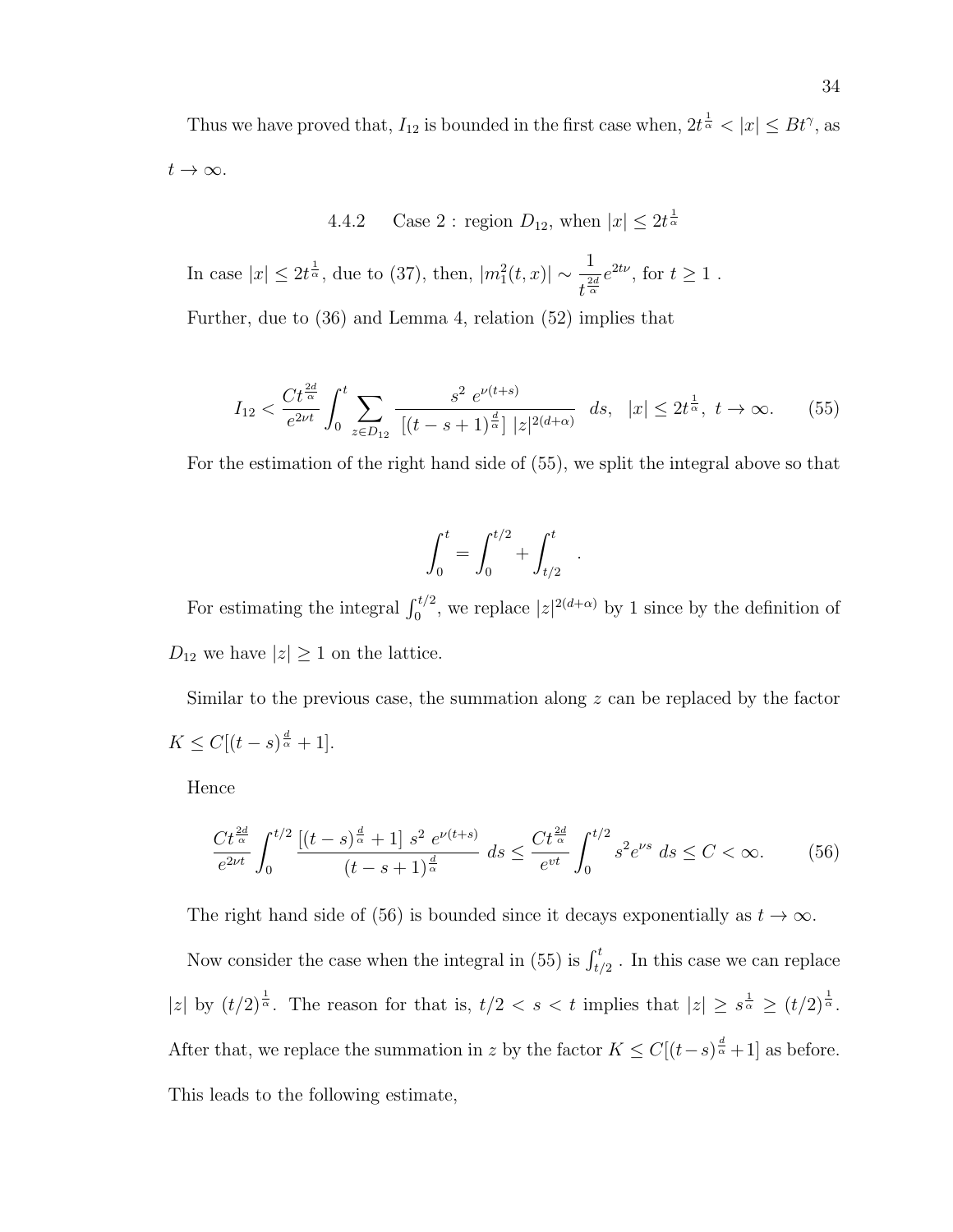$$
\frac{Ct^{\frac{2d}{\alpha}}}{e^{2\nu t}t^{\frac{2(d+\alpha)}{\alpha}}} \int_{t/2}^{t} s^2 e^{\nu(t+s)} ds \le C < \infty , t \to \infty .
$$
 (57)

After implementing the integral, the expression (57) above is bounded as  $t \to \infty$ . Now (56) and (57) imply that,  $I_{12}$  is bounded in the second case when  $|x| \leq 2t^{\frac{1}{\alpha}}$ . The two estimates of  $I_{12}$ , obtained in the previous two cases, prove that  $I_{12}$ , given in (55), is bounded in the region  $D_{12}$ , under the condition that  $|x| < t^{\gamma}$ .

4.5 Contribution to  $\frac{m_2}{m_1^2}$  from the region  $D_{11}$  (inside of both paraboloids)

From the definition of  $D_{11}$ , given in section 4.3, we have

$$
|z| < s^{\frac{1}{\alpha}}
$$
 and  $|x - z| < (t - s)^{\frac{2}{\alpha}}$ .

Hence, the two balls  $P_1$  and  $P_2$ , defined in Section 4.3, do not intersect each other when  $|x| > 2t^{\frac{1}{\alpha}}$  and  $(0 \leq s \leq t)$ .

For this reason, we assume, in this case, that  $|x| \leq 2t^{\frac{1}{\alpha}}$ .

For  $I_{11}$ , given in (52), we use that,  $m_1^2(t,x) \sim \frac{C}{t^2}$  $\frac{C}{t^{\frac{2d}{\alpha}}}e^{2\nu t}$  for  $t \to \infty$  and replace  $m_1(t - s, x - z)$  and  $m_1(t, x)$  by their corresponding formulas in  $D_{11}$  using (37) and lemma 6.

Now the following inequality is obtained

$$
I_{11} < \frac{Ct^{\frac{2d}{\alpha}}}{e^{2\nu t}} \int_0^t \sum_{z \in D_{11}} \frac{1}{(t - s + 1)^{\frac{d}{\alpha}} (s + 1)^{\frac{2d}{\alpha}}} \, e^{\nu(t + s)} \, ds, \text{ as } t \to \infty. \tag{58}
$$

The estimation of the right hand side of (58), can be done as follows:

The summation,  $\sum_{z \in D_{11}}$ , can be replaced by the factor K which has been defined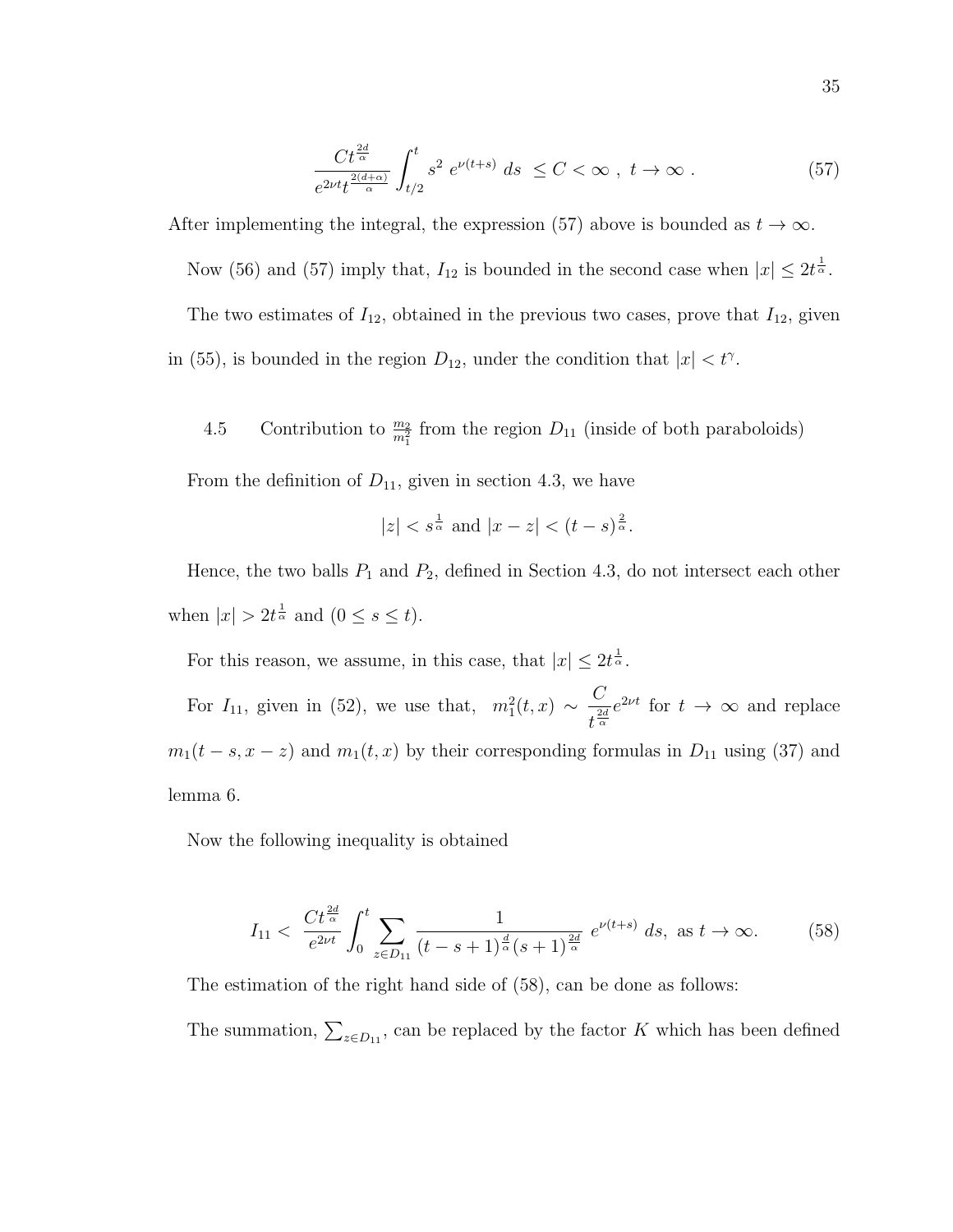in subsection 4.4.1. And by the same reason, we use that

$$
\sum_{z \in D_{11}} \leq C[(t-s)^{\frac{d}{\alpha}} + 1]
$$

. After that, we use in (58) the fact that  $\frac{C[(t-s)^{\frac{d}{\alpha}}+1]}{s}$  $\frac{1}{(t-s+1)^{\frac{d}{\alpha}}} < C_1.$ 

Hence, the following relation is true:

$$
I_{11} < \frac{Ct^{\frac{2d}{\alpha}}}{e^{\nu t}} \int_0^t \frac{e^{\nu s}}{(s+1)^{\frac{2d}{\alpha}}} \, ds, \text{ as } t \to \infty. \tag{59}
$$

For further estimation of  $I_{11}$ , given in (59), the integral in the right hand side of (59) is split so that

$$
\int_0^t = \int_0^{t/2} + \int_{t/2}^t .
$$

When the integral is  $\int_0^{t/2}$ , we drop the bottom of the integrand in (59) since  $(s+1)^{\frac{2d}{\alpha}} > 1$ . Hence

$$
\frac{Ct^{\frac{2d}{\alpha}}}{e^{\nu t}} \int_0^{t/2} e^{\nu s} ds \le \frac{Ct^{\frac{2d}{\alpha}}}{e^{\nu t}} [e^{\nu t/2} - e^{\nu}]. \tag{60}
$$

The right side of (60) is bounded, as it decays exponentially when  $t \to \infty$ .

For the second integral  $\int_{t/2}^{t}$ , we drop 1 from the bottom of the integrand of (59), and make the substitution  $s = t\tau$ , hence

$$
\int_{t/2}^{t} \frac{e^{\nu s}}{s^{\frac{2d}{\alpha}}} ds = \int_{1/2}^{1} \frac{e^{\nu t \tau}}{(t \tau)^{\frac{2d}{\alpha}}} t d\tau = \int_{1/2}^{1} \frac{e^{\nu t \tau}}{t^{\frac{2d}{\alpha} - 1} \tau^{\frac{2d}{\alpha}}} d\tau
$$
(61)

The integral in the right hand side of (61) can be estimated by using the Laplace method, as  $t \to \infty$ . It is less than,  $\frac{1}{2d}$  $t^{\frac{2d}{\alpha}-1}$  $e^{\nu t}$ tν .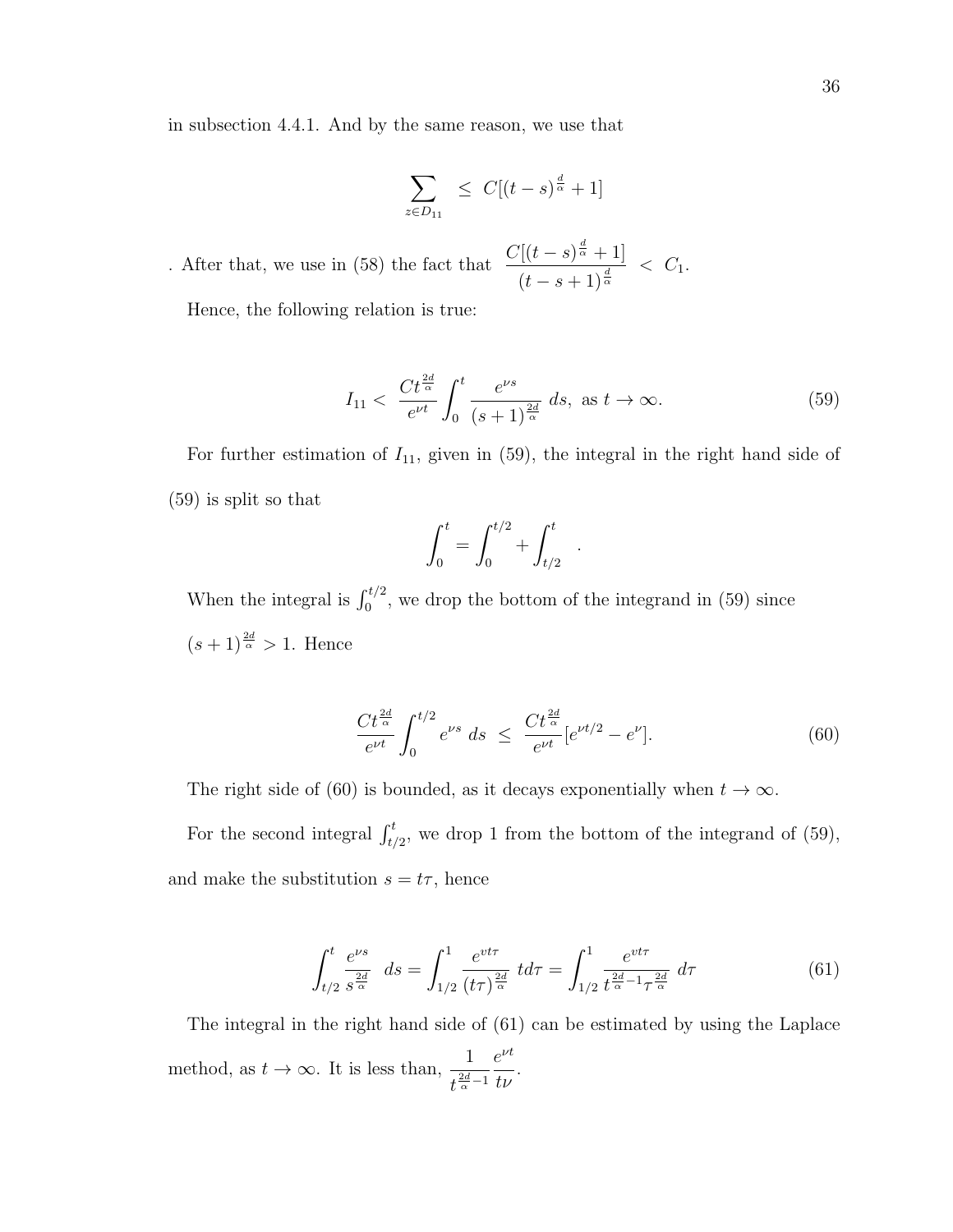Hence,

$$
\frac{Ct^{\frac{2d}{\alpha}}}{e^{\nu t}} \int_{t/2}^{t} \frac{e^{\nu s}}{s^{\frac{2d}{\alpha}}} ds < \frac{Ct^{\frac{2d}{\alpha}}}{e^{\nu t}} \frac{1}{t^{\frac{2d}{\alpha}-1}} \frac{e^{\nu t}}{t\nu} . \tag{62}
$$

It is clear that the right hand side of (62) is bounded by a constant as  $t \to \infty$ . The boundedness of both (60) and (62), prove that, (59) is bounded as  $t \to \infty$ . Hence  $I_{11}$  is bounded in  $D_{11}$ .

4.6 Contribution to  $\frac{m_2}{m_1^2}$  from region  $D_{22}$  (outside of both paraboloids)

From the definition of the region  $D_{22}$ , we have  $|z| > s^{\frac{1}{\alpha}}$  and  $|x - z| > (t - s)^{\frac{1}{\alpha}}$ . Then due to (36), we can replace the factors under the summation in (52) by

$$
m_1(s, z) \sim \frac{s e^{\nu s}}{|z|^{d+\alpha}}
$$
 and  $m_1(t-s, x-z) \sim \frac{(t-s)e^{\nu(t-s)}}{|x-z|^{d+\alpha}}$ .

For this region, we will consider the two cases, first when  $\frac{1}{2}t^{1/\alpha} \leq |x| \leq Bt^{\gamma}$ , and second when  $|x| < \frac{1}{2}$  $\frac{1}{2}t^{1/\alpha}$ . These two cases will be given in following two subsections.

4.6.1 Case 1: region  $D_{22}$  when  $\frac{1}{2}t^{1/\alpha} \leq |x| \leq Bt^{\gamma}$ 

In this case, from (36), we have  $m_1^2(t,x) \sim \frac{t^2}{\ln|z|}$  $\frac{\iota}{|x|^{2(d+\alpha)}}e^{2tv}.$ 

Hence  $I_{22}$ , defined in (52) satisfies the following relation

$$
I_{22} < \frac{C|x|^{2(d+\alpha)}}{t^2 e^{2\nu t}} \int_0^t \sum_{z \in D_{22}} \frac{(t-s)s^2}{|x-z|^{d+\alpha}|z|^{2(d+\alpha)}} \, e^{\nu(t+s)} \, ds. \tag{63}
$$

For an estimation of the right hand side of  $(63)$ , we divide the region  $D_{22}$  into two sub-regions, namely,

$$
D_{22}^{(1)} = D_{22} \cap \{z : |z| > \frac{x}{2}\} \text{ and } D_{22}^{(2)} = D_{22} \cap \{z : |z| \le \frac{x}{2}\}.
$$

Let  $I_1$  and  $I_2$  be the right-hand side of (63), with  $D_{22}$  is replaced by  $D_{22}^{(1)}$  and  $D_{22}^{(2)}$ 22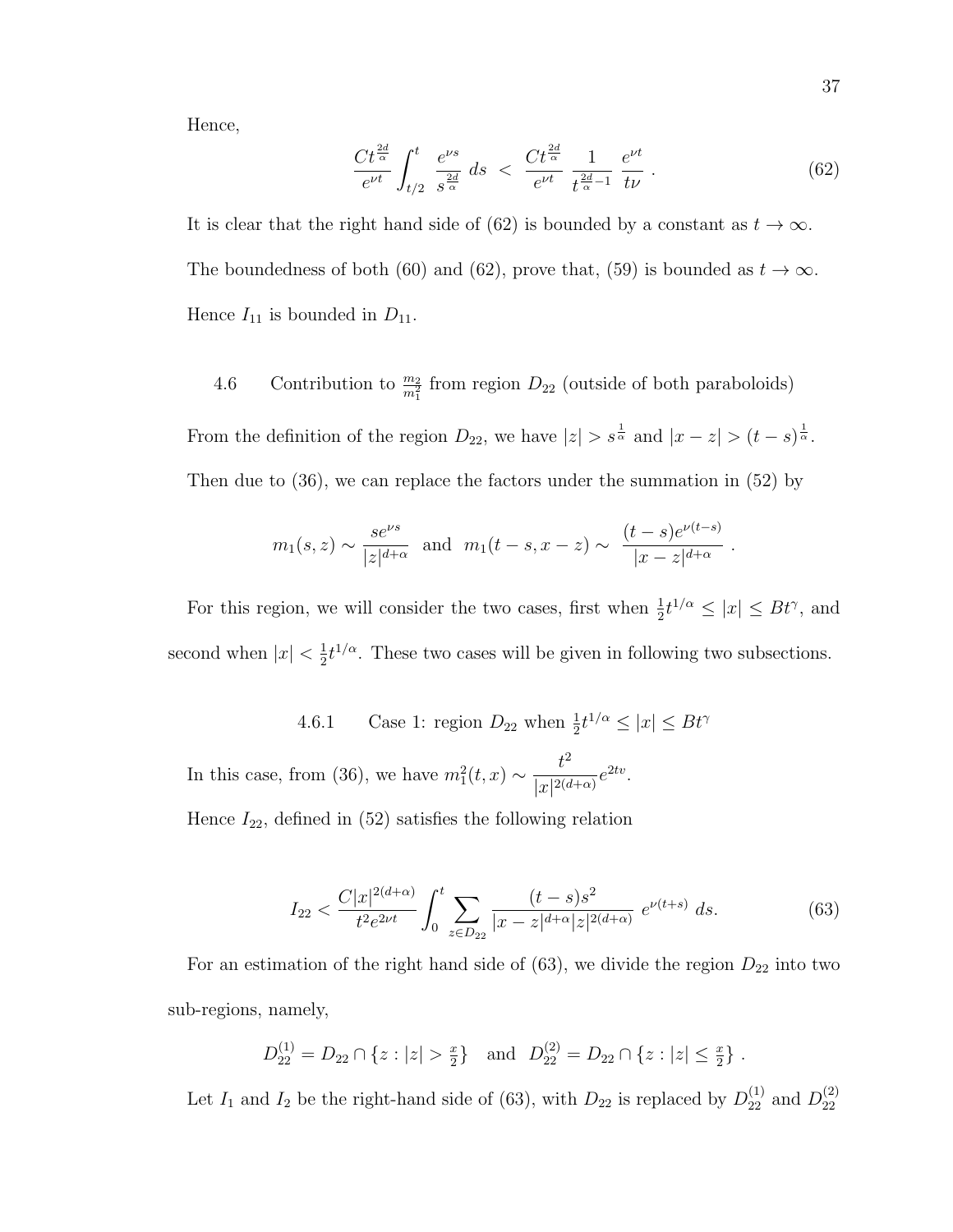respectively. It is clear that  $I_{22} \leq I_1 + I_2$ .

In order to find an estimation for  $I_1$  from above, we use in (63) the following:

$$
|x-z|
$$
 is strictly greater than  $(t-s)^{\frac{1}{\alpha}}$  on the lattice in  $D_{22}$ . This implies that,

 $|x - z| \geq 1$ , for all  $z \in D_{22}$ .

Now since we have,  $\sum_{z \in D_{22}}$ 1  $\frac{1}{|x-z|^{d+\alpha}} < \sum_{z \in \mathbb{Z}^d \setminus \{x\}}$ 1  $\frac{1}{|x-z|^{d+\alpha}}$ , and the later series converges and does not depend on  $x$ . This implies that,

$$
\sum_{z \in D_{22}} \frac{1}{|x - z|^{d + \alpha}}
$$
 is bounded by a constant.  
We also use that  $\frac{1}{|z|^{2(d + \alpha)}} < \frac{1}{(|x|/2)^{2(d + \alpha)}}$ . This is true since  $|z| > |x|/2$ . Because

those two reasons, the following relation is true

$$
\sum_{z \in D_{22}^{(1)}} \frac{1}{|x - z|^{d + \alpha} |z|^{2(d + \alpha)}} \le (\frac{2}{|x|})^{2(d + \alpha)} \sum_{z : |x - z| \ge 1} \frac{1}{|x - z|^{d + \alpha}} \le \frac{C}{|x|^{2(d + \alpha)}}. \tag{64}
$$

Using  $(64)$  in  $(63)$ , we find that

$$
I_1 \ \leq \ \frac{c}{t^2 e^{\nu t}} \int_0^t (t-s)s^2 e^{\nu s} \ ds. \tag{65}
$$

For further estimation from above of  $I_1$ , given in (65), as  $t \to \infty$ , in the case when

1  $\frac{1}{2}t^{1/\alpha} \leq |x| \leq Bt^{\gamma}$ , we use the following Lemma, which is a consequence of the Laplace method, see ([10]). This Lemma will be used to show that  $I_1$  is bounded from above as  $t \to \infty$ .

**Lemma** 10. The asymptotics of the integral  $I = \int_0^1 (1-s)^\alpha g(s) e^{\phi(s)t} ds$ , for  $\alpha > -1$ , when  $\phi(s)$  has a maximum at  $s = 1$  and  $\phi'(1) \neq 0$ , is

$$
I = C_o \frac{g(1)}{[\phi'(1)]^{\alpha+1}} \cdot \frac{e^{\phi(1)t}}{t^{\alpha+1}} (1 + o(1)), \ t \to \infty.
$$
 (66)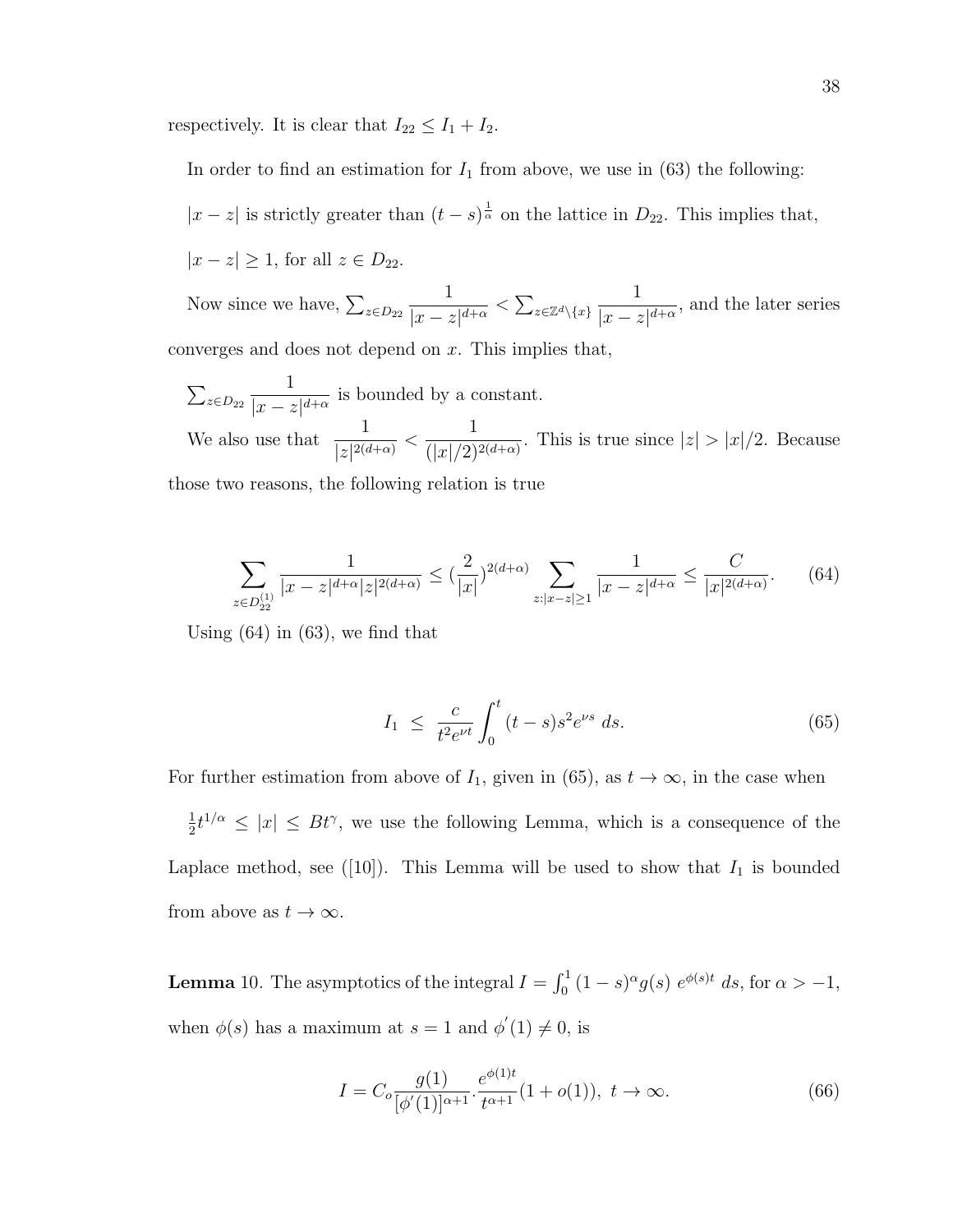In order to use the lemma 10 above, we change the variable s in (65) by,  $s = \tau t$ . This implies that

$$
I_1 \leq \frac{Ct^2}{e^{\nu t}} \int_0^1 (1 - \tau) \tau^2 e^{\nu \tau t} d\tau.
$$
 (67)

Using Lemma 10, the integral in (67) is estimated by  $\frac{e^{\nu t}}{2\nu}$  $\frac{c}{v^2t^2}$  as  $t \to \infty$ . Hence it is easy to see that,  $I_1$  is bounded from above by a constant when  $t \to \infty$ .

Now let us estimate  $I_2$ .

The inequality  $|z| \leq \frac{|x|}{2}$ , implies that  $|x-z| \geq \frac{|x|}{2}$ . Hence  $\frac{1}{|x-z|}$  $\frac{1}{|x-z|^{(d+\alpha)}} \leq \left(\frac{2}{|x|}\right)$  $\frac{2}{|x|}\big)^{(d+\alpha)}.$ From here and (63), it follows that, for  $\frac{1}{2}t^{1/\alpha} \leq |x| \leq Bt^{\gamma}$ ,  $t \to \infty$ , we have

$$
I_2 \le \frac{C|x|^{(d+\alpha)}}{t^2 e^{\nu t}} \int_0^t (t-s)s^2 \ e^{\nu s} \left( \sum_{z \in D_{22}^{(2)}} \frac{1}{|z|^{2(d+\alpha)}} \right) ds. \tag{68}
$$

Since we have,  $|z| > s^{\frac{1}{\alpha}}$  in  $D_{22}$ , and  $|z| \geq 1$  on the lattice when  $z \neq 0$ . This implies that the summation in (68) does not exceed  $\frac{C}{\sqrt{C}}$  $(1+s)^{\frac{2\alpha+d}{\alpha}}$ .

Thus

$$
I_2 \leq \frac{C|x|^{d+\alpha}}{t^2 e^{tv}} \int_0^t \frac{(t-s)s^2}{(1+s)^{\frac{2\alpha+d}{\alpha}}} e^{vs} ds. \tag{69}
$$

In (69), we can also use that  $\frac{|x|^{(d+\alpha)}}{2}$  $t^2 < C_1 t^{d/\alpha}$ . This is due to reason that  $|x| \le Bt^{\gamma}$ , with  $\gamma = \frac{2\alpha+d}{\alpha(\alpha+d)}$  $\frac{2\alpha+d}{\alpha(\alpha+d)}$ ). Hence, for  $\frac{1}{2}t^{1/\alpha} \leq |x| \leq Bt^{\gamma}$ ,  $t \to \infty$ , we have

$$
I_2 \le \frac{Ct^{d/\alpha}}{e^{t\nu}} \int_0^t \frac{(t-s) s^2}{(1+s)^{\frac{2\alpha+d}{\alpha}}} e^{\nu s} ds,
$$
 (70)

.

For further estimation of  $I_2$ , given in (70), we split the integral above as follows:

$$
\int_0^t = \int_0^{t/2} + \int_{t/2}^t
$$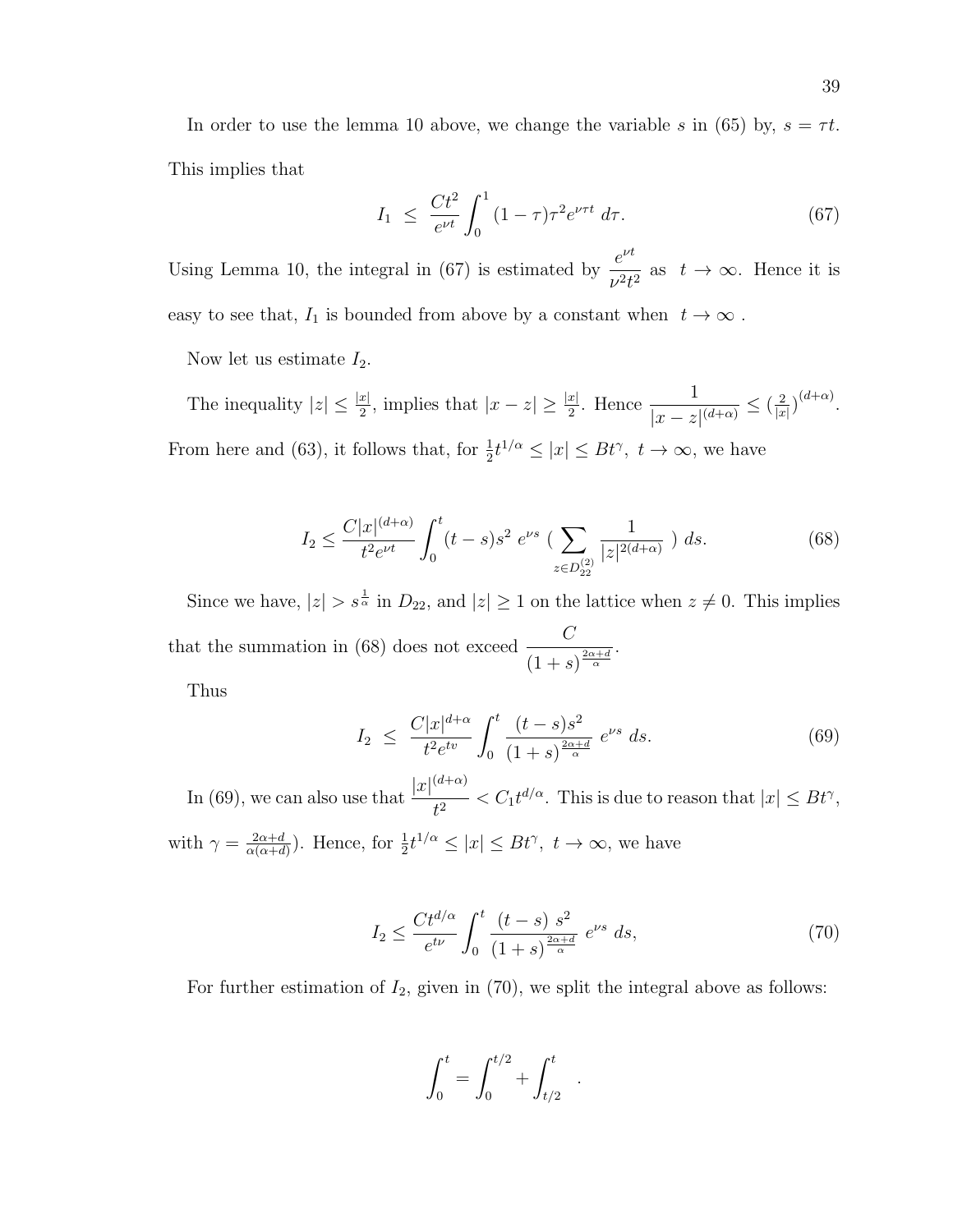In the case when the integral in (70) is  $\int_0^{t/2}$ , we replace  $s^2$  in the integrand by  $t^2$  since  $s \leq t/2$ , we replace  $(t - s)$  by t since  $(t - s) \leq t$ , and we drop the term 1  $(1+s)^{\frac{2\alpha+d}{\alpha}}$ since it is less than 1. Then

$$
\frac{Ct^{d/\alpha}}{e^{\nu t}} \int_0^{t/2} \frac{(t-s)s^2}{(1+s)^{\frac{2\alpha+d}{\alpha}}} e^{\nu s} ds < \frac{Ct^{3+\frac{d}{\alpha}}}{e^{\nu t/2}}.
$$
 (71)

The right hand side of (71) is bounded, since it decays exponentially when, 1  $\frac{1}{2}t^{1/\alpha} \leq |x| \leq Bt^{\gamma}$ , and  $t \to \infty$ .

Now Consider (70) when the integral is  $\int_{t/2}^{t}$ . In this case we drop 1 from the denominator of the term  $\frac{1}{\sqrt{1-\frac{1}{1-\frac{1}{1-\frac{1}{1-\frac{1}{1-\frac{1}{1-\frac{1}{1-\frac{1}{1-\frac{1}{1-\frac{1}{1-\frac{1}{1-\frac{1}{1-\frac{1}{1-\frac{1}{1-\frac{1}{1-\frac{1}{1-\frac{1}{1-\frac{1}{1-\frac{1}{1-\frac{1}{1-\frac{1}{1-\frac{1}{1-\frac{1}{1-\frac{1}{1-\frac{1}{1-\frac{1}{1-\frac{1}{1-\frac{1}{1-\frac{1}{1-\frac{1}{1-\frac{1}{1-\frac{1}{1-\$  $(1+s)^{\frac{2\alpha+d}{\alpha}}$ , and make the change of variable  $s = \tau t$ .

Now the right side of (70) satisfies that

$$
\frac{Ct^{d/\alpha}}{e^{\nu t}} \int_{t/2}^{t} \frac{(t-s)}{s^{\frac{d}{\alpha}}} e^{\nu s} ds \le \frac{Ct^2}{e^{\nu t}} \int_{1/2}^{1} \frac{(1-\tau)}{\tau^{\frac{d}{\alpha}}} e^{\nu \tau t} d\tau.
$$
 (72)

Using Lemma 10 to estimate the integral in the right hand side of  $(72)$ , it is easy to see that this side is bounded, as  $t \to \infty$ .

The boundedness of each of  $(71)$  and  $(72)$  implies that,  $I_2$  given in  $(70)$  is bounded when,  $|x| \leq Bt^{\gamma}$ , with  $\gamma =$  $2\alpha + d$  $\alpha(\alpha+d)$ .

The boundedness of both  $I_1$  and  $I_2$  prove that,  $I_{22}$  is bounded in the first case when 1  $\frac{1}{2}t^{1/\alpha} \leq |x| \leq Bt^{\gamma}, t \to \infty.$ 

> 4.6.2 Case 2: Region  $D_{22}$  when  $|x| < \frac{1}{2}$  $\frac{1}{2}t^{1/\alpha}$

In this case,  $|m_1^2(t,x)| \sim \frac{1}{t^2}$  $\frac{1}{t^{\frac{2d}{\alpha}}}e^{2\nu t}$  for  $t \to \infty$ . Hence,  $I_{22}$  defined in (52), satisfies that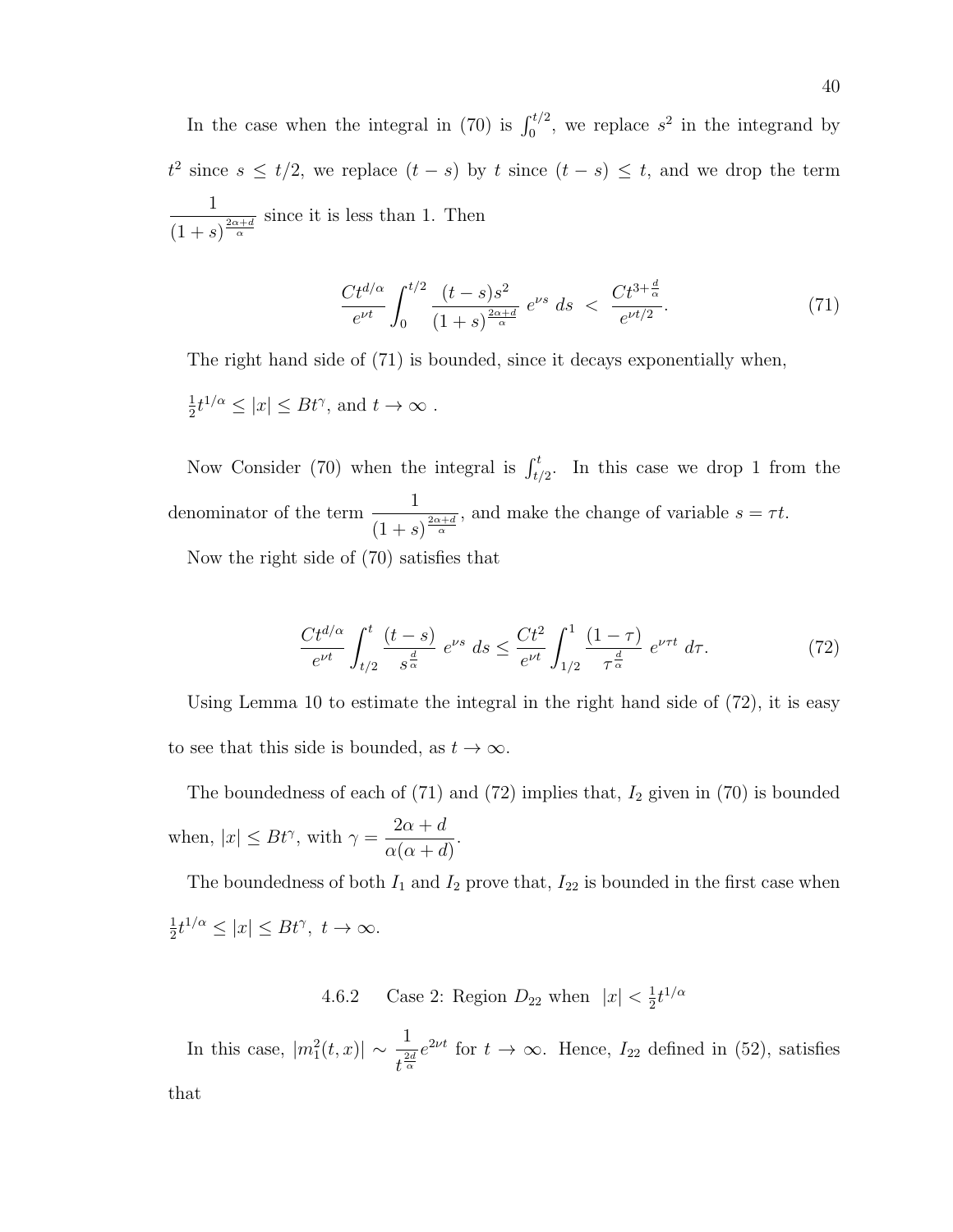$$
I_{22} < \frac{Ct^{2d/\alpha}}{e^{2\nu t}} \int_0^t \sum_{z \in D_{22}} \frac{(t-s)s^2}{|x-z|^{d+\alpha}|z|^{2(d+\alpha)}} \ e^{\nu(t+s)} \ ds. \tag{73}
$$

From the definition of  $D_{22}$ , we have

$$
|z| > s^{\frac{1}{\alpha}}, \quad |x - z| > (t - s)^{\frac{1}{\alpha}}, \quad 0 < s < t, \quad x, z \in \mathbb{R}^d.
$$
 (74)

This implies that, there exists  $\beta > 0$ , such that,  $|z| \ge \beta > 0$ , when  $t = 1$ .

Indeed, if we assume that  $|z|$  can be as small as we pleased, i.e.,  $|z| = \epsilon$ , then the first inequality in (74) implies that,  $|s| < \epsilon^{\alpha}$ , and when  $t = 1$ , the second inequality in (74) implies that  $|x| > 1/2$ . The latter inequality contradicts our assumption that  $|x| < \frac{1}{2}$  $\frac{1}{2}t^{\frac{1}{\alpha}}$ ,  $t=1$ .

Now we can use the homogeneity argument as follows:

Assume that  $s_1 =$ s  $\frac{c}{t^{1/\alpha}}, z_1 =$ z  $\frac{z}{t^{1/\alpha}}, x_1 =$  $\overline{x}$  $\frac{x}{t^{1/\alpha}}, t_1 =$ t  $\frac{v}{t^{1/\alpha}}$ . Then one can easily see that the inequalities in (74) imply that,  $|z_1| > \frac{1}{2}$  $\frac{1}{2}$  for  $t_1 = 1$ . Thus for an arbitrary  $t > 0$ , we have

$$
|z| \ge \beta t^{1/\alpha}.
$$

Now replacing  $|z|$  in (73) by  $\beta t^{1/\alpha}$ , we find that

$$
I_{22} \ \leq \ \frac{C t^{2d/\alpha}}{e^{2\nu t} t^{2(d+\alpha)/\alpha}} \int_0^t \sum_{z \in D_{22}} \frac{(t-s) s^2 e^{\nu(t+s)} ds}{|x-z|^{d+\alpha}}, \ \ \text{when} \ \ |x| < \frac{1}{2} t^{1/\alpha}, \ \ t \to \infty.
$$

Note that for all  $z \in D_{22}$ , then  $|x - z| \ge 1$  on the lattice, and consequently,  $\sum_{z\in D_{22}}$ 1  $\frac{1}{|x-z|^{d+\alpha}}$  is a convergent series since it can be estimated from above by the convergent series  $\sum_{|x-z|\geq 1}$ 1  $\frac{1}{|x-z|^{d+\alpha}}$ . The latter series does not depend on x. Hence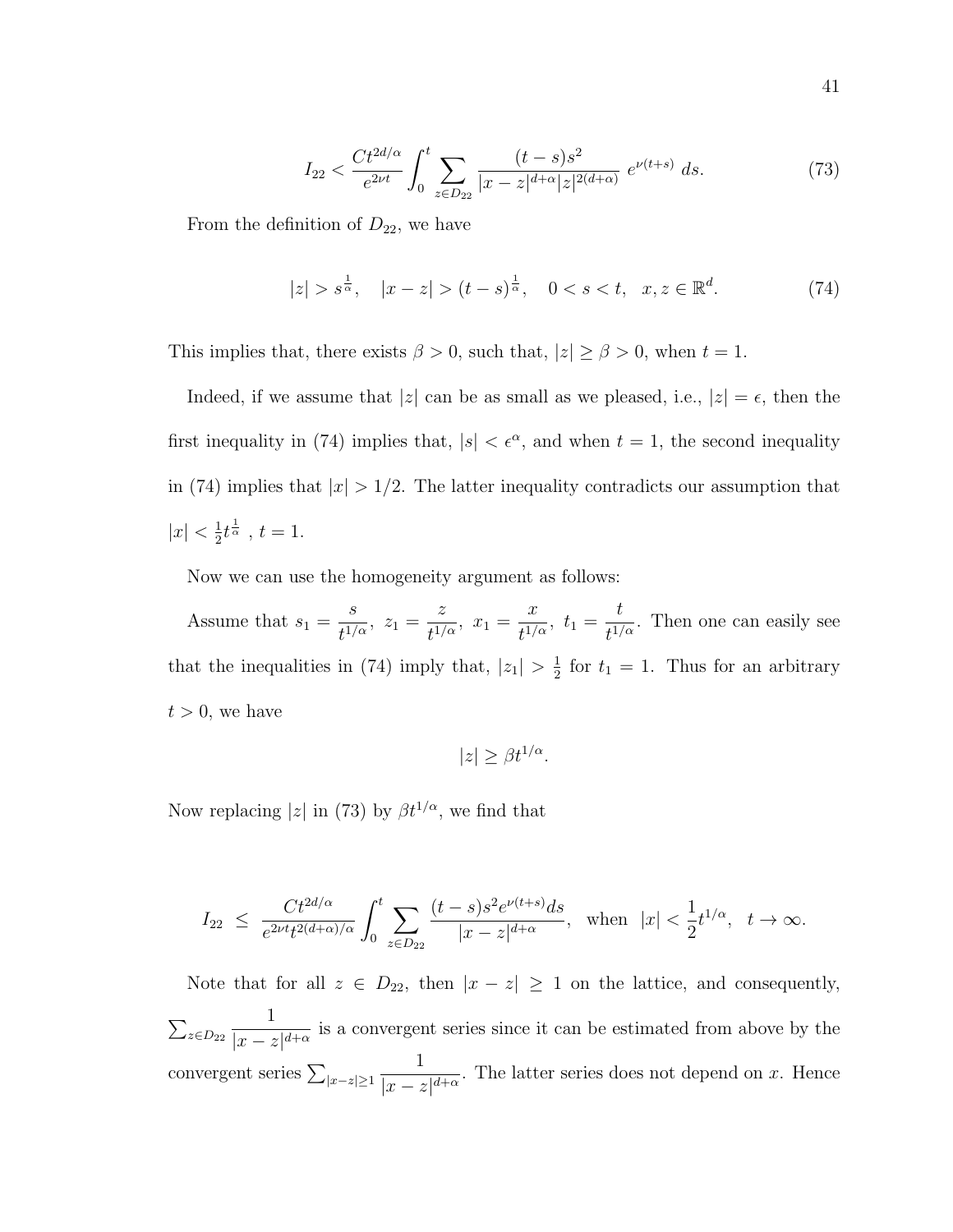$$
I_{22} \leq \frac{C}{t^2 e^{\nu t}} \int_0^t (t-s)s^2 e^{\nu s} ds. \tag{75}
$$

By changing the variable  $s = \tau t$  in (75), then

$$
I_{22} \leq \frac{Ct^2}{e^{\nu t}} \int_0^1 (1-\tau)\tau^2 e^{\nu \tau t} d\tau.
$$
 (76)

Estimating the integral in (76) by using Lemma 10, it can easily be seen that  $I_{22}$ is bounded when  $t \to \infty$ . Thus we have proved that  $I_{22}$  is bounded in the second case when  $|x| < \frac{1}{2}$  $\frac{1}{2}t^{1/\alpha}, t \to \infty.$ 

Together with the boundedness of  $I_{22}$  in the first case given in section 4.6.1, when  $2t^{\frac{1}{\alpha}} \leq |x| \leq Bt^{\gamma}$ , we have proved that  $I_{22}$  is bounded.

# 4.7 Contribution to  $\frac{m_2}{m_1^2}$  from the region  $D_{21}$

In the region  $D_{21}$ , we have,  $|z| \leq s^{\frac{1}{\alpha}}$  and  $|x - z| > (t - s)^{\frac{1}{\alpha}}$ . We will consider the two cases: first, when  $2t^{\frac{1}{\alpha}} < |x| \leq \beta t^{\gamma}$  and second, when  $|x| \leq 2t^{\frac{1}{\alpha}}$ . These two cases has been considered in section 4.4 when we discussed the contribution to  $\frac{m_2}{m_1^2}$  from the region  $D_{12}$ . The reason is that, the two balls  $P_1$  and  $P_2$ , defined in section 4.3, are separated in the first case, and they may be intersect each other in the second case.

4.7.1 Case 1: region  $D_{21}$  when  $2t^{\frac{1}{\alpha}} < |x| \le Bt^{\gamma}$ .

From (36), it follows that  $m_1^2(t,x) \sim \frac{t^2}{\ln|2|^d}$  $\frac{\epsilon}{|x|^{2(d+\alpha)}} e^{2\nu t}$ , for  $t > 1$ .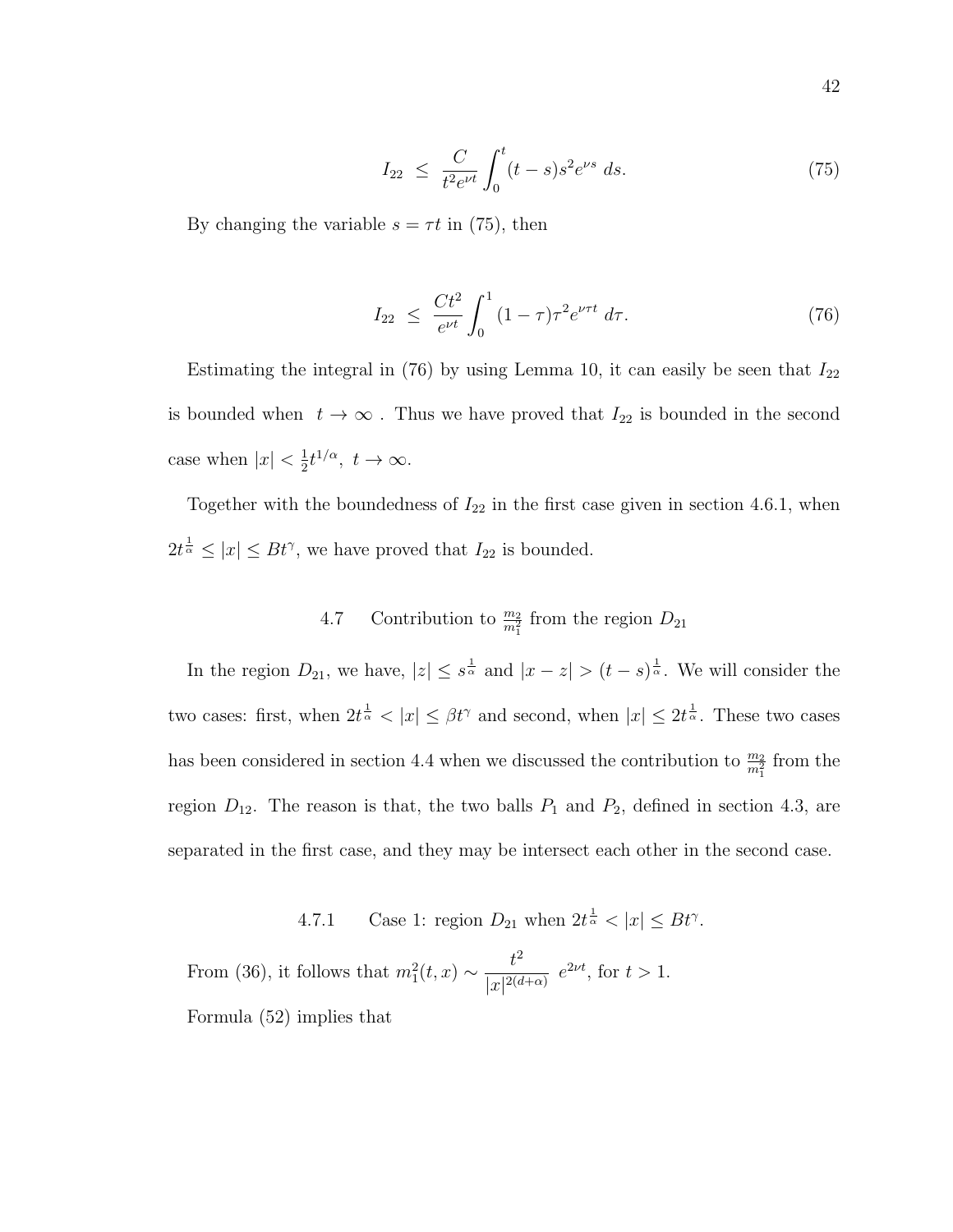$$
I_{21} \le \frac{C|x|^{2(d+\alpha)}}{t^2 e^{2\nu t}} \int_0^t \sum_{z \in D_{21}^{(s)}} \frac{(t-s)}{|x-z|^{d+\alpha}(s+1)^{\frac{2d}{\alpha}}} e^{\nu(t+s)} ds. \tag{77}
$$

Since,  $|z| \leq s^{\frac{1}{\alpha}} \leq t^{\frac{1}{\alpha}} < |x|/2$ , it follows that  $|x-z| \geq |x|/2$ .

So in order to estimate the right side of (77), we replace  $|x - z|$  in (77) by  $|x|/2$ .

After that, the summation sign,  $\sum_{z \in D_{21}^{(s)}}$ , in (77) can be replaced by the number of terms in this sum which is  $\kappa_1$ . Obviously,  $\kappa_1 \leq C(A_1^d + 1)$ , where  $A_1$  is the radius of the first ball  $P_1$ , i.e.,  $\kappa_1 \leq C[s^{\frac{d}{\alpha}}+1]$ .

Then

$$
I_{21} \ \leq \ \frac{C|x|^{d+\alpha}}{t^2 e^{\nu t}} \int_0^t \frac{(t-s)}{(s+1)^{\frac{d}{\alpha}}} \ e^{\nu s} \ ds \ .
$$

Since we have  $|x| \leq Bt^{\gamma}, \gamma =$  $2\alpha + d$  $\alpha(\alpha+d)$ , we can replace  $|x|^{d+\alpha}$  by  $Bt^{\gamma(d+\alpha)}$ .

Hence

$$
I_{21} \ \leq \ \frac{C t^{d/\alpha}}{e^{\nu t}} \int_0^t \frac{(t-s)}{(s+1)^{\frac{d}{\alpha}}} \ e^{\nu s} \ ds \ . \tag{78}
$$

For the estimation of (78), we split the integral in its right hand side so that:

$$
\int_0^t = \int_0^{t/2} + \int_{t/2}^t .
$$

Let us denote by,  $I_{21}^{(1)}$  and  $I_{21}^{(2)}$ , the right hand side in (78), with the integral over [0, t] is replaced by the integrals over  $[0,t/2]$  and  $[t/2,t]$  respectively.

In order to estimate  $I_{21}^{(1)}$ , we replace  $(t-s)$  by t since  $(t-s) \leq t$ , and we drop the term 1  $\frac{1}{(1 + s)^{\frac{d}{\alpha}}}$  since it is less than 1. Then

$$
I_{21}^{(1)} = \frac{Ct^{d/\alpha}}{e^{\nu t}} \int_0^{t/2} \frac{(t-s)}{(s+1)^{\frac{d}{\alpha}}} e^{\nu s} ds < \frac{Ct^{\frac{d}{\alpha}+1}}{e^{\nu t}} \int_0^{t/2} e^{\nu s} ds. \tag{79}
$$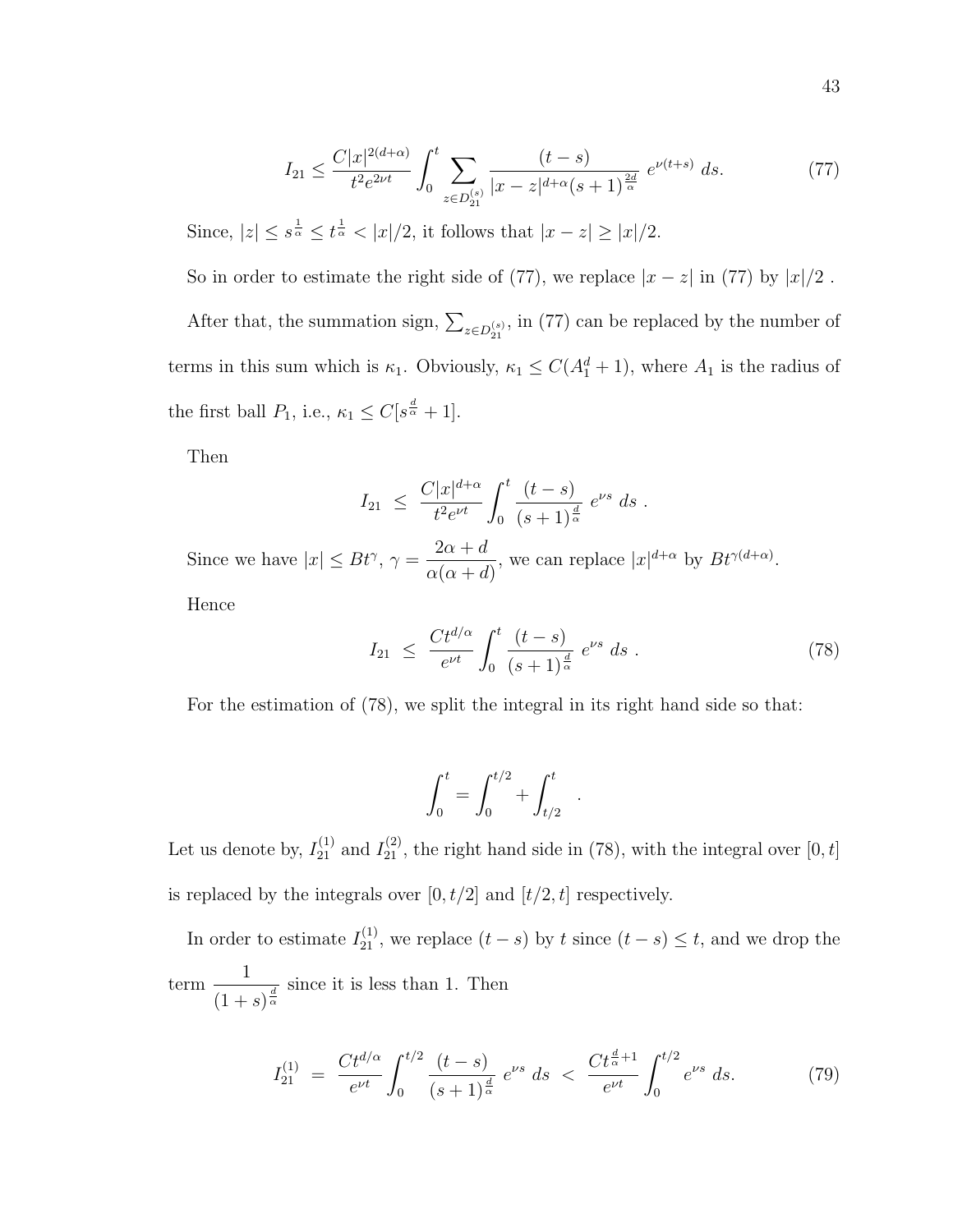The right hand side of (79), decays exponentially as  $t \to \infty$ , so it is bounded. In order to estimate  $I_{21}^{(2)}$ , we drop the 1 in  $(s+1)^{\frac{d}{\alpha}}$ , and make the change of variable,  $s = \tau t$ . Then

$$
I_{21}^{(2)} = \frac{Ct^{d/\alpha}}{e^{\nu t}} \int_{t/2}^{t} \frac{(t-s)}{s^{\frac{d}{\alpha}}} e^{\nu s} ds \le \frac{Ct^2}{e^{\nu t}} \int_{1/2}^{1} \frac{(1-\tau)}{\tau^{\frac{d}{\alpha}}} e^{\nu \tau t} d\tau.
$$
 (80)

From Lemma 10, it follows that, the right hand side of (80) is bounded as  $t \to \infty$ . The boundedness of both (79) and (80) prove that  $I_{21}$ , given in (78), is bounded in the first case when,  $2t^{\frac{1}{\alpha}} < |x| \le Bt^{\gamma}$  and  $t \to \infty$ .

4.7.2 Case 2: region  $D_{21}$  when  $|x| \leq 2t^{\frac{1}{\alpha}}$ 

For this case, we have that,  $m_1^2(t,x) \sim \frac{1}{t^2}$  $\frac{1}{t^{\frac{2d}{\alpha}}}e^{2t\nu}$ , as  $t\to\infty$ . From  $(52)$ ,  $I_{21}$  satisfies that

$$
I_{21} < \frac{Ct^{\frac{2d}{\alpha}}}{e^{2\nu t}} \int_0^t \sum_{z \in D_{21}^{(s)}} \frac{(t-s)}{|x-z|^{d+\alpha}(s+1)^{\frac{2d}{\alpha}}} e^{\nu(t+s)} ds. \tag{81}
$$

For the estimation of the right side of (81), we use that  $\sum_{z \in D_{21}}$ 1  $\frac{1}{|x-z|^{d+\alpha}} < C$ for some x-independent constant  $C < \infty$  (since  $|x - z| \ge 1$ , see the details in the subsection on  $D_{22}$ ).

Thus for  $|x| \leq 2t^{\frac{1}{\alpha}}$  and  $t \to \infty$ , we have

$$
I_{21} \le \frac{Ct^{\frac{2d}{\alpha}}}{e^{\nu t}} \int_0^t \frac{(t-s)}{(s+1)^{\frac{2d}{\alpha}}} e^{\nu s} ds \le C < \infty.
$$
 (82)

The boundedness of the right hand side of (82) can be proved exactly in the same way that was used to prove that (78) is bounded.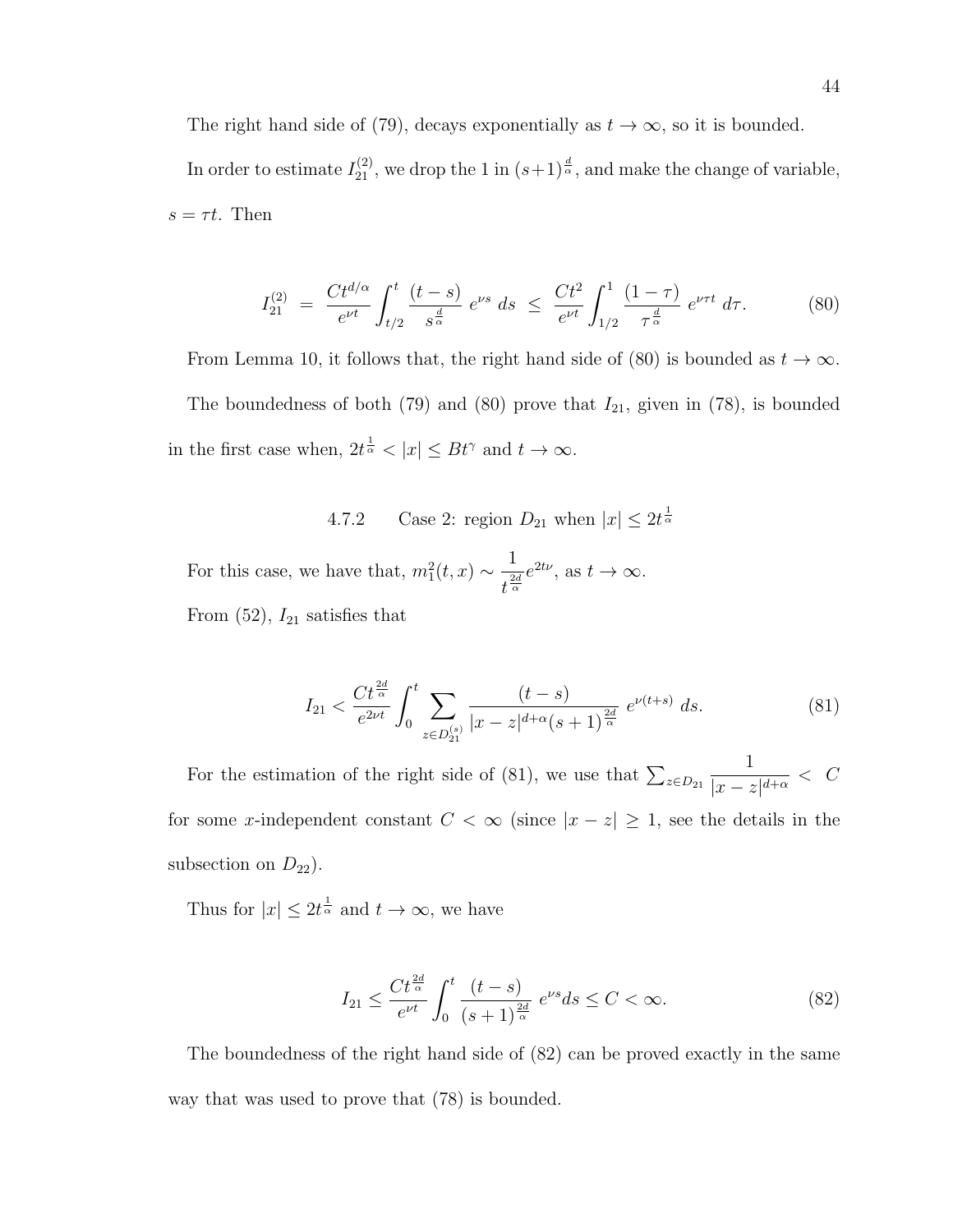Results obtained in sections 4.7.1 and 4.7.2 imply that  $I_{21}$  is bounded as  $t \to \infty$ .

Now the boundedness of all  $I_{ij}$ , for  $i, j = 1, 2$  has been proved. This proves that  $m<sub>2</sub>$  $m_1^2$ , given in (51) is bounded when  $|x| \le Bt^{\gamma}, t \to \infty$ .

This completes the proof of the 2nd part of Theorem 9.

 $\Box$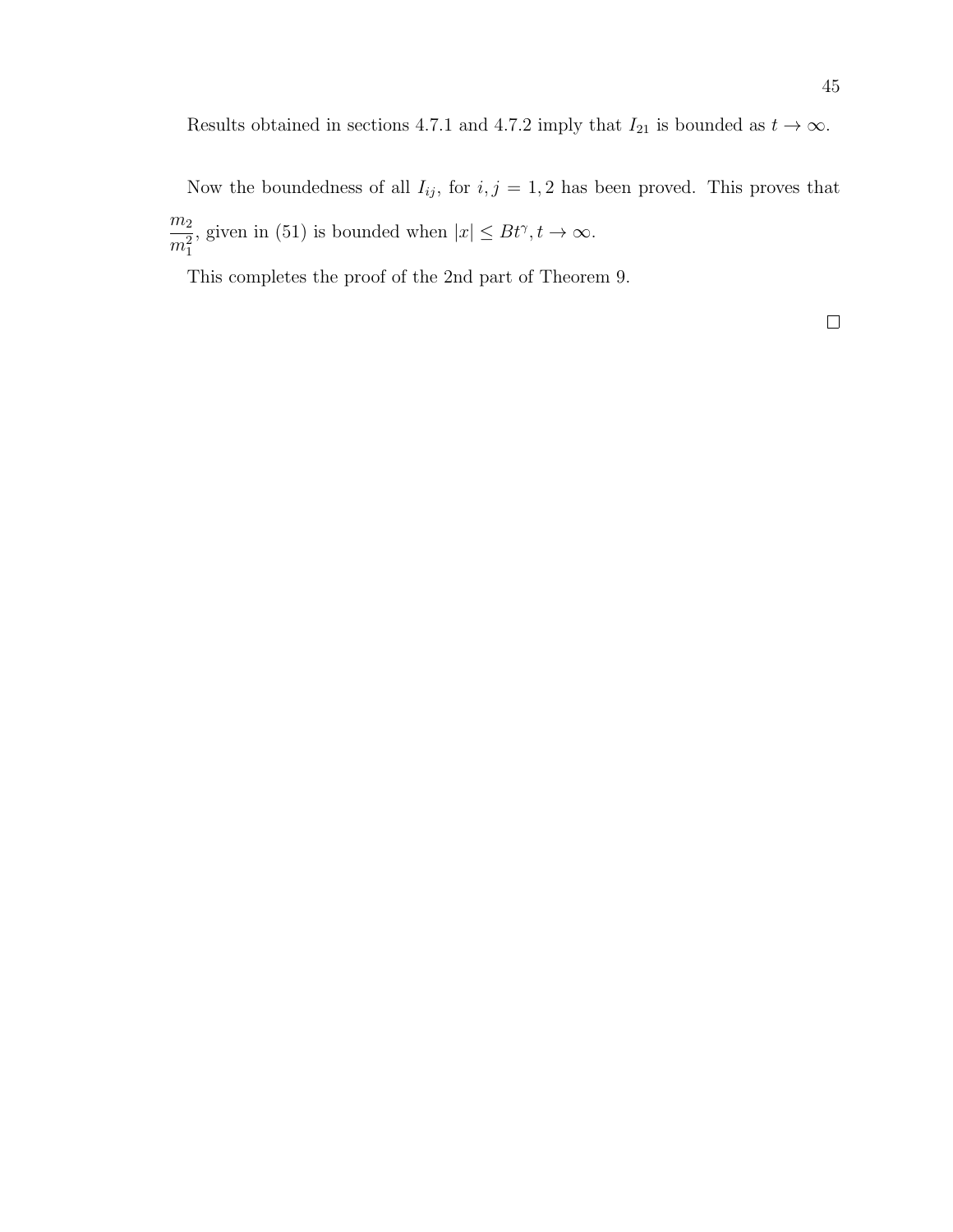#### REFERENCES

- [1] A. Agbor, S. Molchanov, B. Vainberg, Global limit theorems on the convergence of multidimensional random walks to stable processes, Stochastics and Dynamics, 15, 1550024 (2015)
- [2] Albeverio, S., Bogachev L., Yarovaya E., Asymptotics of branching symmetric random walk on the lattice with a single source, C. R. Acad. Sci. Paris Sr. I Math. 326 (1998), no. 8, 975980.
- [3] Albeverio, S., Bogachev, L., Yarovaya, E., Branching random walk with a single source, Communications in difference equations (Poznan, 1998), 919, Gordon and Breach, Amsterdam, 2000.
- [4] Asmussen S., Hering H., Strong Limit Theorems for general supercritical branching processes with applications to branching diffusions, Z. Wahrscheinlichkeitstheorie und Verw. Gebiete, 36 no 3, pp 195-212 (1976).
- [5] D. Bakry, R. Gill, S. Molchanov, Lectures on Probability Theory, 1992 Summer School in Probability, Saint Flour, France, ed.1994. Springer Verlag lecture Notes, No 1581.
- [6] Bogachev L., Yarovaya E., A limit theorem for a supercritical branching random walk on Zd with a single source, translation in Russian Math. Surveys 53 (1998), no. 5, 10861088.
- [7] Bramson M., Maximal displacement of branching brownian motion, Communications on Pure and Applied Mathematics, Vol 31, 531-581 (1978).
- [8] Cranston M., Koralov L., Molchanov S., Vainberg B., Continuous model for homopolymers, Journal of Functional Analysis 256 (2009), no. 8, 26562696.
- [9] Englander J., Harris S. C., Kyprianou A.E., Strong Law of Large numbers for branching diffusions, Annales de lInstitut Henri Poincar (B) Probability and Statistics, (2010), Vol.46, No. 1, 279-298.
- [10] Fedoryuk, M.V., The saddle point method, Moskow, Nauka, 1977, [Russian].
- [11] Fischer R.A., On the dominance ratio, PRS Edinburgh, 42 (1922), 321-341.
- [12] Fischer R.A., The genetical theory of natural selection, Oxford University Press, 1930.
- [13] Fischer R.A., The distribution of gene ratios for rare mutations PRS Edinburgh, 50 (1930) 204-219.
- [14] Haldane J.B.S., A mathematical theory of natural and artificial selection, part V: Selection and mutation, PCPS, 23 (1927), 838-844.